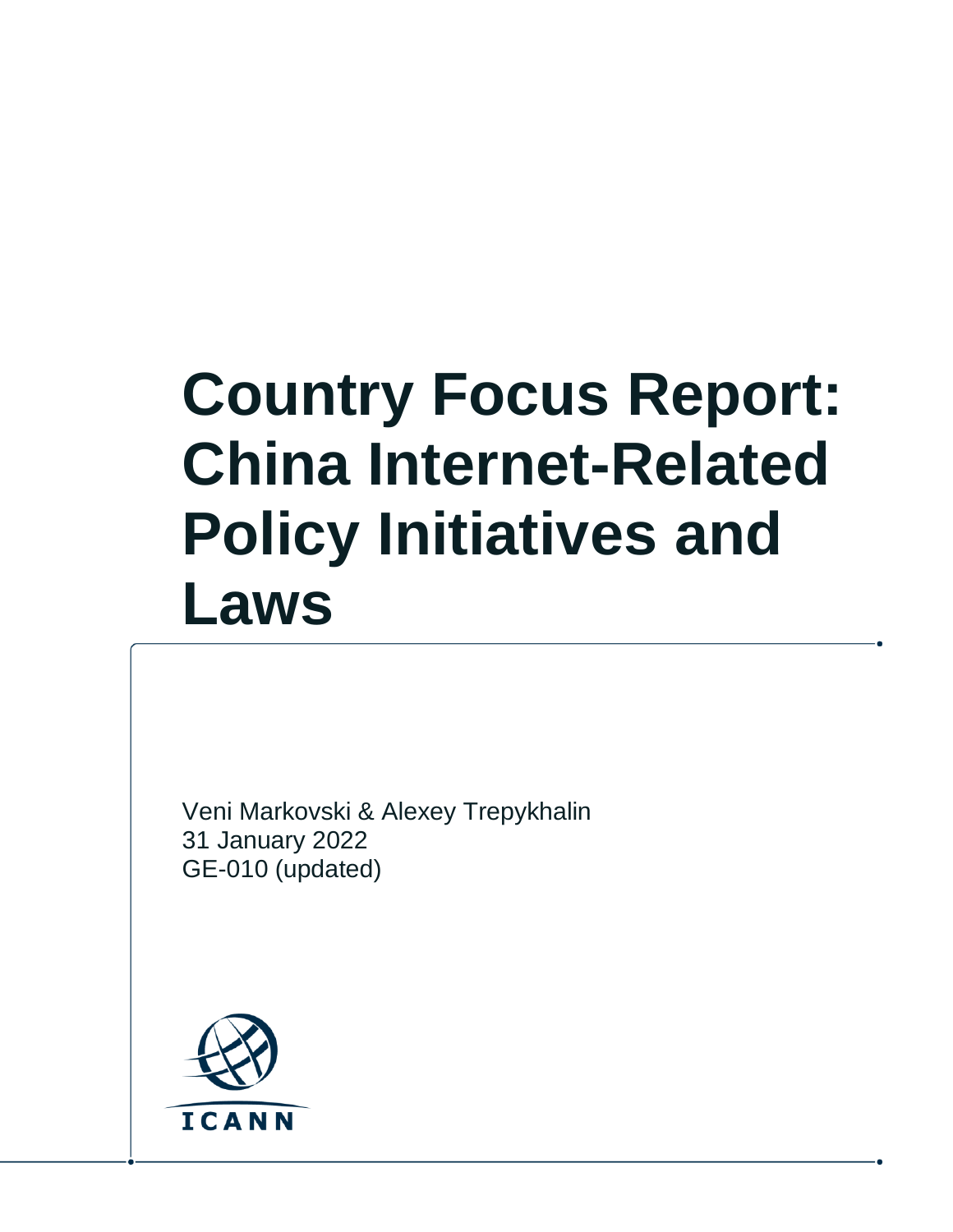### **TABLE OF CONTENTS**

| <b>Introduction</b>                                                                     | 3  |
|-----------------------------------------------------------------------------------------|----|
| <b>China's Foreign Policy Statements and Initiatives</b>                                | 3  |
| <b>Domestic Statements, Legislation, and Regulations</b>                                |    |
| <b>Conclusion</b>                                                                       | 9  |
| <b>Appendix 1</b>                                                                       | 10 |
| Cybersecurity Law of the People's Republic of China                                     | 10 |
| <b>Appendix 2</b>                                                                       | 22 |
| Chinese Ministry of Industry and Information Technology Internet Domain Name Management |    |
| Measures (Excerpts).                                                                    | 22 |
| <b>Appendix 3</b>                                                                       | 24 |
| Chinese Internet Domain Name System (Excerpts)                                          | 24 |
| <b>Appendix 4</b>                                                                       | 25 |
| Data Security Law of the People's Republic of China (DSL) (Excerpts)                    | 25 |
| <b>Appendix 5</b>                                                                       | 27 |
| Personal Information Protection Law of the People's Republic of China                   | 27 |
| <b>Appendix 6</b>                                                                       | 39 |
| Critical Information Infrastructure Security Protection Regulations. (Excerpts)         | 39 |

 $\bullet$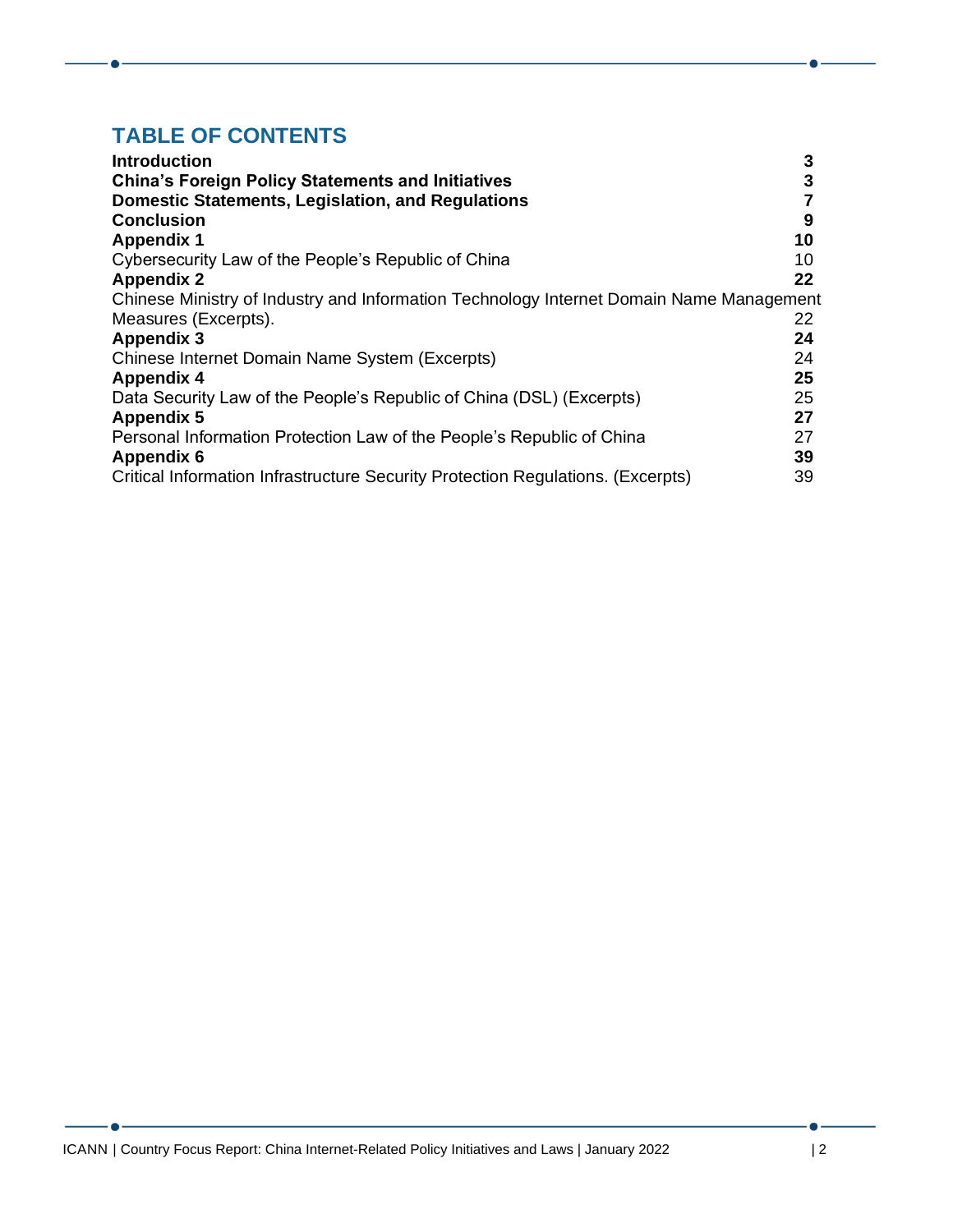### <span id="page-2-0"></span>**Introduction**

This paper covers Internet-related policy initiatives and laws/regulations put forward by China between 16 December 2015 and 5 November 2021; ensuring that the ICANN community has the necessary information to develop a better understanding of the deliberations taking place at the U.N., ITU, and other U.N. agencies.

This is part of a periodic series of country-specific reports that provide an overview of activities relevant to the Internet ecosystem and ICANN's mission. Monitoring such initiatives is a fundamental responsibility of the Government and Intergovernmental Organizations Engagement (GE) team of the ICANN organization (ICANN org), in keeping the broader ICANN community informed about issues of importance for the global, single, interoperable Internet and its unique identifier systems.<sup>1</sup>

As in previous GE papers, this report is based on primary source texts related to Internet policies and technologies, such as the Domain Name System (DNS), Internet Protocol (IP) addresses, and protocol parameters, among others. Additionally, this paper relies on relevant texts, statements, and legal/regulatory provisions about positions of China on the same issues at the United Nations (U.N.), International Telecommunications Union (ITU) and domestically.

# <span id="page-2-1"></span>**China's Foreign Policy Statements and Initiatives**

On 16 December 2015, in a speech at the Opening Ceremony of the Second World Internet Conference in Wuzhen<sup>2</sup>, the President of the People's Republic of China, Xi Jinping, said: "...the international community must enhance dialogue and cooperation on the basis of mutual respect and trust, promote transformation of the global Internet governance system, and work together to foster a peaceful, secure, open and cooperative cyberspace and put in place a multilateral, democratic and transparent global Internet governance system."<sup>3</sup>

To achieve this, President Xi stated that "respect for cyber sovereignty" for individual countries, with participation in "international cyberspace governance on an equal footing" is needed as one of four guiding principles.<sup>4</sup> President Xi also added that "International cyberspace governance should feature a multilateral approach with multi-party participation. It should be based on consultation among all parties, leveraging the role of various players, including governments, international organizations, Internet companies, technology communities, non-government institutions and individual citizens. There should be no unilateralism. Decisions should not be made with one party calling the shots or only a few parties discussing among themselves. All countries should step up communication and exchange, improve dialogue and consultation

ICANN | Country Focus Report: China Internet-Related Policy Initiatives and Laws | January 2022 | 3

<sup>&</sup>lt;sup>1</sup> "ICANN Operating and Financial Plans," p. 47, ICANN organization, December 2020, [https://www.icann.org/en/system/files/files/draft-op-financial-plan-fy21-25-opplan-fy21-20dec19-en.pdf.](https://www.icann.org/en/system/files/files/draft-op-financial-plan-fy21-25-opplan-fy21-20dec19-en.pdf)

 $2$  The World Internet Conference is held in the town of Wuzhen, Zhejiang province, annually by the Cyberspace Administration of China and Zhejiang Provincial People's Government [http://www.wuzhenwic.org/2020-10/15/c\\_547699.htm.](http://www.wuzhenwic.org/2020-10/15/c_547699.htm)

<sup>&</sup>lt;sup>3</sup> Remarks by H.E. Xi Jinping, President of the People's Republic of China, at the Opening Ceremony of the Second World Internet Conference, Wuzhen, 16 December 2015 [https://www.fmprc.gov.cn/eng/wjdt\\_665385/zyjh\\_665391/201512/t20151224\\_678467.html.](https://www.fmprc.gov.cn/eng/wjdt_665385/zyjh_665391/201512/t20151224_678467.html) <sup>4</sup> Remarks by H.E. Xi Jinping.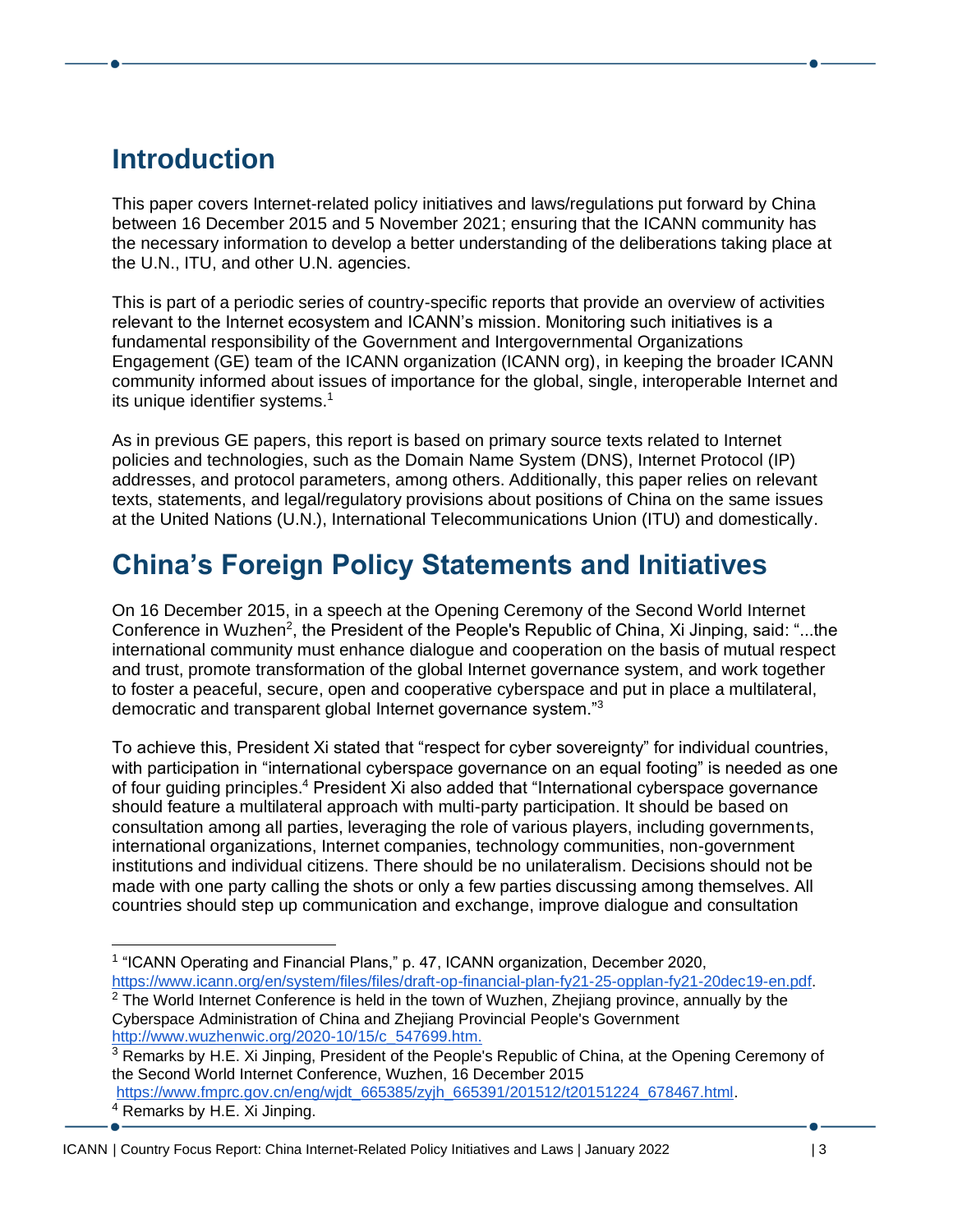mechanism on cyberspace, and study and formulate global Internet governance rules, so that the global Internet governance system becomes more fair and reasonable and reflects in a more balanced way the aspiration and interests of the majority of countries."<sup>5</sup>

On 7 March 2016, during the ICANN Governmental Advisory Committee (GAC) session, China's representative underscored that the "four principles and the five proposals" put forward by President Xi at the 2016 Second World Internet Conference in Wuzhen "provide us a (indiscernible) account of the thinking and the positions of China for the governance of the Internet."<sup>6</sup>

On 27 April 2016, China released its National Cybersecurity Strategy,<sup>7</sup> explaining the importance for the country in "strengthening international cooperation in cyberspace." To this end, the strategy details that this cooperation should "promote the reform of the global Internet governance system" and "the internationalization of the management of Internet addresses, domain name servers and other such basic resources". The strategy also expressed support for "the United Nations to play a leading role, promote the formulation of international norms for cyberspace that are universally recognized by all sides, and an international treaty on antiterrorism in cyberspace, complete judicial assistance mechanisms to attack cybercrime, deepen international cooperation's in areas such as policies and laws, technological innovation, standards and norms, emergency response, critical information infrastructure protection, etc." It also called to "establish a multilateral, democratic and transparent international Internet governance system."

On 2 March 2017, China published the International Strategy of Cooperation on Cyberspace.<sup>8</sup> It states that "China will push for institutional reform of the UN Internet Governance Forum to enable it to play a greater role in Internet governance, strengthen its decision-making capacity, secure steady funding, and introduce open and transparent procedures in its member election and report submission." The International Strategy of Cooperation on Cyberspace also states that China "will participate in international discussions on fair distribution and management of critical Internet resources," and that it "will vigorously promote the reform of ICANN to make it a truly independent international institution, increase its representations and ensure greater openness and transparency in its decision-making and operation."<sup>9</sup>

On 20 April 2018, at the National Cybersecurity and Informatization Work Conference in Beijing, President Xi said that "moving forward, reform of the global Internet governance system is the general trend and a common aspiration." He added that "International cyberspace governance should persist in multilateral participation and multi-stakeholder participation, giving rein to the roles of all types of actors, including governments, international organizations, Internet enterprises, the technical community, civil organizations, and individual citizens. We must both

 $\frac{7}{7}$  [China Copyright and Media,](https://chinacopyrightandmedia.wordpress.com/) [National Cyberspace Security Strategy,](https://chinacopyrightandmedia.wordpress.com/2016/12/27/national-cyberspace-security-strategy/) updated on 27 December 2016, [https://chinacopyrightandmedia.wordpress.com/2016/12/27/national-cyberspace-security-strategy/.](https://chinacopyrightandmedia.wordpress.com/2016/12/27/national-cyberspace-security-strategy/) <sup>8</sup> International Strategy of Cooperation on Cyberspace, China Daily, 2 March 201, [https://www.chinadaily.com.cn/kindle/2017-03/02/content\\_28409210.htm.](https://www.chinadaily.com.cn/kindle/2017-03/02/content_28409210.htm) 9

<sup>5</sup> Remarks by H.E. Xi Jinping

<sup>6</sup> MARRAKECH – GAC High Level Governmental Meeting Monday, March 07, 2016, ICANN55 | Marrakech, Morocco, page 86 [https://gac.icann.org/transcripts/public/transcript-icann55-gac-hl](https://gac.icann.org/transcripts/public/transcript-icann55-gac-hl-governmental-meeting-2016-03-07.pdf)[governmental-meeting-2016-03-07.pdf.](https://gac.icann.org/transcripts/public/transcript-icann55-gac-hl-governmental-meeting-2016-03-07.pdf).

International Strategy of Cooperation on Cyberspace, China Daily, 2 March 2017.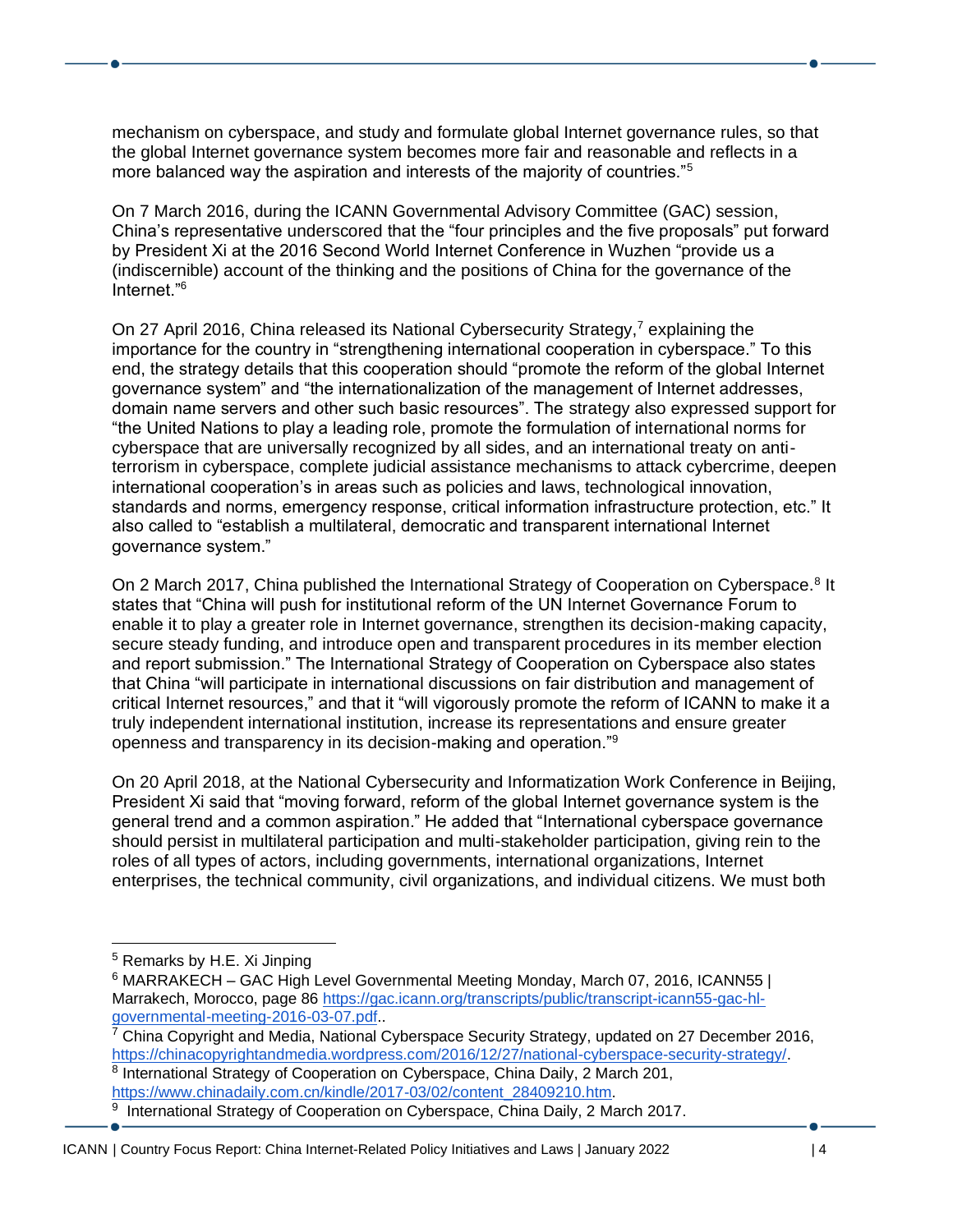promote cyberspace governance within the United Nations framework, and do a better job of giving rein to the positive role of all kinds of non-state actors."<sup>10</sup>

On 9 July 2019, in its submissions to the Open-ended Working Group (OEWG) on Developments in the Field of Information and Telecommunications in the Context of International Security, China noted: "States should work together to create a multilateral, democratic and transparent global Internet governance system. The organization charged with management of critical resources such as Root Servers should be truly independent from any state's control to ensure the broad participation and joint decision-making of all states".<sup>11</sup>

In April 2020, China submitted the following contribution to the U.N. OEWG pre-draft report, in which it stated: "Given the limited amount of time we have, attention should also be drawn to avoid introducing concepts that have not gained global consensus yet ("public core" for instance) into the report," and also: "During the previous two sessions, parties including China have put forward dozens of constructive proposals on issues such as cyber sovereignty, supply chain security, protection of critical infrastructure, refraining from unilateral sanction and fight against cyber terrorism. It is hoped that these proposals could be incorporated in the report."<sup>12</sup>

On 8 September 2020, the Chinese Foreign Ministry published a Global Initiative on Data Security, in which it addresses the need for states to better cooperate in the field of data security, cybercrime, etc. The document suggests that "governments, international organizations, ICT<sup>13</sup> companies, technology communities, civil organizations, individuals and all other actors to make concerted efforts to promote data security under the principle of extensive consultation, joint contribution and shared benefits." The document calls for states to, among other things, "handle data security in a comprehensive, objective and evidence-based manner, and maintain an open, secure and stable supply chain of global ICT products and services."<sup>14</sup>

In March 2021, the Annual "Two Sessions" legislative conference passed the  $14<sup>th</sup>$  Five-Year Plan and the 2035 Vision, in which Chapter 18 (Creating Good Digital Ecosystem) Section 4 (Promote the construction of a community with a shared future in cyberspace) states: "Advance international exchanges and cooperation in cyberspace, and promote the formulation of international digital and cyberspace rules within the United Nations as the main channel and the

[https://s3.amazonaws.com/unoda-web/wp-content/uploads/2019/09/china-submissions-oewg-en.pdf.](https://s3.amazonaws.com/unoda-web/wp-content/uploads/2019/09/china-submissions-oewg-en.pdf) <sup>12</sup> China's Contribution to the Initial Pre-Draft of OEWG Report, 16 April 2020 (dated as from the

<sup>&</sup>lt;sup>10</sup> New America, Translation: Xi Jinping's April 20 Speech at the National Cybersecurity and Informatization Work Conference, 30 April 2018,

[https://www.newamerica.org/cybersecurity-initiative/digichina/blog/translation-xi-jinpings-april-20-speech](https://www.newamerica.org/cybersecurity-initiative/digichina/blog/translation-xi-jinpings-april-20-speech-national-cybersecurity-and-informatization-work-conference/)[national-cybersecurity-and-informatization-work-conference/](https://www.newamerica.org/cybersecurity-initiative/digichina/blog/translation-xi-jinpings-april-20-speech-national-cybersecurity-and-informatization-work-conference/) .

<sup>&</sup>lt;sup>11</sup>China's Submissions to the Open-ended Working Group on Developments in the Field of Information and Telecommunications in the Context of International Security, 7 July 2019.

properties of the PDF), [https://front.un-arm.org/wp-content/uploads/2020/04/china-contribution-to-oewg](https://front.un-arm.org/wp-content/uploads/2020/04/china-contribution-to-oewg-pre-draft-report-final.pdf)[pre-draft-report-final.pdf](https://front.un-arm.org/wp-content/uploads/2020/04/china-contribution-to-oewg-pre-draft-report-final.pdf) [.](https://front.un-arm.org/wp-content/uploads/2020/04/china-contribution-to-oewg-pre-draft-report-final.pdf)

 $13$  ICT – information and communications technologies, UNTERM – The United Nations Terminology Database,

[https://unterm.un.org/unterm/display/record/imo/na?OriginalId=551772be82184a22adaeb86841e335e6.](https://unterm.un.org/unterm/display/record/imo/na?OriginalId=551772be82184a22adaeb86841e335e6) <sup>14</sup> Global Initiative on Data Security, China Foreign Ministry website, 8 September 2020,

[https://www.fmprc.gov.cn/mfa\\_eng/wjb\\_663304/zzjg\\_663340/jks\\_665232/kjfywj\\_665252/202009/t202009](https://www.fmprc.gov.cn/mfa_eng/wjb_663304/zzjg_663340/jks_665232/kjfywj_665252/202009/t20200908_599773.html) [08\\_599773.html](https://www.fmprc.gov.cn/mfa_eng/wjb_663304/zzjg_663340/jks_665232/kjfywj_665252/202009/t20200908_599773.html) and China launches a global data security initiative to oppose the politicization of data security issues, Reuters, 7 September 2020, [https://www.reuters.com/article/wangyi-global-digital](https://www.reuters.com/article/wangyi-global-digital-security-0908-idCNKBS25Z0AJ)[security-0908-idCNKBS25Z0AJ.](https://www.reuters.com/article/wangyi-global-digital-security-0908-idCNKBS25Z0AJ)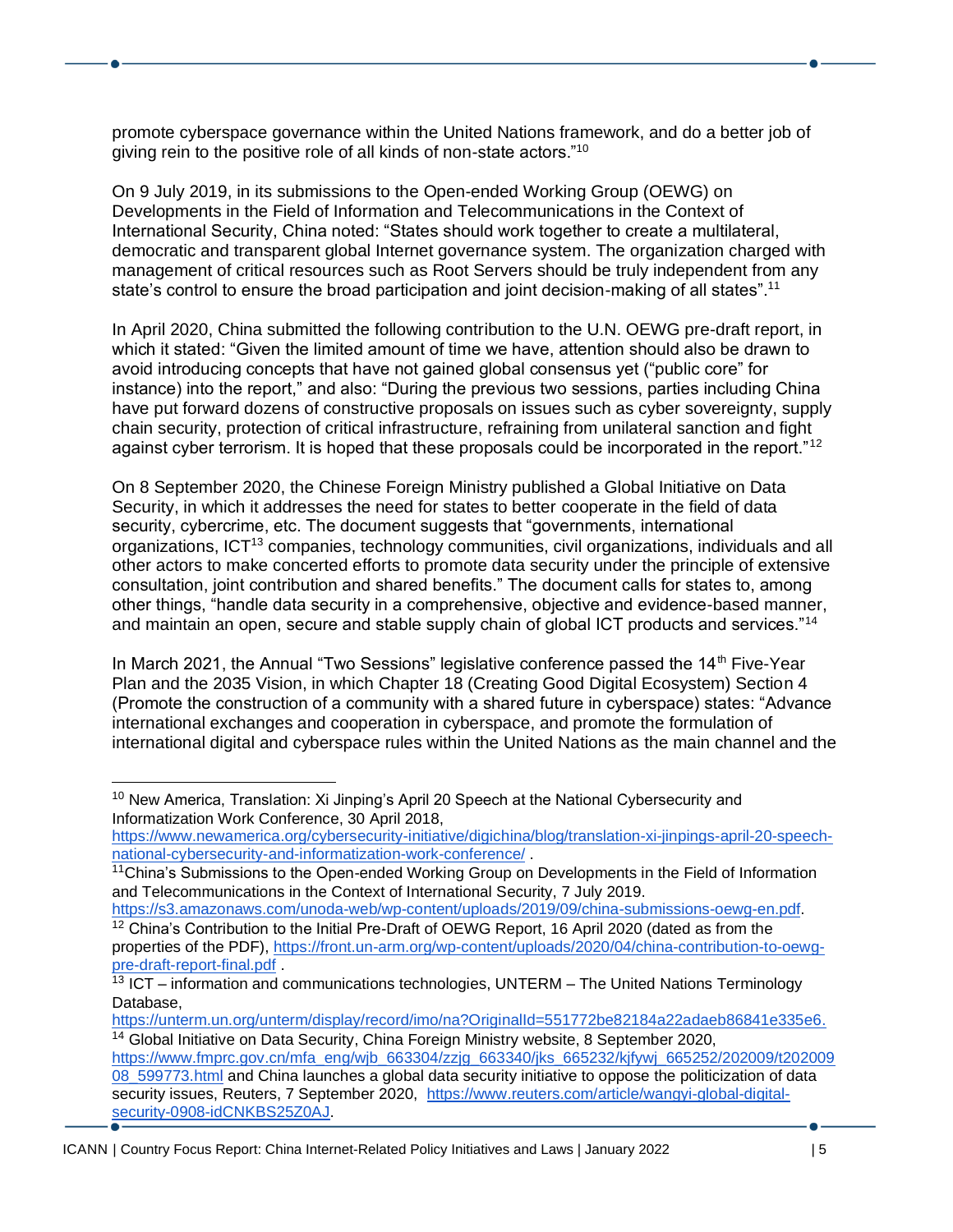UN Charter as the basic principles. Promote the establishment of a multilateral, democratic, and transparent global Internet governance system, and establish a more fair and reasonable network infrastructure and resource governance mechanism."<sup>15</sup>

On 10 March 2021, during the OEWG deliberations at the U.N., China stated: "States should participate in the management and distribution of international Internet resources on equal footings."<sup>16</sup>

On 29 June 2021, China and the Russian Federation issued a joint statement agreeing to extend the existing bilateral "Treaty of Good Neighbourliness and Friendly Cooperation." In the joint statement, they agreed to "reaffirm their commitment to strengthen international information security both at bilateral and multilateral levels" and underscored "their unity on issues related to Internet governance, which include ensuring that all States have equal rights to participate in global-network governance, increasing their role in this process and preserving the sovereign right of States to regulate the national segment of the Internet. Russia and China emphasize the need to enhance the role of the International Telecommunication Union and strengthen the representation of the two countries in its governing bodies."<sup>17</sup>

On 1 November 2021, the Russian Federation made a presentation of its draft text<sup>18</sup> of a proposed U.N. Cybercrime Convention and announced that the text was co-sponsored by  $China.19,20$ 

On 5 November 2021, China introduced its proposals for the U.N. Ad Hoc Committee (AHC) first session.<sup>21</sup>Among other things, it states: "Member States are requested to criminalize the intrusion and destruction of ICTs facilities, systems, data or critical information infrastructure. This may include illegal access to computer information systems, illegal interference with computer information systems, illegal acquisition of computer data, illegal interference with computer data, infringement of critical information infrastructure, etc."

[https://www.guancha.cn/politics/2021\\_03\\_13\\_583945\\_5.shtml.](https://www.guancha.cn/politics/2021_03_13_583945_5.shtml)

[https://www.unodc.org/documents/Cybercrime/AdHocCommittee/Comments/RF\\_28\\_July\\_2021\\_-\\_E.pdf](https://www.unodc.org/documents/Cybercrime/AdHocCommittee/Comments/RF_28_July_2021_-_E.pdf)

<sup>19</sup> New UN Convention against cybercrime about to start, fm4.orf.at,<https://fm4.orf.at/stories/3019118/>. <sup>20</sup> Konstantinos Komaitis, Twitter account, 1 November 2021 and 19 January 2022,

[https://twitter.com/i/web/status/1455217317504327683.](https://twitter.com/i/web/status/1455217317504327683)

<sup>&</sup>lt;sup>15</sup> Guancha, The "14th Five-Year Plan" and the outline of long-term goals for 2035 (full text), 13 March 2021,

<sup>&</sup>lt;sup>16</sup> Open-ended Working Group on Developments in the Field of Information and Telecommunications in the Context of International Security, Third substantive session, 8–12 March 2021, OEWG Chair's Summary, Conference room paper, 10 March 2021, A/AC.290/2021/CRP.3\*, [https://front.un-arm.org/wp](https://front.un-arm.org/wp-content/uploads/2021/03/Chairs-Summary-A-AC.290-2021-CRP.3-technical-reissue.pdf)[content/uploads/2021/03/Chairs-Summary-A-AC.290-2021-CRP.3-technical-reissue.pdf.](https://front.un-arm.org/wp-content/uploads/2021/03/Chairs-Summary-A-AC.290-2021-CRP.3-technical-reissue.pdf)

<sup>&</sup>lt;sup>17</sup> The Embassy of the Russian Federation to the United Kingdom of Northern Ireland and Great Britain, Joint Statement of the Russian Federation and the People's Republic of China on the Twentieth Anniversary of the Treaty of Good Neighbourliness and Friendly Cooperation between the Russian Federation and the People's Republic of China, 28 June 2021,<https://www.rusemb.org.uk/fnapr/7007>

<sup>&</sup>lt;sup>18</sup> United Nations Convention on Countering the Use of Information and Communications Technologies for Criminal Purposes, 27 July 2021,

 $21$  China's Suggestions on the Scope, Objectives and Structure (Elements) of the United Nations Convention on Countering the Use of ICTs for Criminal Purposes: [https://www.unodc.org/documents/Cybercrime/AdHocCommittee/First\\_session/Comments/Chinas\\_Sugge](https://www.unodc.org/documents/Cybercrime/AdHocCommittee/First_session/Comments/Chinas_Suggestions_on_the_Scope_Objectives_and_Structure_AHC_ENG.pdf) [stions\\_on\\_the\\_Scope\\_Objectives\\_and\\_Structure\\_AHC\\_ENG.pdf.](https://www.unodc.org/documents/Cybercrime/AdHocCommittee/First_session/Comments/Chinas_Suggestions_on_the_Scope_Objectives_and_Structure_AHC_ENG.pdf)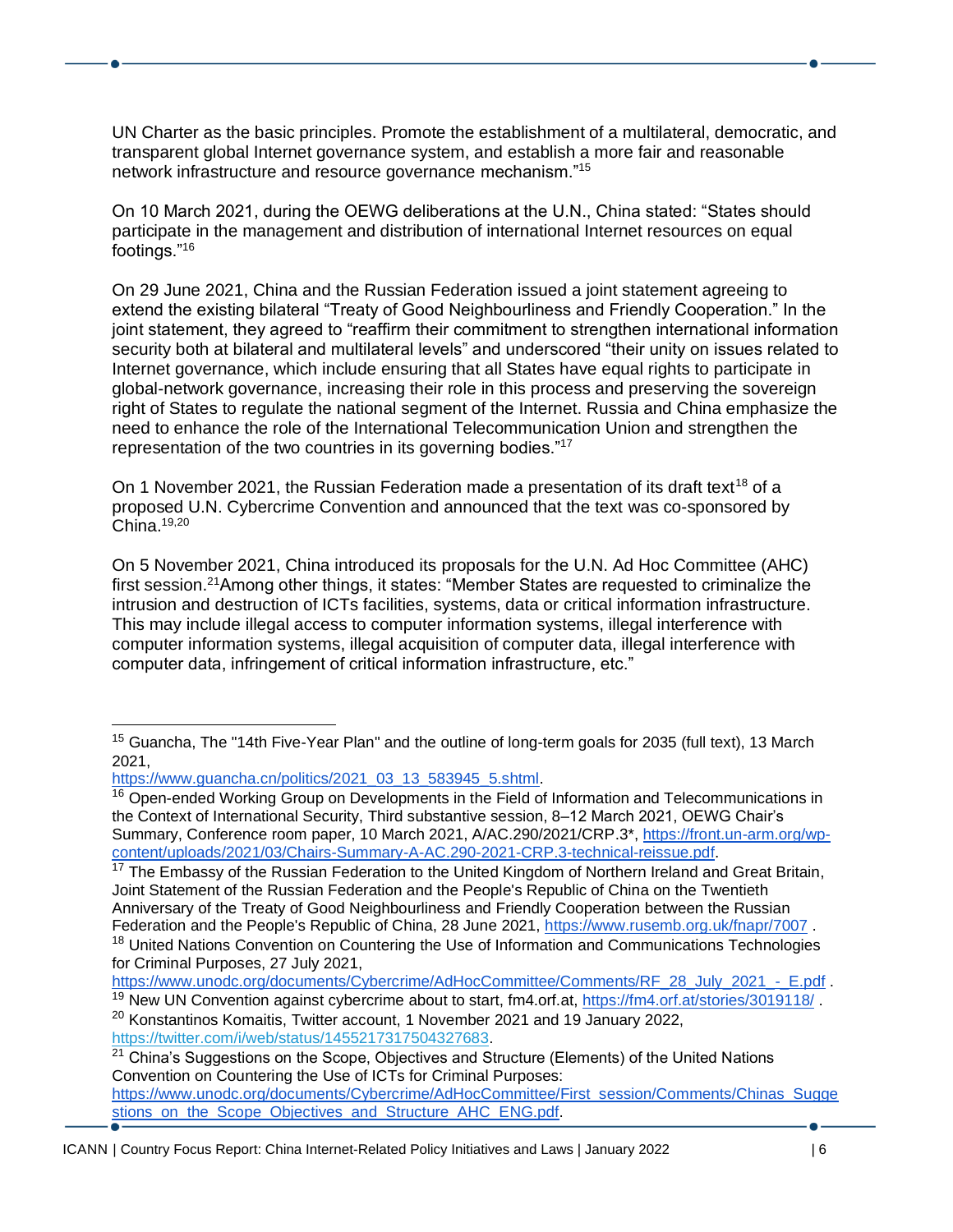## <span id="page-6-0"></span>**Domestic Statements, Legislation, and Regulations**

On 1 July 2015, the National Security Law was passed. It states (art. 59): "The State establishes national security review and oversight management systems and mechanisms, conducting national security review of foreign commercial investment, special items and technologies, internet information technology products and services, projects involving national security matters, as well as other major matters and activities, that impact or might impact national security."<sup>22</sup> Article 25 of the law states: "The State establishes a national network and information security safeguard system, [...] increasing network management, maintaining cyberspace sovereignty, security and development interests."

On 1 June 2017, the Cyber Security Law (CSL) took effect. It stipulates that the State is responsible for "promoting a peaceful, secure, open, and cooperative cyberspace, and establishing a multilateral, democratic, and transparent Internet governance system." The law also provides a provision to store Internet data domestically in the "China mainland." Article 31 of the law defines the scope of the critical information infrastructure to include a "cybersecurity multi-level protection system for public communication and information services, power, traffic, water resources, finance, public service, e-government, and other critical information infrastructure." Article 37 of the law says that, "where due to business requirements it is truly necessary to provide it [personal information, important data] outside the mainland, they [critical information infrastructure operators] shall follow the measures jointly formulated by the State cybersecurity and informatization departments and the relevant departments of the State Council to conduct a security assessment; where laws and administrative regulations provide otherwise, follow those provisions."<sup>23</sup> (The relevant provisions are provided in Appendix 1 to this paper.)

On 24 August 2017, the Chinese Ministry of Industry and Information Technology (MIIT) published the revised Measures on the Administration of Internet Domain Names. <sup>24</sup> (The relevant provisions are provided in Appendix 2 to this paper.)

On 29 January 2018, the MIIT announced, on the basis of Article 5 of its new measures as mentioned above, the adjusted Chinese Internet Domain Name System.<sup>25</sup> (The relevant provisions are provided in Appendix 3 to this paper.)

On 13 June 2019, the Measures on Security Assessment of the Cross-border Transfer of Personal Information proposed in Article 2: "Network operators who provide personal information collected in the course of operations within the mainland territory of the People's Republic of China (hereinafter referred to as personal information outbound transfer), shall

<sup>&</sup>lt;sup>22</sup>China Law Translate, National Security Law of the People's Republic of China, 1 July 2015, [https://www.chinalawtranslate.com/en/2015nsl/.](https://www.chinalawtranslate.com/en/2015nsl/)

<sup>&</sup>lt;sup>23</sup> New America, Translation: Cybersecurity Law of the People's Republic of China (Effective 1 June 2017), 29 June 2018,

[https://www.newamerica.org/cybersecurity-initiative/digichina/blog/translation-cybersecurity-law-peoples](https://www.newamerica.org/cybersecurity-initiative/digichina/blog/translation-cybersecurity-law-peoples-republic-china/)[republic-china/.](https://www.newamerica.org/cybersecurity-initiative/digichina/blog/translation-cybersecurity-law-peoples-republic-china/)

 $24$  Ministry of Industry and Information Technology, Internet Domain Name Management Measures, 24 August 2017 https://www.chinalawtranslate.com/en/internet-domain-name-management-measures/.

 $25$  The URL to the Chinese source is not working as of 19 August 2021, in English: [https://www.chinalawtranslate.com/en/chinese-internet-domain-name-system/.](https://www.chinalawtranslate.com/en/chinese-internet-domain-name-system/)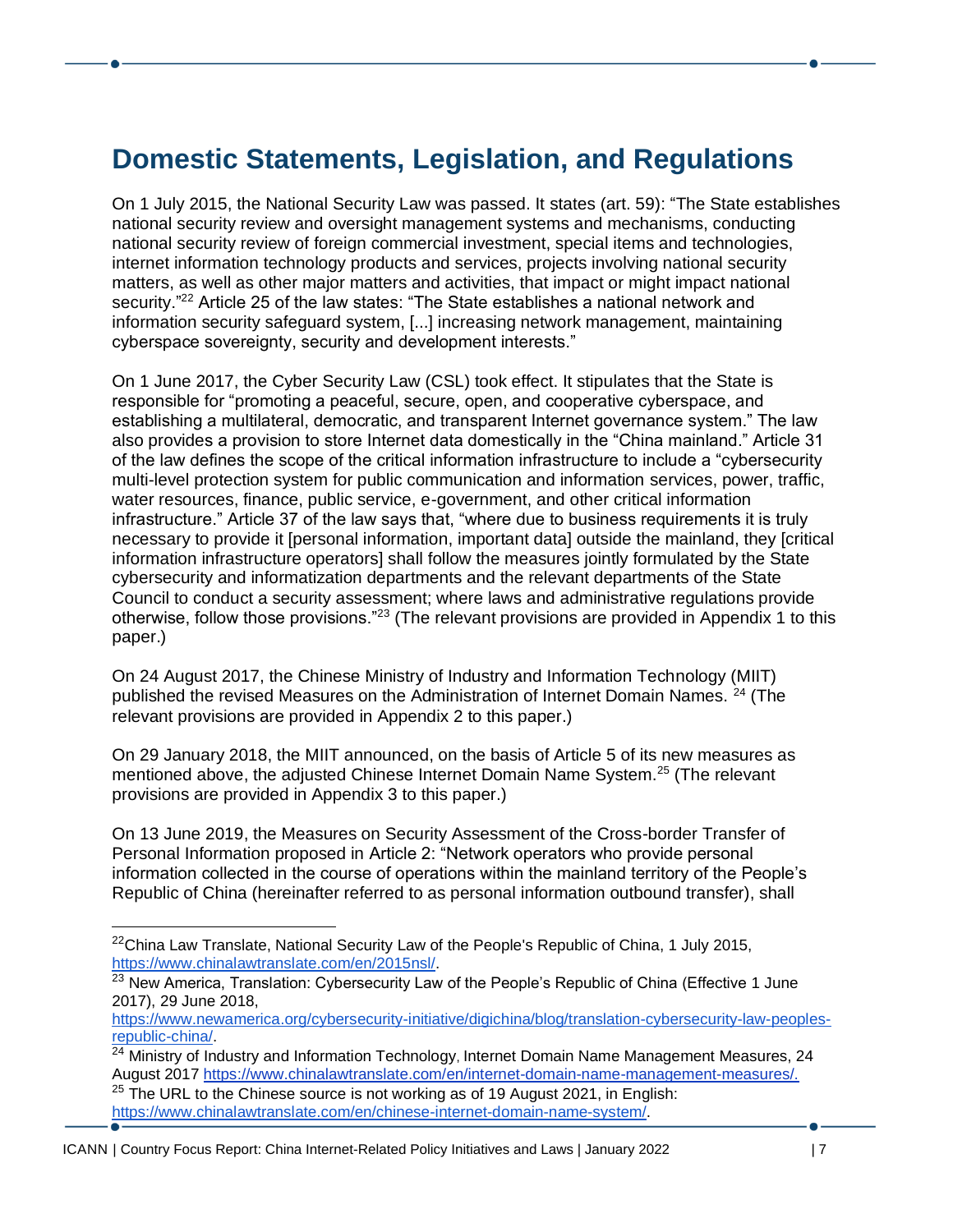conduct security assessments in accordance with these Measures. If it is determined by the security assessment that the outbound transfer of personal information may affect national security or harm the public interest, or that the security of personal information is difficult to effectively protect, such information shall not leave the country. Where the state has other provisions on the outbound transfer of personal information, those provisions apply." <sup>26</sup>

On 10 June 2021, the 29th meeting of the Standing Committee of the 13th National People's Congress adopted the Data Security Law (DSL).<sup>27</sup> (See relevant texts from the law in Appendix 4 to this paper.)

On 30 July 2021, the new Regulations on the Security Protection of Critical Information Infrastructure were released (after adoption by China's State Council on 27 April 2021). The Regulations define the scope of the Critical Information Infrastructure, provide provisions for the "industries and sectors'' to detail the scope further, and define reporting requirements for these agencies to the central cyber authorities in case of an "especially grave cybersecurity incident," such as the "relatively large-scale" leakage of personal information.<sup>28</sup> The Regulations took effect 1 September 2021. (The relevant articles of the Regulations are in Appendix 6 to this paper.)

On 20 August 2021, the National People's Congress Standing Committee of the People's Republic of China passed the Personal Information Protection Law (PIPL). The law went into effect 1 November 2021. The law "is formulated [...] to protect personal information rights and interests, standardize personal information handling activities, and promote the rational use of personal information." The personal information "of natural persons receives legal protection; no organization or individual may infringe natural persons' personal information rights and interests." This law "applies to organizations and individuals handling personal information activities of natural persons within the borders of the People's Republic of China." "Where one of the following circumstances is present in handling activities outside the borders of the People's Republic of China of personal information of natural persons within the borders of the People's Republic of China, this Law applies as well" in cases (1) "Where the purpose is to provide products or services to natural persons inside the borders;" (2) "Where analyzing or assessing activities of natural persons inside the borders;" (3) "Other circumstances provided in laws or administrative regulations." The law also defines personal information and what is included in its handling: "Personal information is all kinds of information recorded by electronic

[https://www.newamerica.org/cybersecurity-initiative/digichina/blog/translation-new-draft-rules-cross](https://www.newamerica.org/cybersecurity-initiative/digichina/blog/translation-new-draft-rules-cross-border-transfer-personal-information-out-china/)[border-transfer-personal-information-out-china/.](https://www.newamerica.org/cybersecurity-initiative/digichina/blog/translation-new-draft-rules-cross-border-transfer-personal-information-out-china/)

<sup>28</sup> Order of the State Council of the People's Republic of China No. 745, 30 July 2021, [http://www.gov.cn/zhengce/content/2021-08/17/content\\_5631671.htm?trs=1,](http://www.gov.cn/zhengce/content/2021-08/17/content_5631671.htm?trs=1) as translated by DigiChina: [https://digichina.stanford.edu/news/translation-critical-information-infrastructure-security-protection](https://digichina.stanford.edu/news/translation-critical-information-infrastructure-security-protection-regulations-effective-sept)[regulations-effective-sept.](https://digichina.stanford.edu/news/translation-critical-information-infrastructure-security-protection-regulations-effective-sept)

<sup>&</sup>lt;sup>26</sup> New America, Translation: New Draft Rules on Cross-Border Transfer of Personal Information Out of China, 13 June 2019, "Personal Information Outbound Transfer Security Assessment Measures (Draft for Comment)," 13 June 2019, [https://www.newamerica.org/cybersecurity-initiative/digichina/blog/translation](https://www.newamerica.org/cybersecurity-initiative/digichina/blog/translation-new-draft-rules-cross-border-transfer-personal-information-out-china/)[new-draft-rules-cross-border-transfer-personal-information-out-china/.](https://www.newamerica.org/cybersecurity-initiative/digichina/blog/translation-new-draft-rules-cross-border-transfer-personal-information-out-china/)

<sup>&</sup>lt;sup>27</sup> Inside Privacy, Covington Unofficial Translation: Measures on Security Assessment of the Cross-border Transfer of Personal Information (Draft for comments), 13 June 2019, [https://www.insideprivacy.com/wp](https://www.insideprivacy.com/wp-content/uploads/sites/51/2019/06/Measures-for-Security-Assessment-of-the-Cross-Border-Transfer-of-Personal-Information_bilingual.pdf)[content/uploads/sites/51/2019/06/Measures-for-Security-Assessment-of-the-Cross-Border-Transfer-of-](https://www.insideprivacy.com/wp-content/uploads/sites/51/2019/06/Measures-for-Security-Assessment-of-the-Cross-Border-Transfer-of-Personal-Information_bilingual.pdf)Personal-Information bilingual.pdf, and New America, Translation: New Draft Rules on Cross-Border Transfer of Personal Information Out of China 'Personal Information Outbound Transfer Security Assessment Measures (Draft for Comment)," June 2019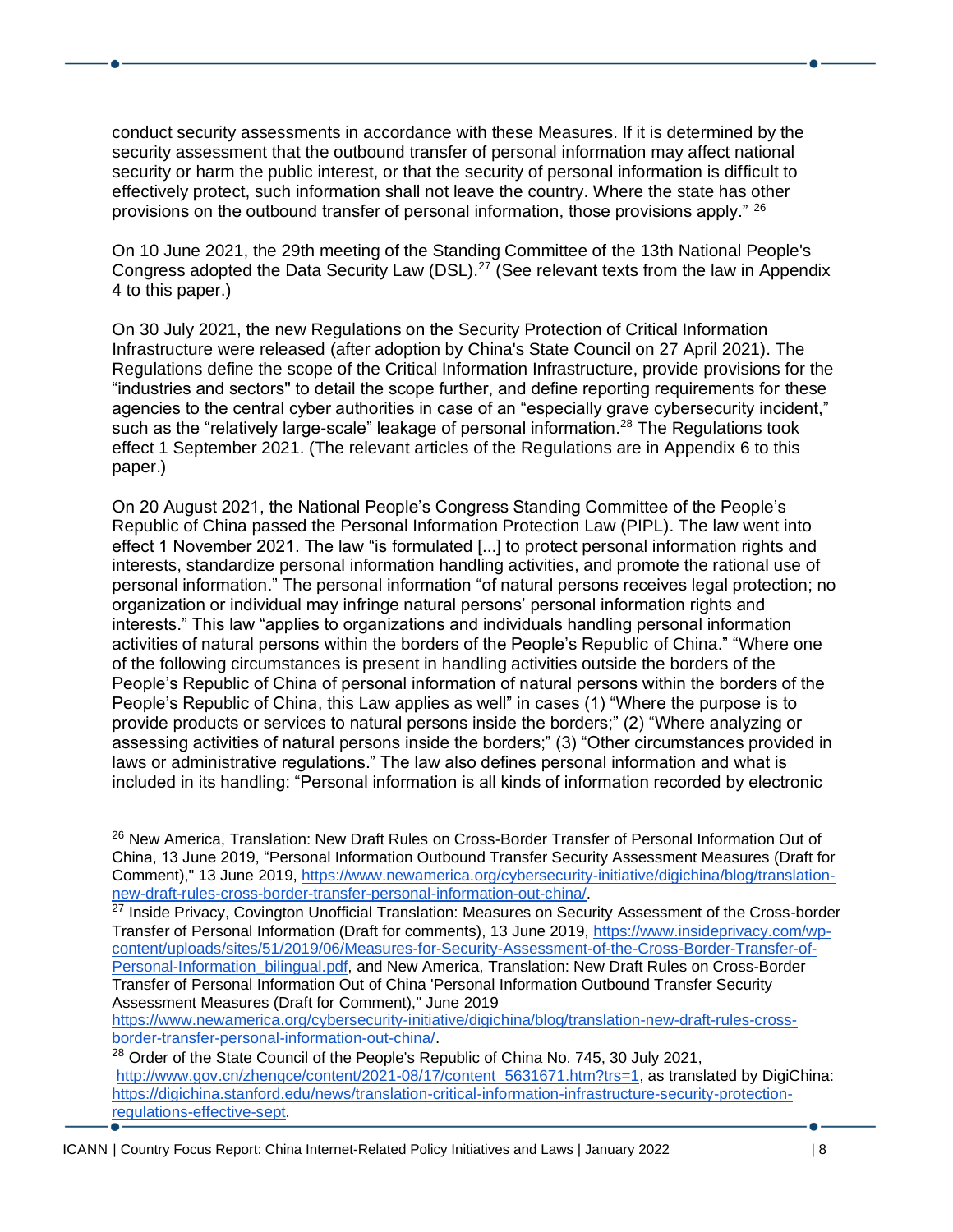or other means related to identified or identifiable natural persons, not including information after anonymization handling. Personal information handling includes personal information collection, storage, use, processing, transmission, provision, publishing, deletion, etc.".<sup>29</sup> (Full text of the law is in Appendix 5 to this paper).

# <span id="page-8-0"></span>**Conclusion**

China is actively participating in all relevant cyber-related discussions at the U.N. The international and national contributions by China have the potential to touch on ICANN's mission. ICANN org, through its Government Engagement team, will continue to provide information to the ICANN community when such statements or proposals are relevant to the technical governance of the Internet or to ICANN's mission.

<sup>&</sup>lt;sup>29</sup> Personal Information Protection Law of the People's Republic of China, (Passed at the 30th meeting of the Standing Committee of the 13th National People's Congress on August 20, 2021), <http://www.npc.gov.cn/npc/c30834/202108/a8c4e3672c74491a80b53a172bb753fe.shtml>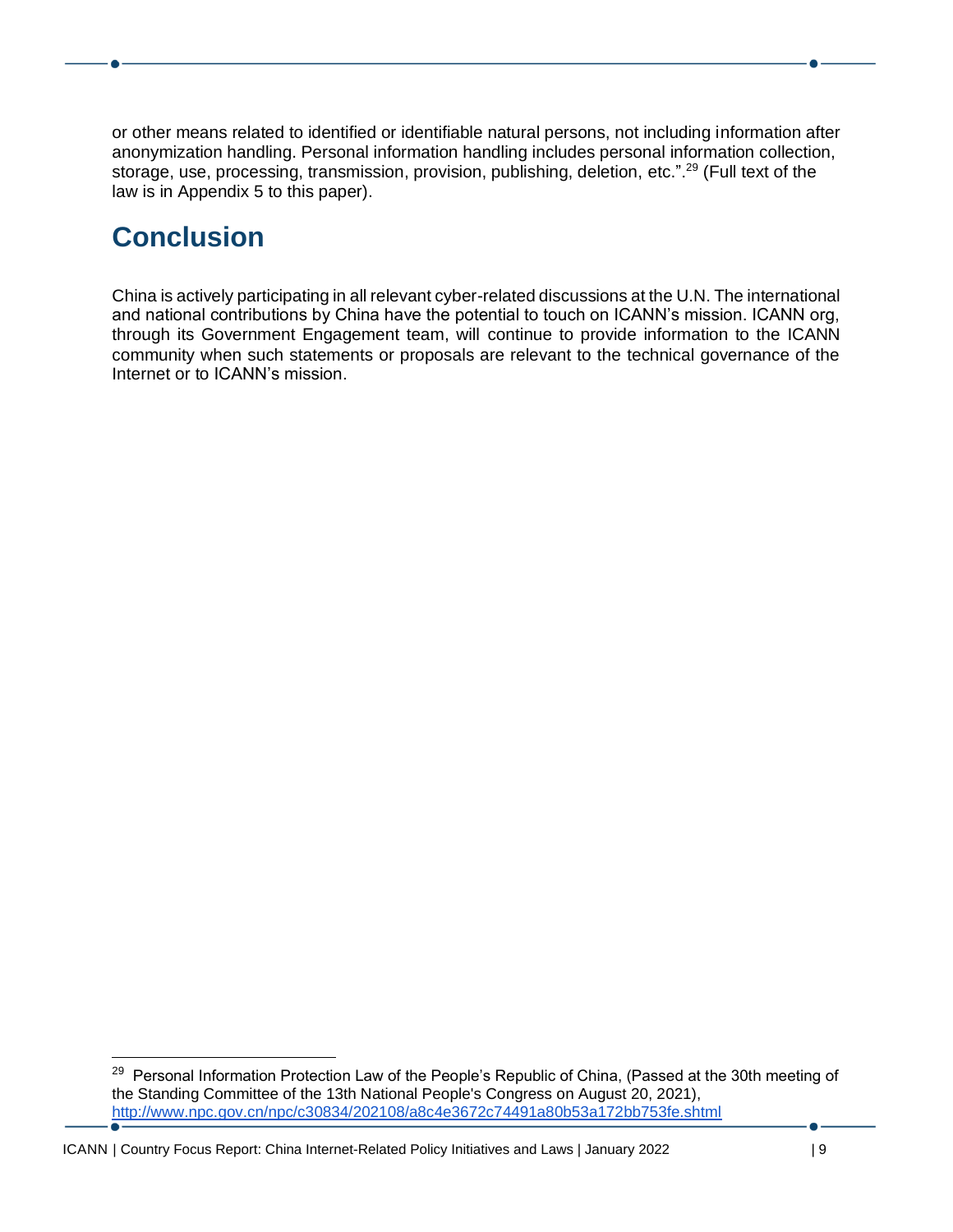### <span id="page-9-1"></span><span id="page-9-0"></span>**Appendix 1** Cybersecurity Law of the People's Republic of China30

*Passed 6 November 2016. Effective 1 June 2017.*

1. Table of Contents Chapter I: General Provisions Chapter II: Support and Promotion of Cybersecurity Chapter III: Network Operations Security Section 1: General Provisions Section 2: Operations Security for Critical Information Infrastructure Chapter IV: Network Information Security Chapter V: Monitoring, Early Warning, and Emergency Response Chapter VI: Legal Responsibility Chapter VII: Supplementary Provisions

### Chapter I: General Provisions

**Article 1:** This Law is formulated in order to: ensure cybersecurity; safeguard cyberspace sovereignty and national security, and social and public interests; protect the lawful rights and interests of citizens, legal persons, and other organizations; and promote the healthy development of the informatization of the economy and society.

**Article 2:** This Law is applicable to the construction, operation, maintenance, and use of networks, as well as to cybersecurity supervision and management within the mainland territory of the People's Republic of China.

**Article 3:** The State persists in equally stressing cybersecurity and informatization development, and abides by the principles of active use, scientific development, management in accordance with law, and ensuring security. The State advances the construction of network infrastructure and interconnectivity, encourages the innovation and application of network technology, supports the cultivation of qualified cybersecurity personnel, establishes a complete system to safeguard cybersecurity, and raises capacity to protect cybersecurity.

**Article 4:** The State formulates and continuously improves cybersecurity strategy, clarifies the fundamental requirements and primary goals of ensuring cybersecurity, and puts forward cybersecurity policies, work tasks, and procedures for key sectors.

**Article 5**: The State takes measures for monitoring, preventing, and handling cybersecurity risks and threats arising both within and without the mainland territory of the People's Republic of China. The State protects critical information infrastructure against attacks, intrusions, interference, and destruction; the State punishes unlawful and criminal cyber activities in accordance with the law, preserving the security and order of cyberspace.

**Article 6:** The State advocates sincere, honest, healthy, and civilized online conduct; it promotes the dissemination of core socialist values, adopts measures to raise the entire society's awareness and level of cybersecurity, and formulates a good environment for the entire society to jointly participate in advancing cybersecurity.

 $^{30}$  NewAmerica, Translation: Cybersecurity Law of the People's Republic of China (Effective June 1, 2017), 29 June 2018,

[https://www.newamerica.org/cybersecurity-initiative/digichina/blog/translation-cybersecurity-law-peoples](https://www.newamerica.org/cybersecurity-initiative/digichina/blog/translation-cybersecurity-law-peoples-republic-china/)[republic-china/](https://www.newamerica.org/cybersecurity-initiative/digichina/blog/translation-cybersecurity-law-peoples-republic-china/)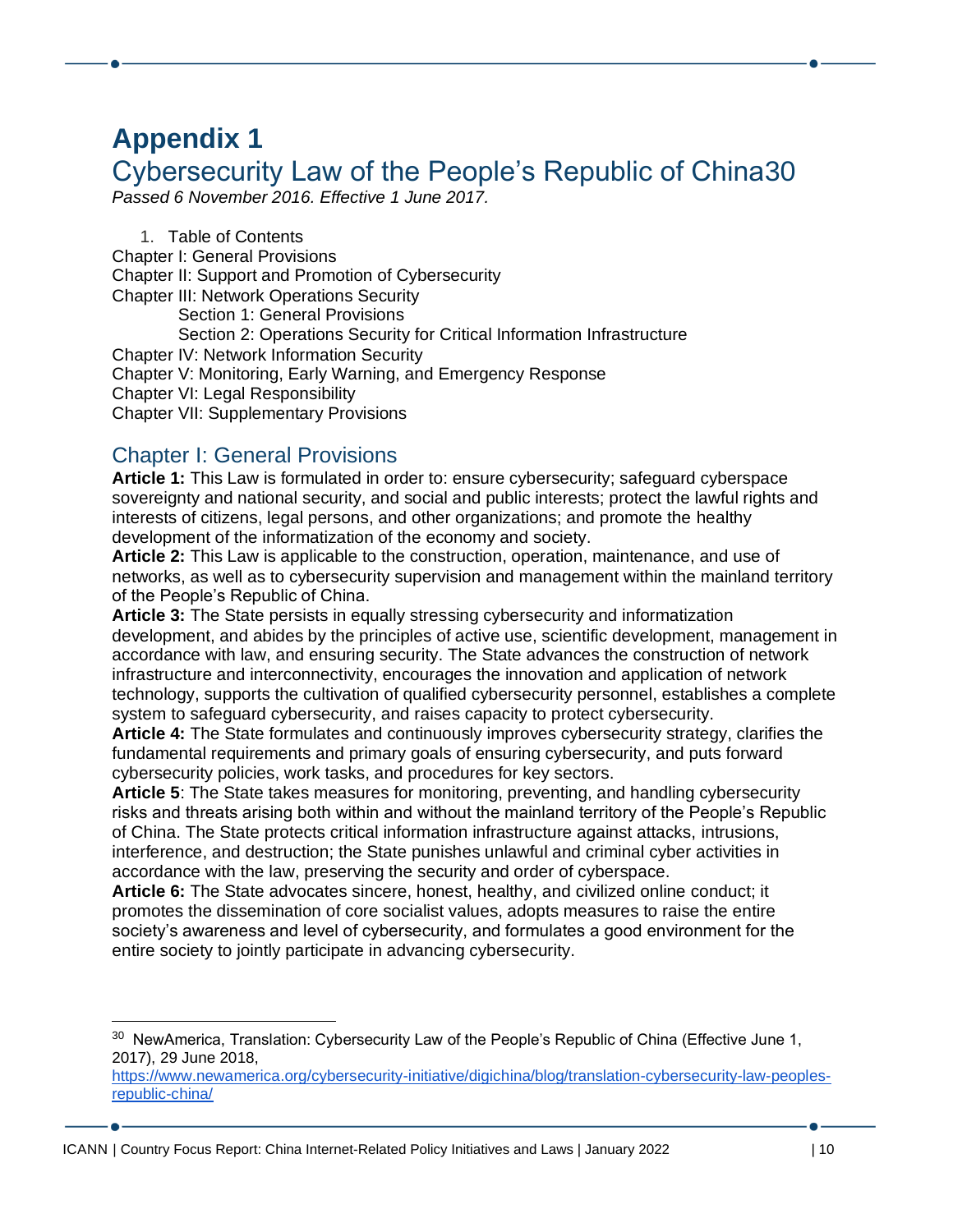**Article 7:** The State actively carries out international exchanges and cooperation in the areas of cyberspace governance, research and development of network technologies, formulation of standards, attacking cybercrime and illegality, and other such areas; it promotes constructing a peaceful, secure, open, and cooperative cyberspace, and establishing a multilateral, democratic, and transparent Internet governance system.

**Article 8:** State cybersecurity and informatization departments are responsible for comprehensively planning and coordinating cybersecurity efforts and related supervision and management efforts. The State Council departments for telecommunications, public security, and other relevant organs, are responsible for cybersecurity protection, supervision, and management efforts within the scope of their responsibilities, in accordance with the provisions of this Law and relevant laws and administrative regulations.

Cybersecurity protection, supervision, and management duties for relevant departments in people's governments at the county level or above will be determined by relevant national regulations.

**Article 9:** Network operators carrying out business and service activities must follow laws and administrative regulations, respect social morality, abide by commercial ethics, be honest and credible, perform obligations to protect cybersecurity, accept supervision from the government and public, and bear social responsibility.

**Article 10:** The construction and operation of networks, or the provision of services through networks, shall be done: in accordance with the provisions of laws and administrative regulations, and with the mandatory requirements of national standards; adopting technical measures and other necessary measures to safeguard cybersecurity and operational stability; effectively responding to cybersecurity incidents; preventing cybercrimes and unlawful activity; and preserving the integrity, secrecy, and usability of online data.

**Article 11:** Relevant Internet industry organizations, according to their Articles of Association, shall strengthen industry self-discipline, formulate cybersecurity norms of behavior, guide their members in strengthening cybersecurity protection according to the law, raise the level of cybersecurity protection, and stimulate the healthy development of the industry.

**Article 12:** The State protects the rights of citizens, legal persons, and other organizations to use networks in accordance with the law; it promotes widespread network access, raises the level of network services, provides secure and convenient network services to society, and guarantees the lawful, orderly, and free circulation of network information.

Any person and organization using networks shall abide by the Constitution and laws, observe public order, and respect social morality; they must not endanger cybersecurity, and must not use the Internet to engage in activities endangering national security, national honor, and national interests; they must not incite subversion of national sovereignty, overturn the socialist system, incite separatism, break national unity, advocate terrorism or extremism, advocate ethnic hatred and ethnic discrimination, disseminate violent, obscene, or sexual information, create or disseminate false information to disrupt the economic or social order, or information that infringes on the reputation, privacy, intellectual property or other lawful rights and interests of others, and other such acts.

**Article 13:** The State encourages research and development of network products and services conducive to the healthy upbringing of minors; the State will lawfully punish the use of networks to engage in activities that endanger the psychological and physical well-being of minors; and the State will provide a safe and healthy network environment for minors.

**Article 14:** All individuals and organizations have the right to report conduct endangering cybersecurity to cybersecurity and informatization, telecommunications, public security, and other departments. Departments receiving reports shall promptly process them in accordance with law; where matters do not fall within the responsibilities of that department, they shall promptly transfer them to the department empowered to handle them.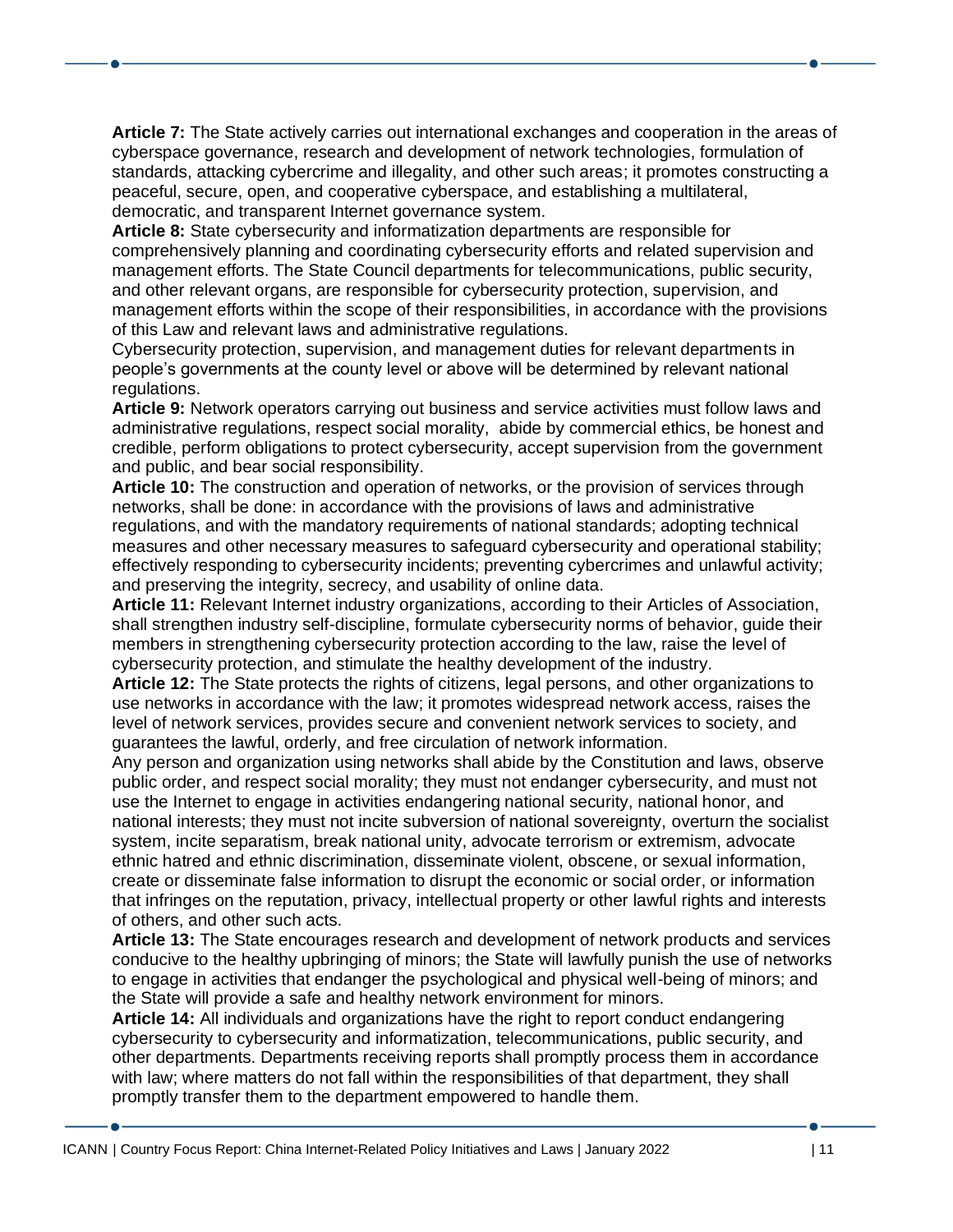Relevant departments shall preserve the confidentiality of the informants' information and protect the lawful rights and interests of informants.

### Chapter II: The Support and Promotion of Cybersecurity

**Article 15:** The State establishes and improves a system of cybersecurity standards. State Council standardization administrative departments and other relevant State Council departments, on the basis of their individual responsibilities, shall organize the formulation and timely revision of relevant national and industry standards for cybersecurity management, as well as for the security of network products, services, and operations.

The State supports enterprises, research institutions, schools of higher learning, and networkrelated industry organizations to participate in the formulation of national and industry standards for cybersecurity.

**Article 16:** The State Council and people's governments of provinces, autonomous regions, and directly-governed municipalities shall: do comprehensive planning; expand investment; support key cybersecurity technology industries and programs; support cybersecurity technology research and development, application, and popularization; promote secure and trustworthy network products and services; protect intellectual property rights for network technologies; and support research and development institutions, schools of higher learning, etc., to participate in State cybersecurity technology innovation programs.

**Article 17:** The State advances the establishment of socialized service systems for cybersecurity, encouraging relevant enterprises and institutions to carry out cybersecurity certifications, testing, risk assessment, and other such security services.

**Article 18:** The State encourages the development of network data security protection and utilization technologies, advancing the opening of public data resources, and promoting technical innovation and economic and social development.

The State supports innovative methods of cybersecurity management, utilizing new network technologies to enhance the level of cybersecurity protection.

**Article 19:** All levels of people's governments and their relevant departments shall organize and carry out regular cybersecurity publicity and education, and guide and stimulate relevant units in properly carrying out cybersecurity publicity and education work.

The mass media shall conduct targeted cybersecurity publicity and education aimed at the public.

**Article 20:** The State supports enterprises and education or training institutions, such as schools of higher learning and vocational schools, in carrying out cybersecurity-related education and training, and it employs multiple methods to cultivate qualified personnel in cybersecurity and promote the interaction of cybersecurity professionals.

### Chapter III: Network Operations Security

#### **Section 1: Ordinary Provisions**

**Article 21:** The State implements a cybersecurity multi-level protection system [MLPS]. Network operators shall perform the following security protection duties according to the requirements of the cybersecurity multi-level protection system to ensure the network is free from interference, damage, or unauthorized access, and to prevent network data leaks, theft, or falsification:

 (1) Formulate internal security management systems and operating rules, determine persons who are responsible for cybersecurity, and implement cybersecurity protection responsibility;

 (2) Adopt technical measures to prevent computer viruses, cyber attacks, network intrusions, and other actions endangering cybersecurity;

 (3) Adopt technical measures for monitoring and recording network operational statuses and cybersecurity incidents, and follow provisions to store network logs for at least six months;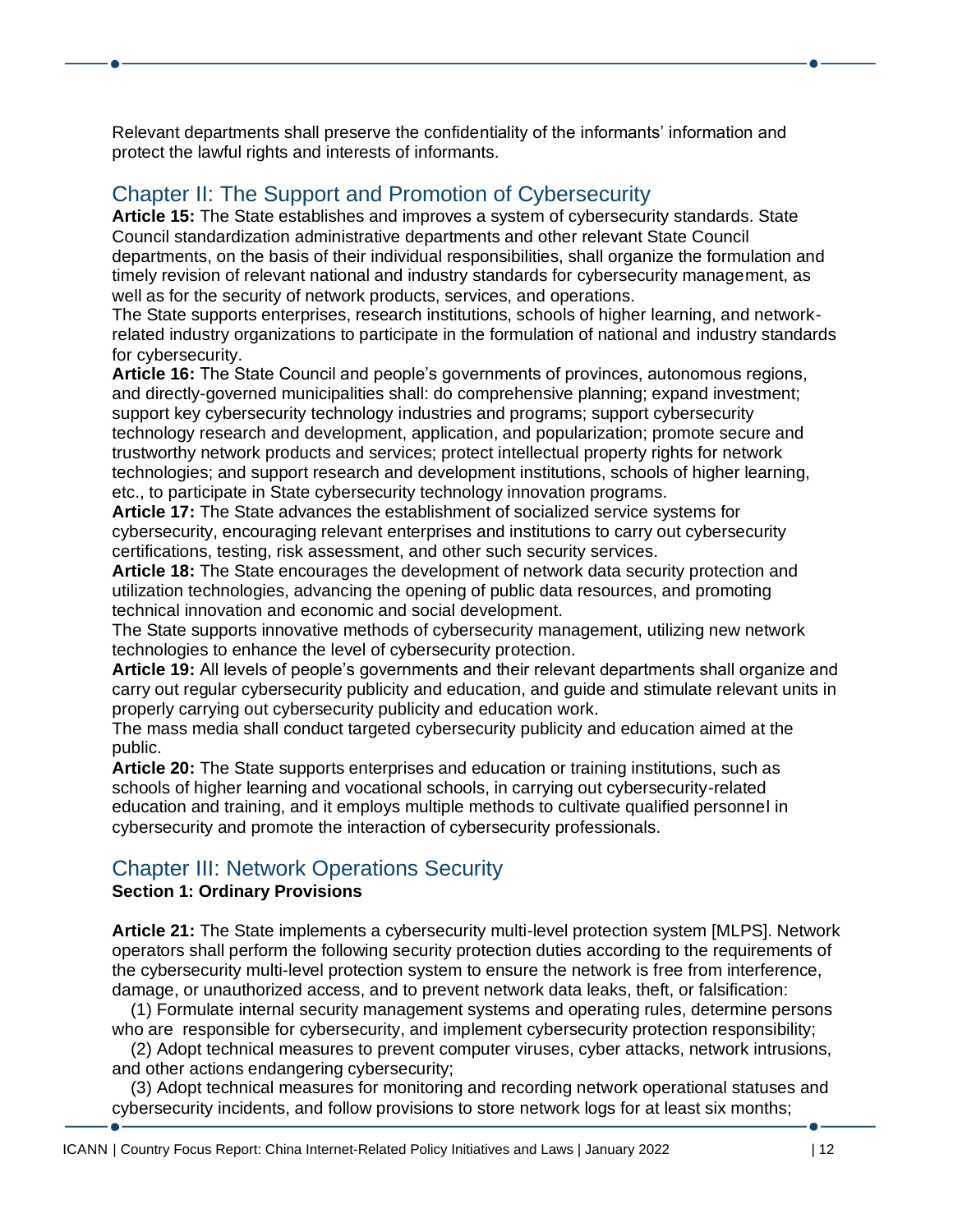(4) Adopt measures such as data classification, backup of important data, and encryption; (5) Other obligations provided by law or administrative regulations.

**Article 22:** Network products and services shall comply with the relevant national and mandatory requirements. Providers of network products and services must not install malicious programs; when discovering that their products and services have security flaws or vulnerabilities, they shall immediately adopt remedial measures, and follow provisions to promptly inform users and report to the competent departments.

Providers of network products and services shall provide security maintenance for their products and services, and they must not terminate the provision of security maintenance during the time limits or period agreed on with clients.

If a network product or service has the function of collecting user information, its provider shall clearly indicate this and obtain consent from the user; and if this involves a user's personal information, the provider shall also comply with the provisions of this law and relevant laws and administrative regulations on the protection of personal information.

**Article 23:** Critical network equipment and specialized cybersecurity products shall follow national standards and mandatory requirements, and be security certified by a qualified establishment or meet the requirements of a security inspection, before being sold or provided. The state cybersecurity and informatization departments, together with the relevant departments of the State Council, will formulate and release a catalog of critical network equipment and specialized cybersecurity products, and promote reciprocal recognition of security certifications and security inspection results to avoid duplicative certifications and inspections.

**Article 24:** Network operators handling network access and domain name registration services for users, handling stationary or mobile phone network access, or providing users with information publication or instant messaging services, shall require users to provide real identity information when signing agreements with users or confirming the provision of services. Where users do not provide real identity information, network operators must not provide them with relevant services.

The State implements a network identity credibility strategy and supports research and development of secure and convenient electronic identity authentication technologies, promoting reciprocal acceptance among different electronic identity authentication methods. **Article 25:** Network operators shall formulate emergency response plans for cybersecurity incidents and promptly address system vulnerabilities, computer viruses, cyber attacks, network intrusions, and other such cybersecurity risks. When cybersecurity incidents occur, network operators should immediately initiate an emergency response plan, adopt corresponding remedial measures, and report to the relevant competent departments in accordance with relevant provisions.

**Article 26:** Those carrying out cybersecurity certification, testing, risk assessment, or other such activities—or publicly publishing cybersecurity information such as system vulnerabilities, computer viruses, network attacks, or network incursions—shall comply with relevant national provisions.

**Article 27:** Individuals and organizations must not engage in illegal intrusion into the networks of other parties, disrupt the normal functioning of the networks of other parties, or steal network data or engage in other activities endangering cybersecurity; they must not provide programs, or tools specially used in network intrusions, that disrupt normal network functions and protection measures, steal network data, or engage in other acts endangering cybersecurity; and where they clearly are aware that others will engage in actions that endanger cybersecurity, they must not provide help such as technical support, advertisement and promotion, or payment of expenses.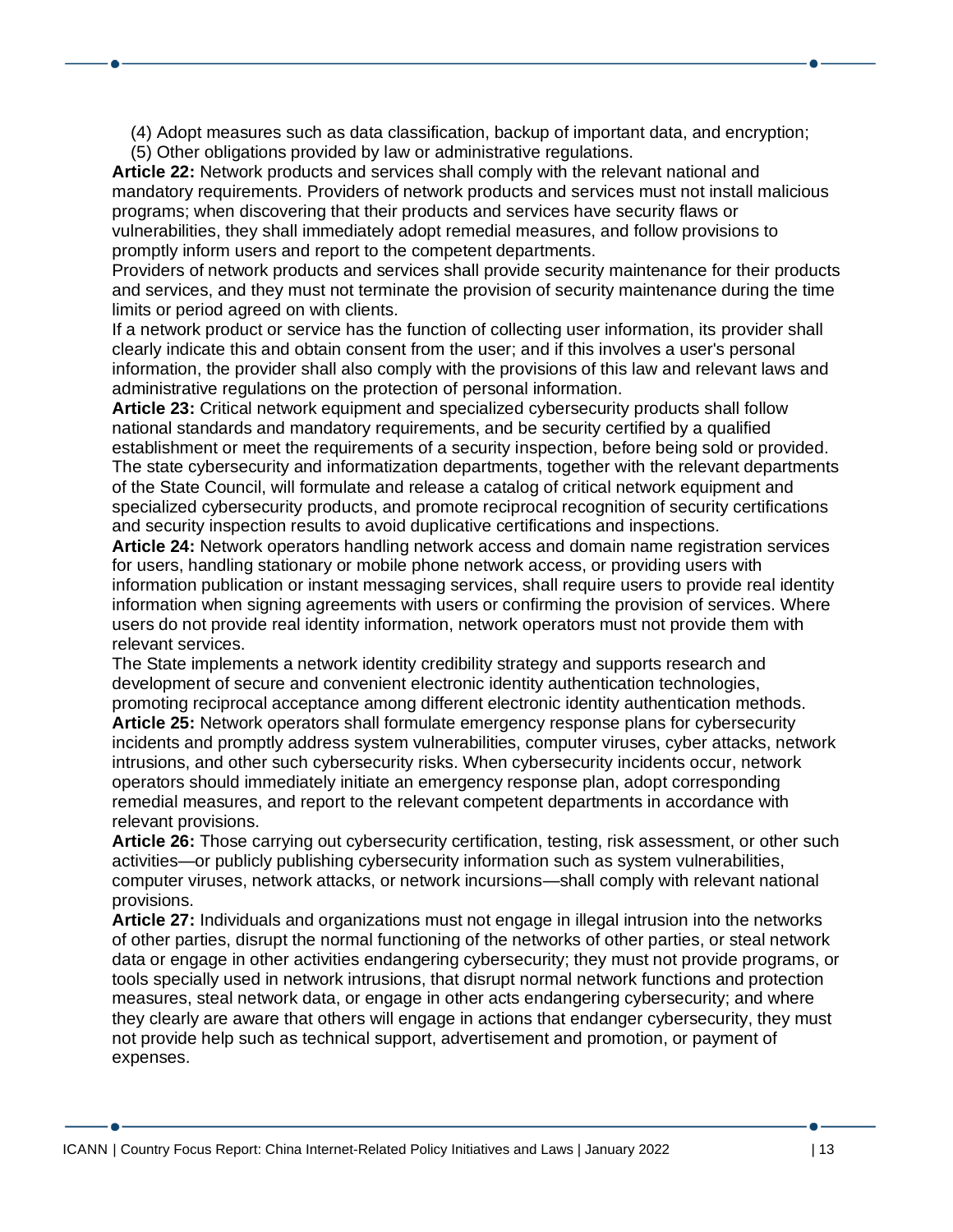**Article 28:** Network operators shall provide technical support and assistance to public security organs and national security organs that are safeguarding national security and investigating criminal activities in accordance with the law.

**Article 29:** The State supports cooperation between network operators in areas such as the gathering, analysis, reporting, and emergency handling of cybersecurity information, increasing the security safeguarding capacity of network operators.

Relevant industrial organizations are to establish and complete mechanisms for standardization and coordination of cybersecurity for their industry, strengthen their analysis and assessment of cybersecurity, and periodically conduct risk warnings, support, and coordination for members in responding to cybersecurity risks.

**Article 30:** Information obtained by cybersecurity and informatization departments and relevant departments performing cybersecurity protection duties can only be used as necessary for the protection of cybersecurity, and must not be used in other ways.

#### **Section 2: Operations Security for Critical Information Infrastructure**

**Article 31:** The State implements key protection on the basis of the cybersecurity multi-level protection system for public communication and information services, power, traffic, water resources, finance, public service, e-government, and other critical information infrastructure which—if destroyed, suffering a loss of function, or experiencing leakage of data—might seriously endanger national security, national welfare, the people's livelihood, or the public interest. The State Council will formulate the specific scope and security protection measures for critical information infrastructure.

The State encourages operators of networks outside the [designated] critical information infrastructure systems to voluntarily participate in the critical information infrastructure protection system.

**Article 32:** In accordance with the duties and division of labor provided by the State Council, departments responsible for security protection work for critical information infrastructure are to separately compile and organize security implementation plans for their industry's or sector's critical information infrastructure, and to guide and supervise security protection efforts for critical information infrastructure operations.

**Article 33:** Those constructing critical information infrastructure shall ensure that it has the capability to support business stability and sustained operations, and ensure the synchronous planning, synchronous establishment, and synchronous application of security technical measures.

**Article 34:** In addition to the provisions of Article 21 of this Law, critical information infrastructure operators shall also perform the following security protection duties:

 (1) Set up specialized security management bodies and persons responsible for security management, and conduct security background checks on those responsible persons and personnel in critical positions;

 (2) Periodically conduct cybersecurity education, technical training, and skills evaluations for employees;

(3) Conduct disaster recovery backups of important systems and databases;

 (4) Formulate emergency response plans for cybersecurity incidents, and periodically organize drills;

(5) Other duties provided by law or administrative regulations.

**Article 35**: Critical information infrastructure operators purchasing network products and services that might impact national security shall undergo a national security review organized by the State cybersecurity and informatization departments and relevant departments of the State Council.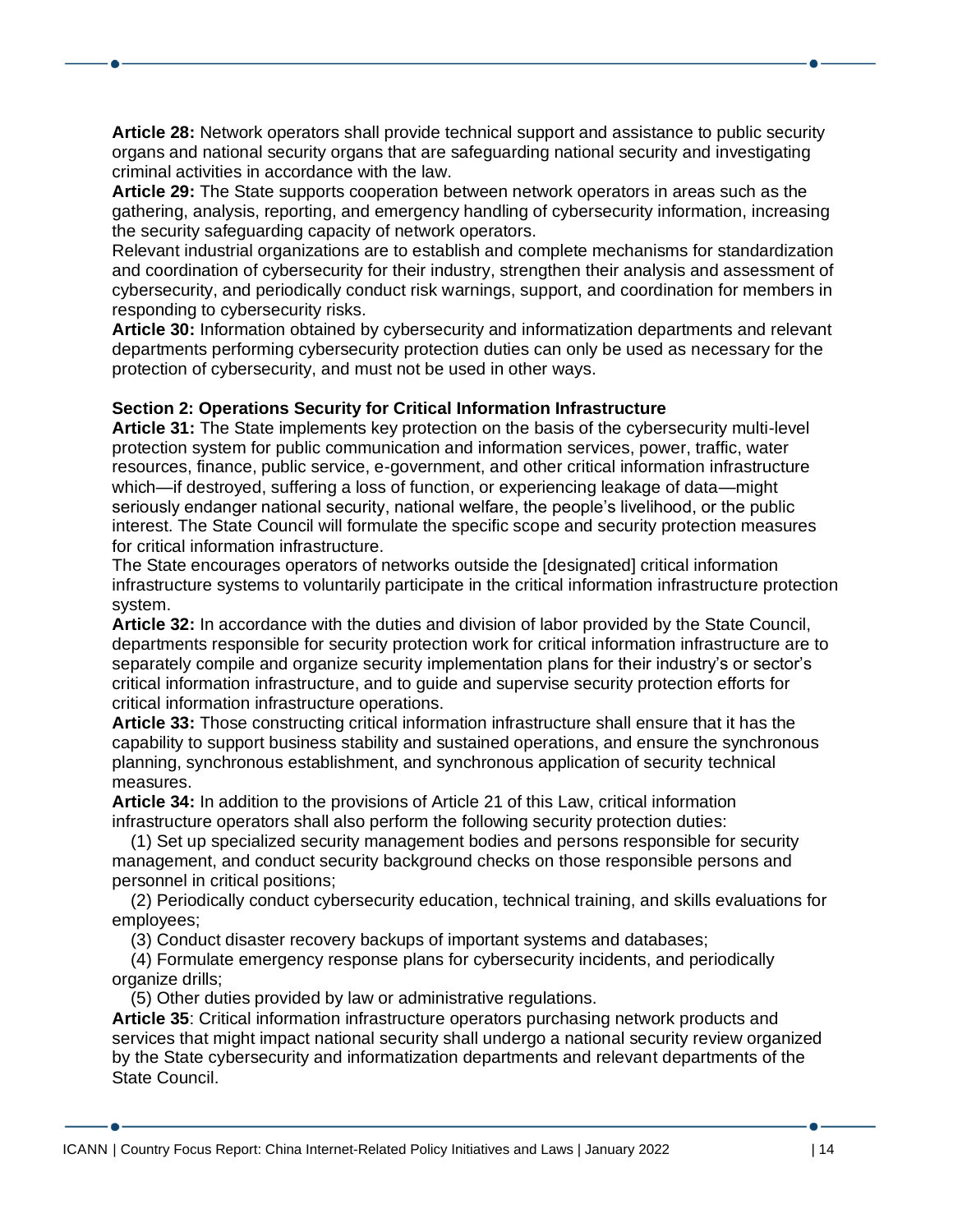**Article 36:** Critical information infrastructure operators purchasing network products and services shall follow relevant provisions and sign a security and confidentiality agreement with the provider, clarifying duties and responsibilities for security and confidentiality.

**Article 37:** Critical information infrastructure operators that gather or produce personal information or important data during operations within the mainland territory of the People's Republic of China, shall store it within mainland China. Where due to business requirements it is truly necessary to provide it outside the mainland, they shall follow the measures jointly formulated by the State cybersecurity and informatization departments and the relevant departments of the State Council to conduct a security assessment; where laws and administrative regulations provide otherwise, follow those provisions.

**Article 38:** At least once a year, critical information infrastructure operators shall conduct an inspection and assessment of their networks' security and risks that might exist, either on their own or through retaining a cybersecurity services organization; CII operators should submit a cybersecurity report on the circumstances of the inspection and assessment as well as improvement measures, to be sent to the relevant department responsible for critical information infrastructure security protection efforts.

**Article 39:** State cybersecurity and informatization departments shall coordinate relevant departments in employing the following measures for critical information infrastructure security protection:

 (1) Conduct spot testing of critical information infrastructure security risks, put forward improvement measures, and when necessary they can retain a cybersecurity services organization to conduct testing and assessment of cybersecurity risks;

 (2) Periodically organize critical information infrastructure operators to conduct emergency cybersecurity response drills, increasing the level, coordination, and capacity of responses to cybersecurity incidents.

 (3) Promote cybersecurity information sharing among relevant departments, critical information infrastructure operators, and also relevant research institutions and cybersecurity services organizations.

 (4) Provide technical support and assistance for cybersecurity emergency management and recovery, etc.

#### Chapter IV: Network Information Security

**Article 40:** Network operators shall strictly maintain the confidentiality of user information they collect, and establish and complete user information protection systems.

**Article 41:** Network operators collecting and using personal information shall abide by the principles of legality, propriety, and necessity; they shall publish rules for collection and use, explicitly stating the purposes, means, and scope for collecting or using information, and obtain the consent of the persons whose data is gathered.

Network operators must not gather personal information unrelated to the services they provide; must not violate the provisions of laws, administrative regulations or agreements between the parties to gather or use personal information; and shall follow the provisions of laws,

administrative regulations, and agreements with users to process personal information they have stored.

**Article 42**: Network operators must not disclose, tamper with, or destroy personal information they gather; and, absent the consent of the person whose information was collected, must not provide personal information to others. However, this is the case with the exception that information can be provided if after processing there is no way to identify a specific individual, and the identity cannot be recovered.

Network operators shall adopt technical measures and other necessary measures to ensure the security of personal information they gather and to prevent personal information from leaking,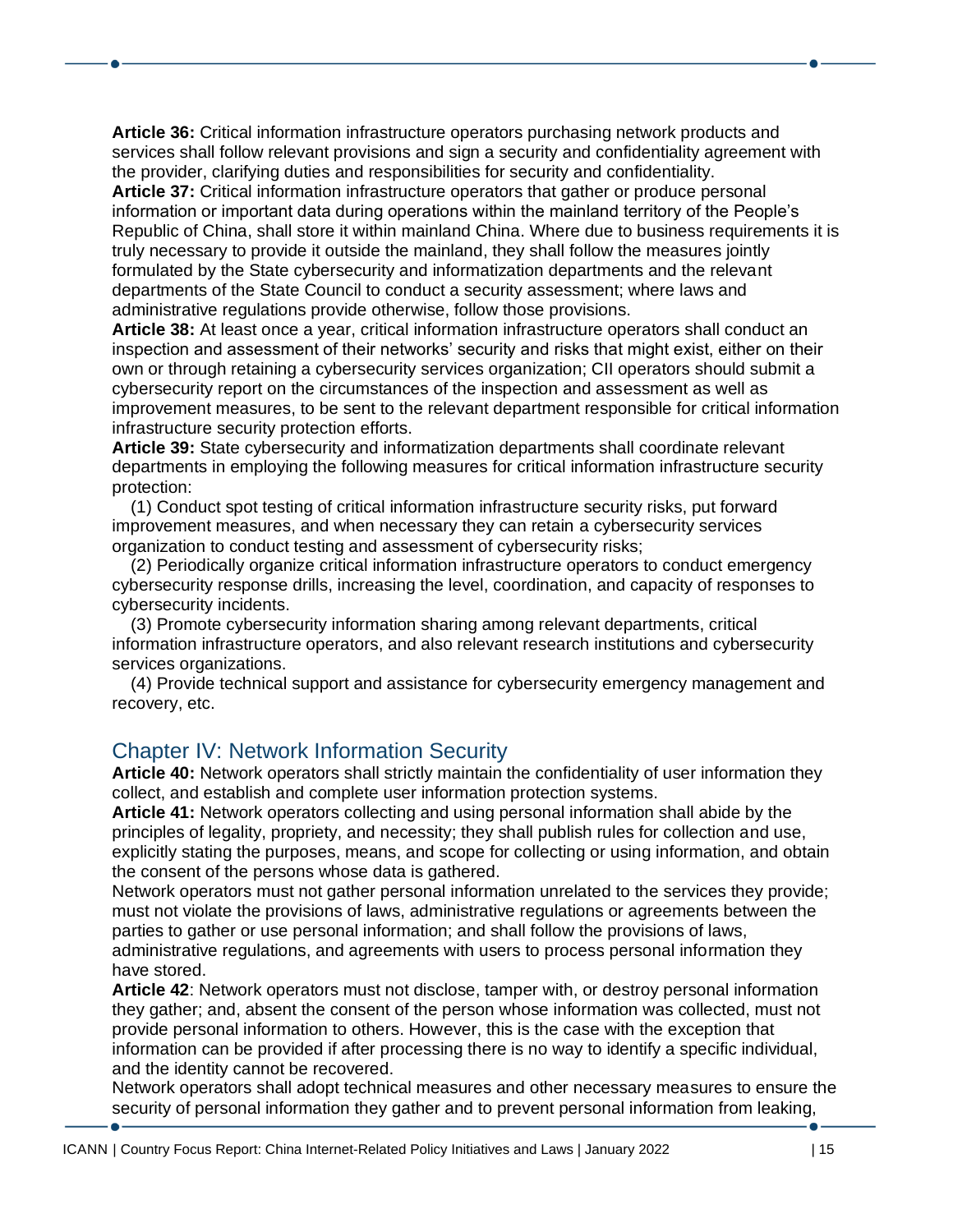being destroyed, or lost. When the leak, destruction, or loss of personal information occurs, or might have occurred, remedial measures shall be immediately taken, and provisions followed to promptly inform users and to make a report to the competent departments in accordance with regulations.

**Article 43:** Where individuals discover that network operators have violated the provisions of laws, administrative regulations, or agreements between the parties to gather or use their personal information, they have the right to demand the network operators delete their personal information; where discovering that personal information gathered or stored by network operators has errors, they have the right to demand the network operators make corrections. Network operators shall employ measures for deletions and corrections.

**Article 44:** Individuals or organizations must not steal or use other illegal methods to acquire personal information, and must not unlawfully sell or unlawfully provide others with personal information.

**Article 45:** Departments lawfully having cybersecurity supervision and management duties, and their staffs, must keep strictly confidential personal information, private information, and commercial secrets that they learn of in performing their duties, and they must not leak, sell, or unlawfully provide it to others.

**Article 46:** All individuals and organizations shall be responsible for their use of websites and must not establish websites or communications groups for use in perpetrating fraud, imparting criminal methods, the creation or sale of prohibited or controlled items, or other unlawful activities, and websites must not be exploited to publish information related to perpetrating fraud, the creation or sale of prohibited or controlled items, or other unlawful activities.

**Article 47:** Network operators shall strengthen management of information published by users and, upon discovering information that the law or administrative regulations prohibits the publication or transmission of, they shall immediately stop transmission of that information, employ handling measures such as deleting the information, prevent the information from spreading, save relevant records, and report to the relevant competent departments.

**Article 48:** Electronic information sent, or application software provided by any individual or organization, must not install malicious programs, and must not contain information that laws and administrative regulations prohibit the publication or transmission of.

Electronic information distribution service providers, and application software download service providers, shall perform security management duties; where they know that their users have engaged in conduct provided for in the preceding paragraph, they shall: employ measures such as stopping provision of services and removal of information or malicious programs; store relevant records; and report to the relevant competent departments.

**Article 49:** Network operators shall establish network information security complaint and reporting systems, publicly disclose information such as the methods for making complaints or reports, and promptly accept and handle complaints and reports relevant to network information security.

Network operators shall cooperate with cybersecurity and informatization departments and relevant departments in conducting implementation of supervision and inspections in accordance with the law.

**Article 50:** State cybersecurity and informatization departments and relevant departments will perform network information security supervision and management responsibilities in accordance with law; and where they discover the publication or transmission of information which is prohibited by laws or administrative regulations, shall request that network operators stop transmission, employ disposition measures such as deletion, and store relevant records; for information described above that comes from outside the mainland People's Republic of China, they shall notify the relevant organization to adopt technical measures and other necessary measures to block transmission.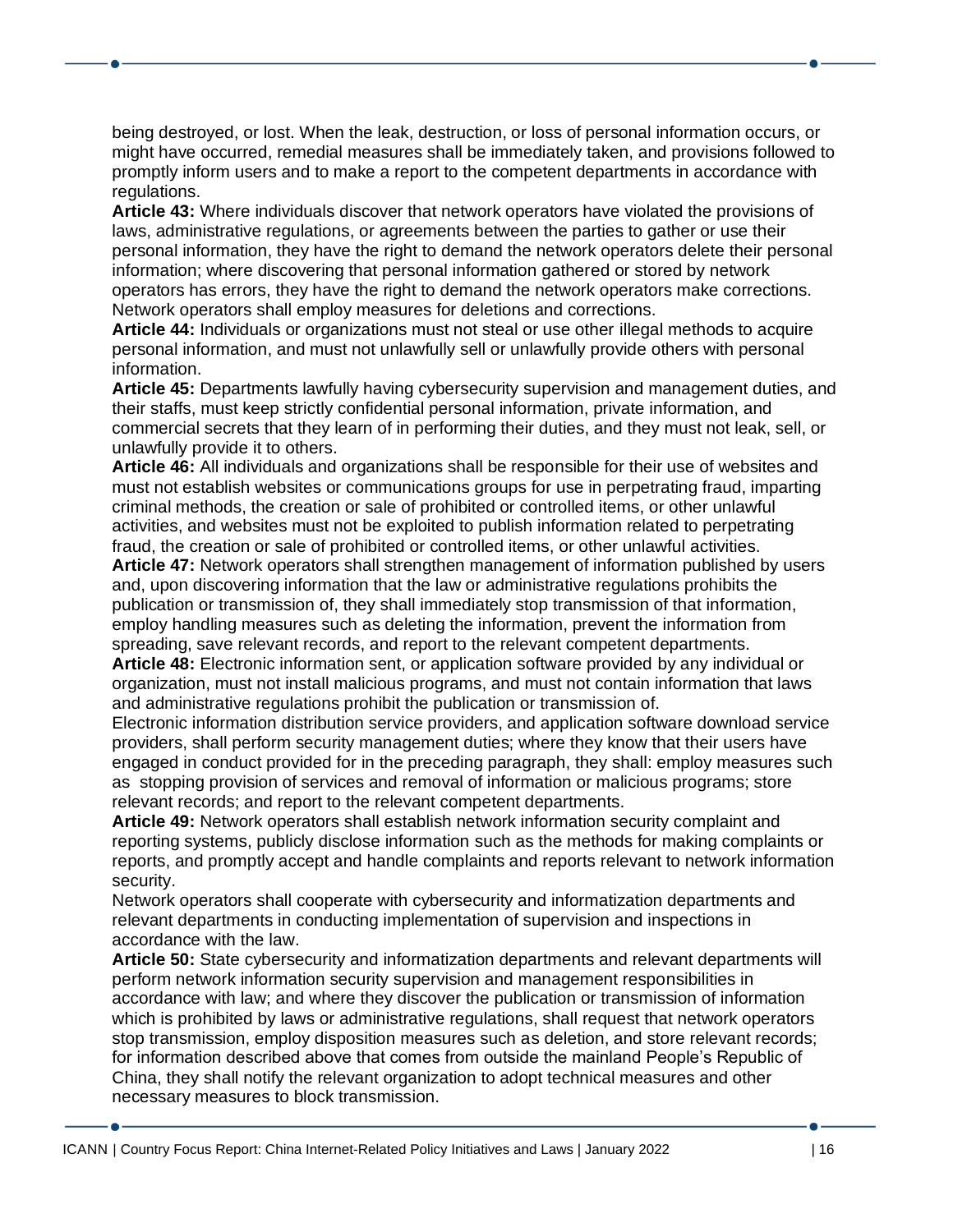### Chapter V: Monitoring, Early Warning, and Emergency Response

**Article 51:** The State will establish a cybersecurity monitoring, early warning, and information communication system. The State cybersecurity and informatization departments shall do overall coordination of relevant departments to strengthen collection, analysis, and reporting efforts for cybersecurity information, and follow regulations for the unified release of cybersecurity monitoring and early warning information.

**Article 52:** Departments responsible for critical information infrastructure security protection efforts shall establish and complete cybersecurity monitoring, early warning, and information reporting systems for their respective industry or sector, and report cybersecurity monitoring and early warning information in accordance with regulations.

**Article 53:** State cybersecurity and informatization departments will coordinate with relevant departments to establish and complete mechanisms for cybersecurity risk assessment and emergency response efforts, formulate cybersecurity incident emergency response plans, and periodically organize drills.

Departments responsible for critical information infrastructure security protection efforts shall formulate cybersecurity incident emergency response plans for their respective industry or sector, and periodically organize drills.

Cybersecurity incident emergency response plans shall rank cybersecurity incidents on the basis of factors such as the degree of damage after the incident occurs and the scope of impact, and provide corresponding emergency response handling measures.

**Article 54:** When the risk of cybersecurity incidents increases, the relevant departments of people's governments at the provincial level and above shall follow the scope of authority and procedures provided, and employ the following measures on the basis of the characteristics of the cybersecurity risk and the damage it might cause:

 (1) Require that relevant departments, institutions, and personnel promptly gather and report relevant information, and strengthen monitoring of the occurrence of cybersecurity risks;

 (2) Organize relevant departments, institutions, and specialist personnel to conduct analysis and assessment of information on the cybersecurity risk, and predict the likelihood of incident occurrence, the scope of impact, and the level of damage;

 (3) Issue cybersecurity risk warnings to the public, and publish measures for avoiding or reducing damage.

**Article 55:** When a cybersecurity incident occurs, the cybersecurity incident emergency response plan shall be immediately initiated, an evaluation and assessment of the cybersecurity incident shall be conducted, network operators shall be requested to adopt technical and other necessary measures, potential security risks shall be removed, the threat shall be prevented from expanding, and warnings relevant to the public shall be promptly published.

**Article 56:** Where, while performing cybersecurity supervision and management duties, relevant departments of people's governments at the provincial level or above discover that networks have a relatively large security risk or the occurrence of a security incident, they may call in the legal representative or responsible party for the operator of that network to conduct interviews in accordance with the scope of authority and procedures provided. Network operators shall follow requirements to employ procedures, make corrections, and eliminate hidden dangers.

**Article 57:** Where sudden emergencies or production security accidents occur as a result of cybersecurity incidents, they shall be handled in accordance with the provisions the "Emergency Response Law of the People's Republic of China," the "Production Safety Law of the People's Republic of China," and other relevant laws and administrative regulations.

**Article 58:** To fulfill the need to protect national security and the social public order, and to respond to the requirements of major security incidents within the society, it is possible, as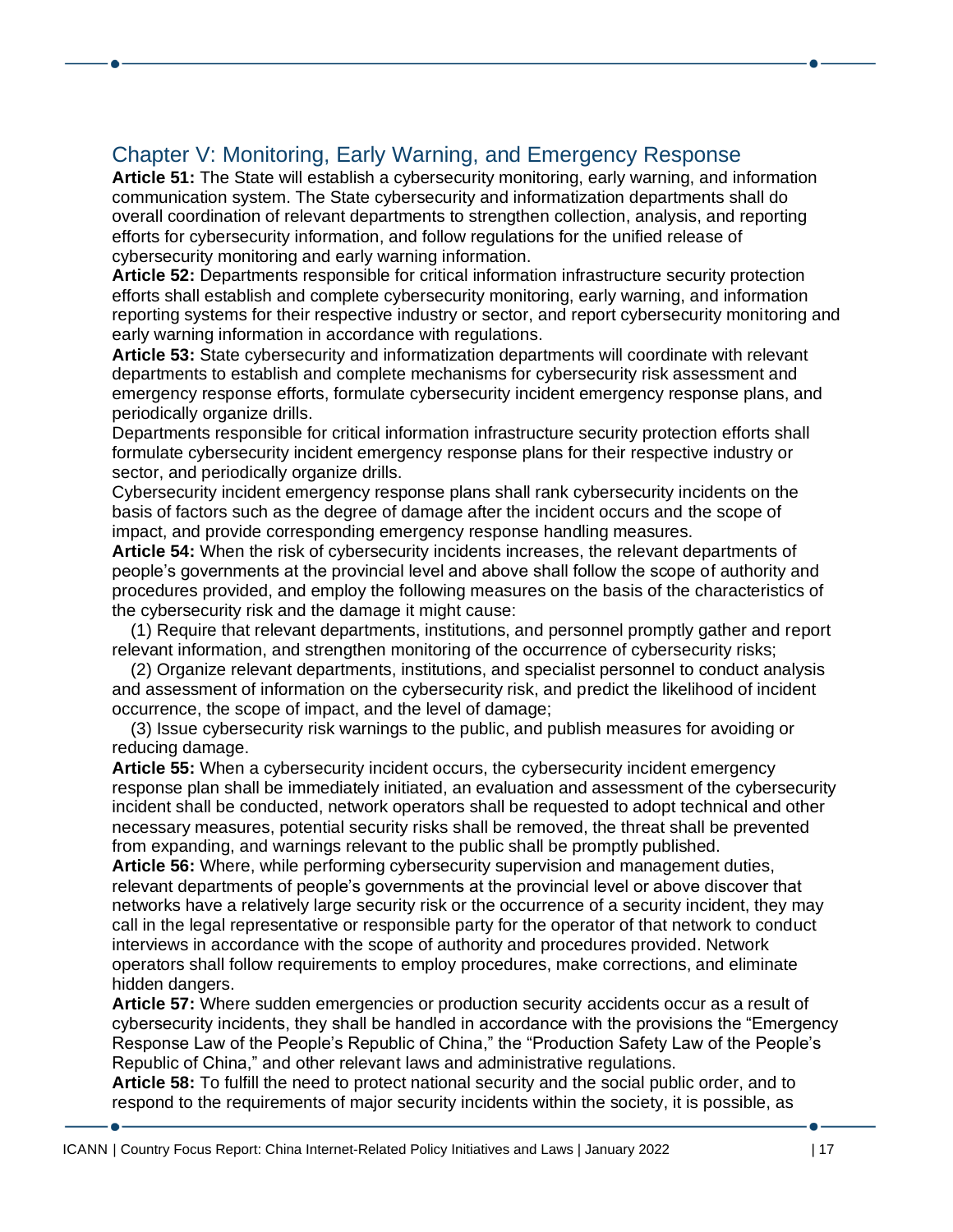stipulated or approved by the State Council, to take temporary measures regarding network communications in a specially designated region, such as limiting such communications.

### Chapter VI: Legal Responsibility

**Article 59:** Where network operators do not perform cybersecurity protection duties provided for in Articles 21 and 25 of this Law, the competent departments will order corrections and give warnings; where corrections are refused or it leads to harm to cybersecurity or other such consequences, a fine of between RMB 10,000 and 100,000 shall be levied; and the directly responsible management personnel shall be fined between RMB 5,000 and 50,000. Where critical information infrastructure operators do not perform cybersecurity protection duties as provided for in Articles 33, 34, 36, and 38 of this Law, the competent departments will order corrections and give warnings; where corrections are refused or it leads to harm to cybersecurity or other such consequences, a fine of between RMB 100,000 and 1,000,000 shall be levied; and the directly responsible management personnel shall be fined between RMB 10,000 and 100,000.

**Article 60:** Where Article 22 Paragraphs 1 or 2 or Article 48 Paragraph 1 of this Law are violated by any of the following conduct, the relevant competent departments shall order corrections and give warnings; where corrections are refused or it causes harm to cybersecurity or other consequences, a fine of between RMB 50,000 and 500,000 shall be levied; and the persons who are directly in charge shall be fined between RMB 10,000 and 100,000:

(1) Installing malicious programs;

 (2) Failure to immediately take remedial measures for security flaws or vulnerabilities that exist in products or services, or not informing users and reporting to the competent departments in accordance with regulations;

 (3) Unauthorized ending of the provision of security maintenance for their products or services.

**Article 61:** Network operators violating Article 24 Paragraph 1 of this Law in failing to require users to provide real identity information or providing relevant services to users who do not provide real identity information, are ordered to make corrections by the relevant competent department; where corrections are refused or the circumstances are serious, a fine of between RMB 50,000 and 500,000 shall be levied, and the relevant competent department may order a temporary suspension of operations, a suspension of business for corrections, closing down of websites, cancellation of relevant operations permits, or cancellation of business licenses; persons who are directly in charge and other directly responsible personnel shall be fined between RMB 10,000 and 100,000.

**Article 62:** Where Article 26 of this Law is violated in carrying out cybersecurity certifications, testing, or risk assessments, or publishing cybersecurity information such as system vulnerabilities, computer viruses, cyber attacks, or network incursions, corrections are to be ordered and a warning given; where corrections are refused or the circumstances are serious, a fine of between RMB 10,000 and 100,000 shall be imposed, and the relevant competent department may order a temporary suspension of operations, a suspension of business for corrections, closing down of websites, cancellation of relevant operations permits, or cancellation of business licenses; persons who are directly in charge and other directly responsible personnel shall be fined between RMB 5,000 and 50,000.

**Article 63:** Where Article 27 of this Law is violated in engaging in activities harming cybersecurity, or by providing specialized software or tools used in engaging in activities harming cybersecurity, or by providing others engaging in activities harming cybersecurity with assistance such as technical support, advertising and promotions, or payment of expenses, and where this does not constitute a crime, public security organizations shall confiscate unlawful gains and impose up to 5 days detention, and may levy a fine of between RMB 50,000 and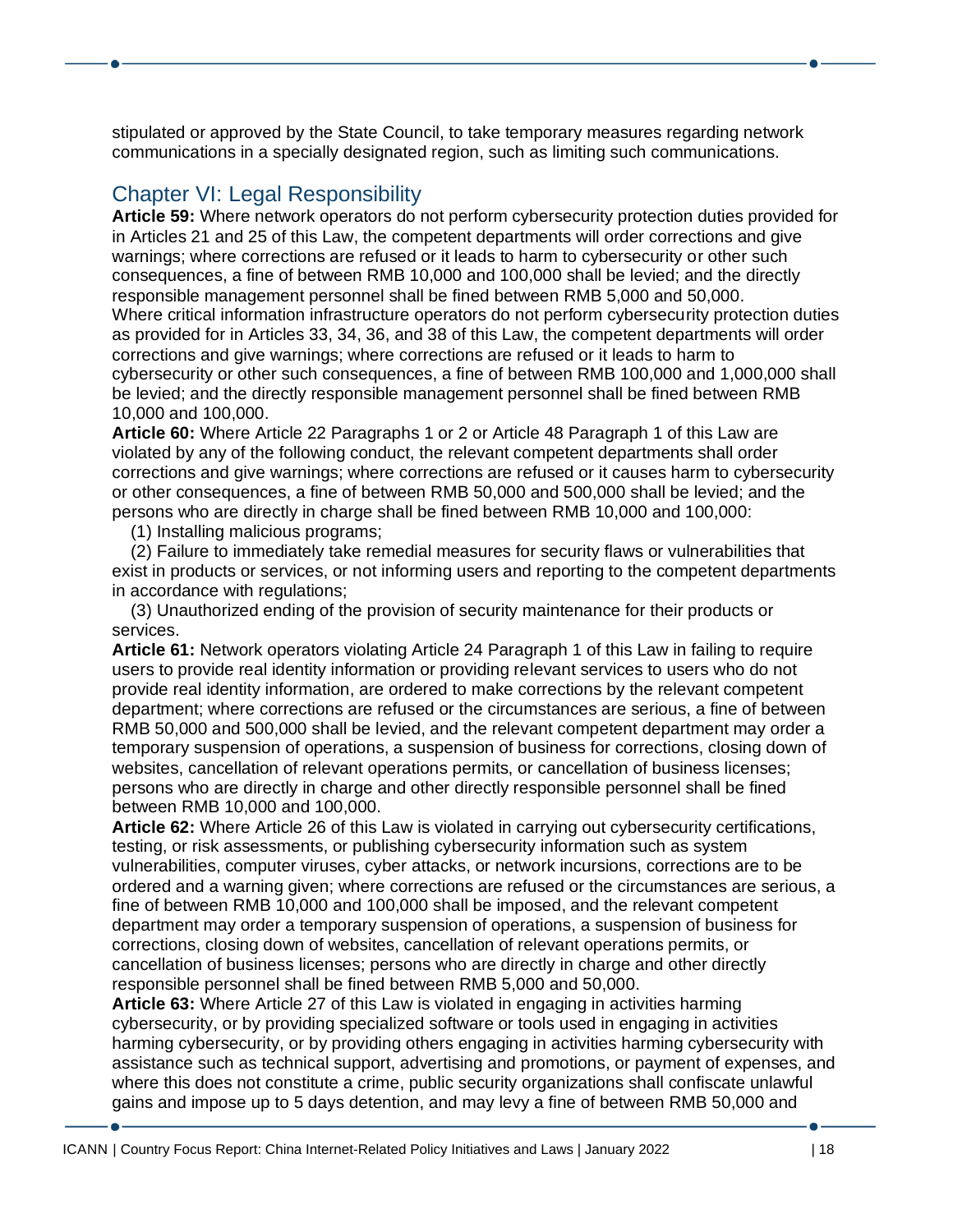500,000; and where circumstances are serious, shall impose between 5 and 15 days detention, and may levy a fine of between 100,000 and 1,000,000 RMB.

Where units have engaged in the conduct of the preceding paragraph, public security organizations shall confiscate unlawful gains and levy a fine of between RMB 100,000 and 1,000,000, and the directly responsible persons in charge and other directly responsible personnel shall be fined in accordance with the preceding paragraph.

Where Article 27 of this Law is violated, persons who receive public security administrative sanctions must not engage in cybersecurity management or key network operations positions for 5 years; those receiving criminal punishments will be subject to a lifetime ban on engaging in work in cybersecurity management and key network operations positions.

**Article 64:** Network operators, and network product or service providers violating Article 22 Paragraph 3 or Articles 41-43 of this Law by infringing on personal information that is protected in accordance with law, shall be ordered to make corrections by the relevant competent department and may, either independently or concurrently, be given warnings, be subject to confiscation of unlawful gains, and/or be fined between 1 to 10 times the amount of unlawful gains; where there are no unlawful gains, the fine shall be up to RMB 1,000,000, and a fine of between RMB 10,000 and 100,000 shall be given to persons who are directly in charge and other directly responsible personnel; where the circumstances are serious, the relevant competent department may order a temporary suspension of operations, a suspension of business for corrections, closing down of websites, cancellation of relevant operations permits, or cancellation of business licenses.

Where Article 44 of this Law is violated in stealing or using other illegal means to obtain, illegally sell, or illegally provide others with personal information, and this does not constitute a crime, public security organizations shall confiscate unlawful gains and levy a fine of between 1 and 10 times the amount of unlawful gains, and where there are no unlawful gains, levy a fine of up to RMB 1,000,000.

**Article 65:** Where critical information infrastructure operators violate Article 35 of this Law by using network products or services that have not had security inspections or did not pass security inspections, the relevant competent department shall order the usage to stop and levy a fine in the amount of 1 to 10 times the purchase price; the persons who are directly in charge and other directly responsible personnel shall be fined between RMB 10,000 and 100,000. **Article 66:** Where critical information infrastructure operators violate Article 37 of this Law by storing network data outside the mainland territory, or provide network data to those outside of the mainland territory, the relevant competent department: shall order corrective measures, provide warning, confiscate unlawful gains, and levy fines between RMB 50,000 and 500,000; and may order a temporary suspension of operations, a suspension of business for corrective measures, closing down of websites, revocation of relevant operations permits, or cancellation of business licenses. Persons who are directly in charge and other directly responsible personnel shall be fined between RMB 10,000 and 100,000.

**Article 67:** Where Article 46 of this Law is violated by establishing a website or communications group used for the commission of illegal or criminal activities, or the network is used to publish information related to the commission of illegal or criminal activities, but a crime has not been committed, public security organizations shall impose up to 5 days detention and may levy a fine of between RMB 10,000 and 15,000; and where circumstances are serious, they may impose between 5 and 15 days detention, and may give a fine of between 50,000 and 500,000 RMB. They may also close websites and communications groups used for illegal or criminal activities.

Where units have engaged in conduct covered by the preceding paragraph, a fine of between RMB 100,000 and 500,000 shall be levied by public security organizations, and the principal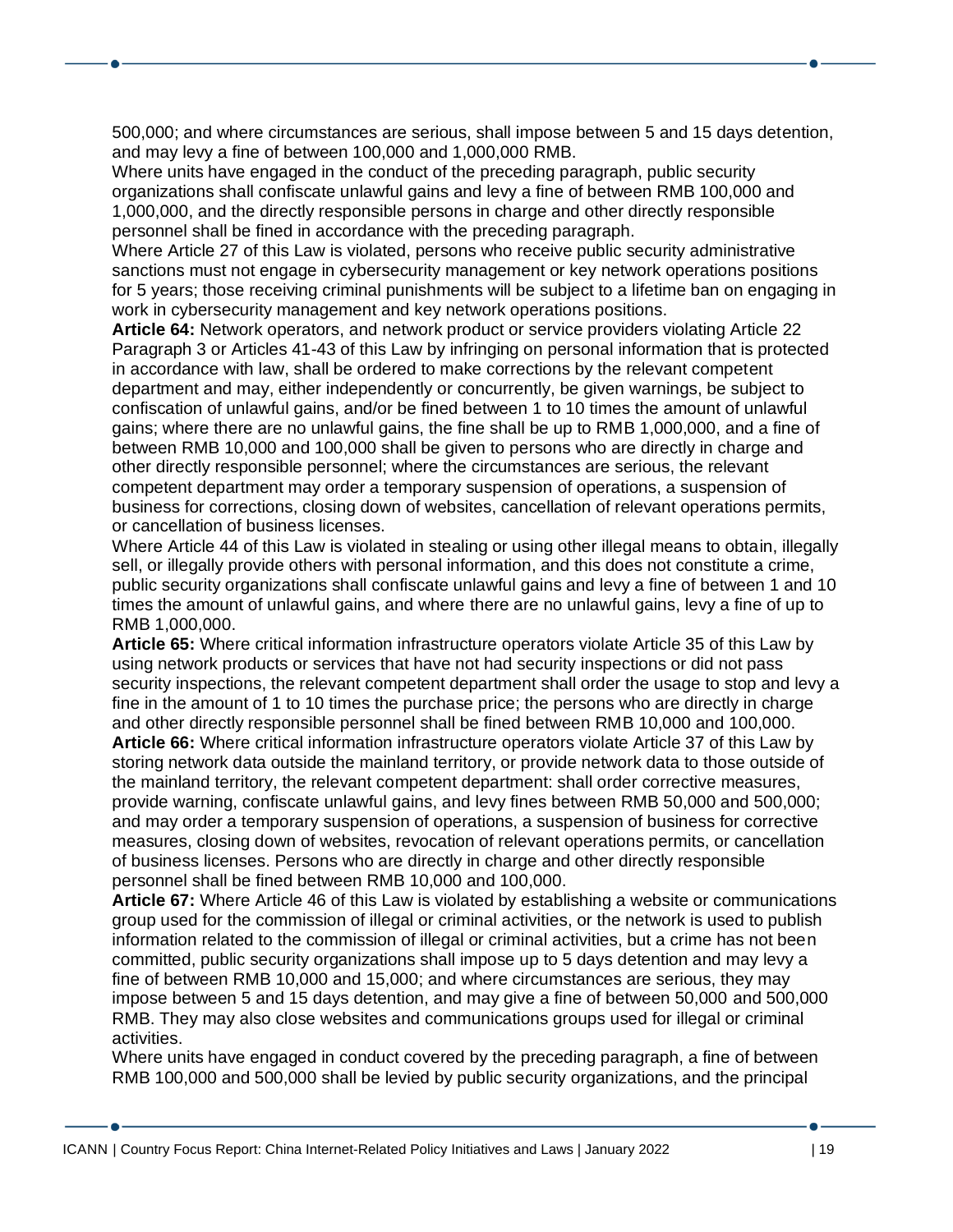responsible managers and other directly responsible personnel shall be fined in accordance with the preceding paragraph.

**Article 68:** Where network operators violate Article 47 of this Law by failing to stop the transmission of information for which transmission and publication are prohibited by laws or administrative regulations, failing to employ disposition measures such as deletion or failing to preserve relevant records, the relevant competent department shall order correction, provide warning, and confiscate unlawful gains; where correction is refused or circumstances are serious, fines between RMB 100,000 and 500,000 shall be imposed, and a temporary suspension of operations, a suspension of business to conduct correction, closing down of websites, cancellation of relevant operations permits, or cancellation of business licenses may be ordered; and persons who are directly in charge and other directly responsible personnel are fined between RMB 10,000 and 100,000.

Where electronic information service providers and application software download service providers do not perform their security management duties provided for in Paragraph 2 of Article 48 of this Law, punishment shall be in accordance with the provisions of the preceding paragraph.

**Article 69:** Network operators violating the provisions of this Law, who exhibit any of the following conduct, will be ordered to make corrections by the relevant competent departments; where corrections are refused or the circumstances are serious, a fine of between RMB 50,000 and 500,000 shall be imposed, and directly responsible management personnel and other directly responsible personnel are to be fined between RMB 10,000 and 100,000:

 (1) Not following the requirements of relevant departments to adopt disposition measures such as stopping dissemination or deleting information for which laws or administrative regulations prohibit publication or dissemination;

 (2) Refusal or obstruction of the competent departments in their lawful supervision and inspection;

 (3) Refusing to provide technical support and assistance to public security organs and state security organs.

Article 70: Publication or transmission of information prohibited by Article 12 Paragraph 2 of this Law or other laws or administrative regulations shall be punished in accordance with the provisions of the relevant laws and administrative regulations.

**Article 71:** When there is conduct violating the provisions of this Law, it shall be recorded in credit files and made public in accordance with relevant laws and administrative regulations. **Article 72:** Where state organization government affairs network operators do not perform cybersecurity protection duties as provided by this Law, the organization at the level above or relevant organizations will order corrections; sanctions will be levied on the directly responsible managers and other directly responsible personnel.

**Article 73:** Where cybersecurity and informatization and other relevant departments violate the provisions of Article 30 of this Law by using personal information acquired while performing cybersecurity protection duties for other purposes, the directly responsible persons in charge and other directly responsible personnel shall be given sanctions.

Where cybersecurity and informatization departments and other relevant departments' personnel neglect their duties, abuse their authority, show favoritism, and it does not constitute a crime, sanctions will be imposed in accordance with law.

**Article 74:** Where violations of the provisions of this Law cause harm to others, civil liability is borne in accordance with law.

Where provisions of this Law are violated, constituting a violation of public order management, public order administrative sanctions will be imposed in accordance with law; where a crime is constituted, criminal responsibility will be pursued in accordance with law.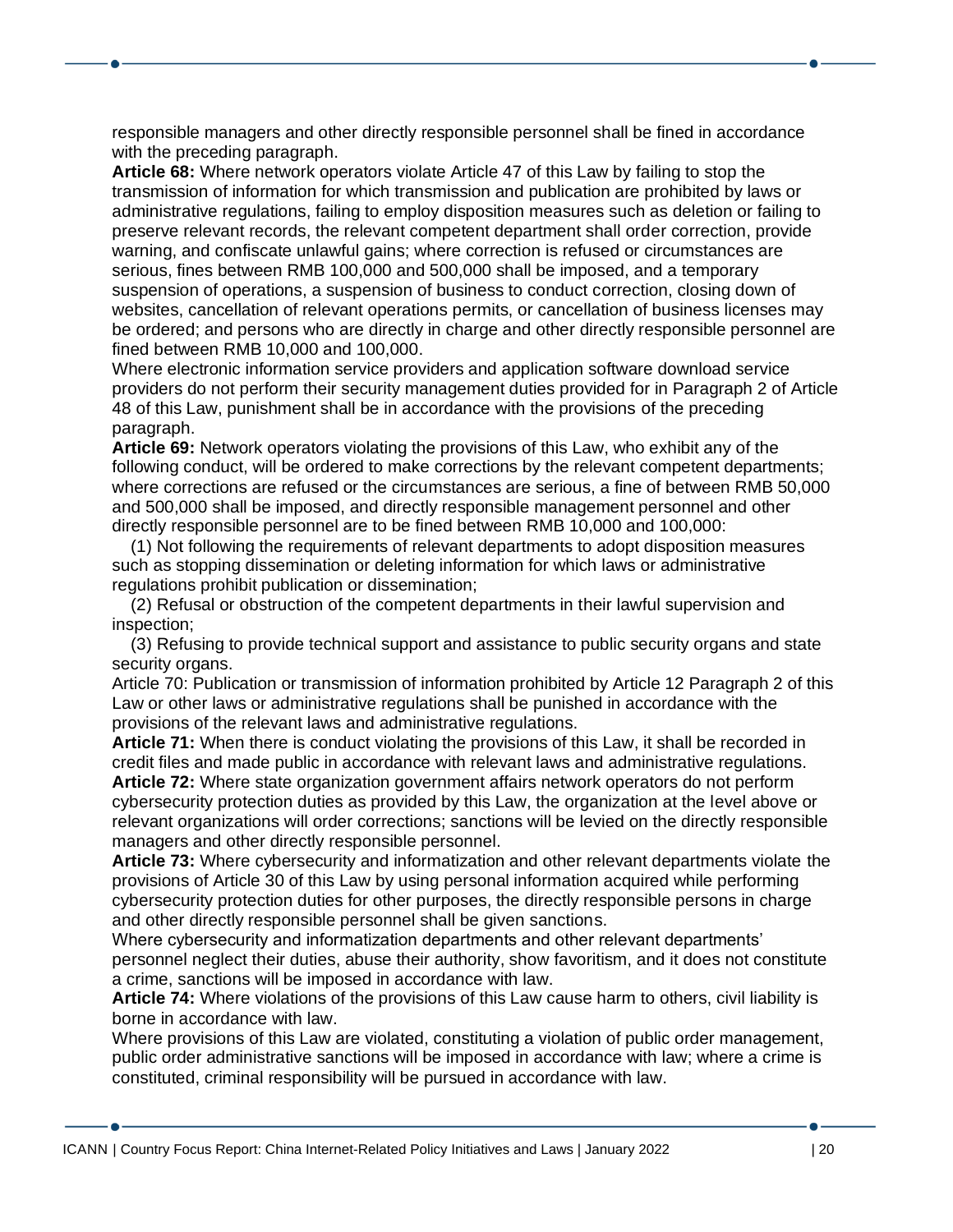**Article 75:** Where foreign institutions, organizations, or individuals engage in attacks, intrusions, interference, damage, or other activities the endanger the critical information infrastructure of the People's Republic of China, and cause serious consequences, legal responsibility is to be pursued in accordance with the law; public security departments under the State Council and relevant departments may also decide to freeze institutional, organization, or individual assets or take other necessary punitive measures.

#### Chapter VII: Supplementary Provisions

**Article 76:** The language below has the following meanings in this law:

 (1) "Network" [网络, also "cyber"] refers to a system comprised of computers or other information terminals and related equipment that follows certain rules and procedures for information gathering, storage, transmission, exchange, and processing.

 (2) "Cybersecurity" [网络安全, also "network security"] refers to taking the necessary measures to prevent cyber attacks, intrusions, interference, destruction, and unlawful use, as well as unexpected accidents, to place networks in a state of stable and reliable operation, as well as ensuring the capacity for network data to be complete, confidential, and usable.

 (3) "Network operators" [网络运营者] refers to network owners, managers, and network service providers.

(4) "Network data" [网络数据] refers to all kinds of electronic data collected, stored,

transmitted, processed, and produced through networks.

 (5) "Personal information" [个人信息] refers to all kinds of information, recorded electronically or through other means, that taken alone or together with other information, is sufficient to identify a natural person's identity, including but not limited to natural persons' full names, birth dates, national identification numbers, personal biometric information, addresses, telephone numbers, and so forth.

**Article 77:** Protection of the operational security of networks that store or process information touching on national secrets shall follow this Law and shall also uphold the provisions of laws and administrative regulations pertaining to secrecy protection.

**Article 78:** The security protection rules for military networks are formulated by the Central Military Commission.

**Article 79:** This Law shall enter into effect June 1, 2017**.**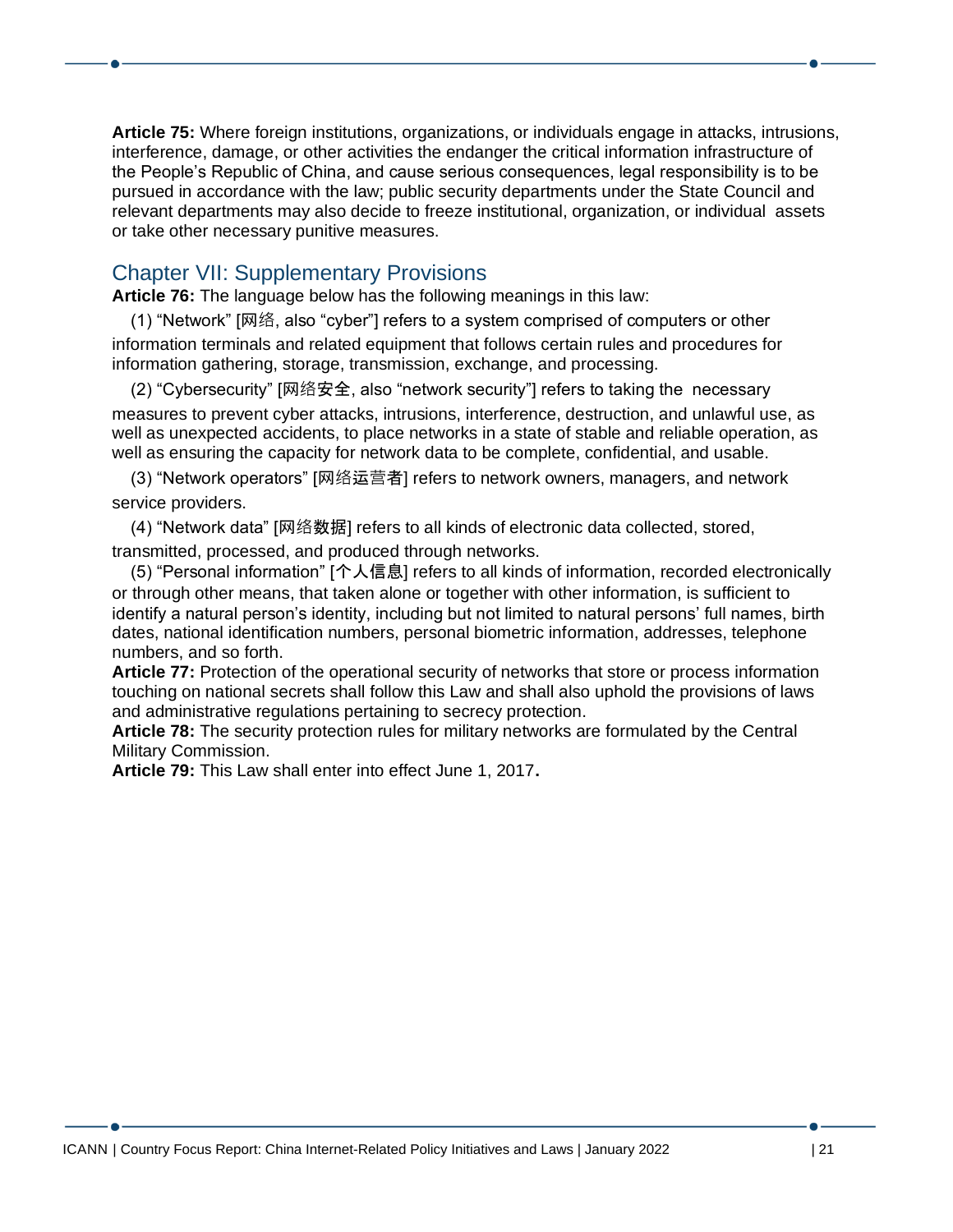### <span id="page-21-1"></span><span id="page-21-0"></span>**Appendix 2**  Chinese Ministry of Industry and Information Technology Internet Domain Name Management Measures<sup>31</sup> (Excerpts).

**Article 3** of the measures appointed by the Ministry of Industry and Information Technology to carry out "supervision and management over domain name services nationwide, its main tasks are: (1) formulating Internet domain name management rules and policies; (2) formulating an internet domain name system, and plan for developing domain name resources; (3) managing domestic domain name root server-running bodies and domain name registration and management bodies; (4) being responsible for the network and information security management of the domain name system; (5) protecting users' personal information and lawful rights and interests according to the law; (6) being responsible for international coordination concerning domain names; (7) managing domestic domain name resolution services; (8) managing other activities concerning domain name services."

**Article 10** of the measures provided that "those applying to establish a domain name root server or domain name root-server-running body, shall meet the following conditions: (1) the domain name root server is to be set up within the borders, and shall conform to corresponding Internet development plans and the requirements of the safe and stable operation of the domain name system."

**Article 11:** Those applying to establish a domain name registration and management body shall meet the following conditions:

(1) the top-level domain name management system is to be set up within the borders, and the top-level domain names they hold are to conform to relevant laws and regulations as well as the requirements of the safe and stable operation of the domain name system;

(2) [they shall] be legal persons lawfully established within the borders, the said legal person and their main investors, main operational and management personnel are to have good credit records;

(3) having perfect professional development plans and technological plans, as well as premises, finance and specialist personnel suited to engaging in top-level domain name operations and management, as well as information management systems conforming to telecommunications management body requirements;

(4) having complete network and information security management measures, including management personnel, network and information security management structures, emergency response processing plans and corresponding technological and management measures;

(5) having the capability to engage in real identity information verification and users' personal information protection, the capability to provide long-term services as well as complete service withdrawal processing mechanisms;

(6) having complete domain name registration service management structures and supervision mechanisms for domain name registration service bodies;

(7) other requirements provided for by laws and administrative regulations.

**Article 12:** Those applying to establish a domain name registration service body, shall meet the following conditions:

(1) the domain name registration service system, registration database and resolution systems

<sup>&</sup>lt;sup>31</sup> Ministry of Industry and Information Technology, Internet Domain Name Management Measures, 24 August 2017<https://www.chinalawtranslate.com/en/internet-domain-name-management-measures/> (unofficial translation)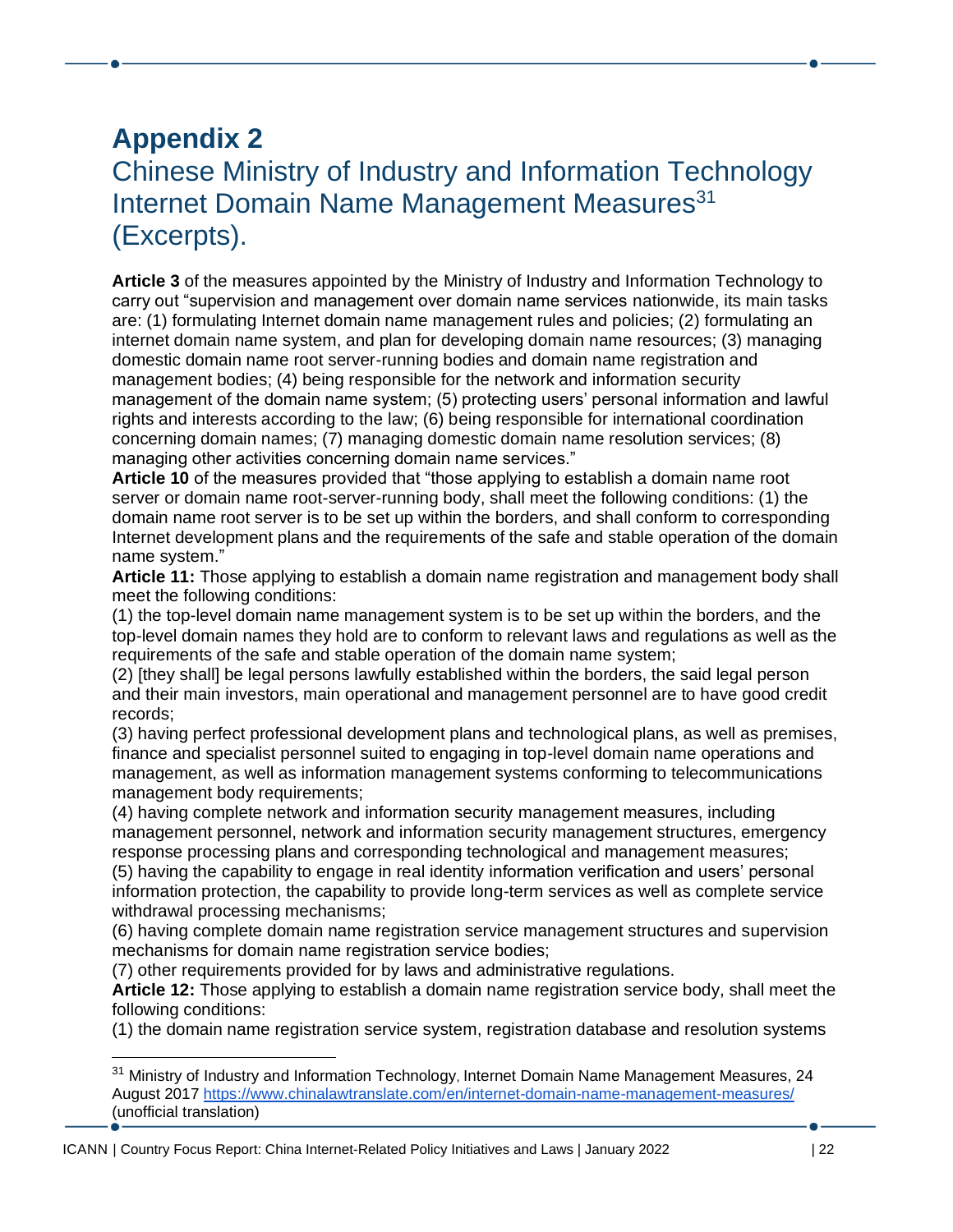are to be set up within the borders;

(2) [they shall] be legal persons lawfully established within the borders, the said legal person and their main investors, main operational and management personnel are to have good credit records;

(3) having premises, finance and specialist personnel suited to engaging in domain name registration services, as well as information management systems conform to telecommunications management body requirements;

(4) having the capability to engage in real identity information verification and users' personal information protection, the capability to provide long-term services and complete service withdrawal mechanism;

(5) having complete domain name registration service management structures and supervision mechanisms for domain name registration agency bodies;

(6) having complete network and information security protection measures, including management personnel, network and information security management structures, emergency response processing plans and corresponding technological and management measures. (7) other requirements provided for by laws and administrative regulations.

**Article 13:** Those applying to establish a domain name root server and root server-running body, or domain name registration management body shall submit application materials to the Ministry of Industry and Information Technology. Those applying to establish a domain name registration service body shall submit application materials to the local provincial, autonomous region or municipal telecommunications management department.

The application materials shall include:

(1) the basic circumstances of the applying work unit

(2) certification materials for the effective management of domain name services, including certification materials for relevant systems and premises, as well as service capabilities, management structures as well as agreements concluded with other bodies;

(3) network and information security protection structures and measures;

(4) materials certifying the reputation of the applying work unit;

(5) a letter of commitment, signed by the legally-designated representative, to do business sincerely and according to the law."

**Article 37:** "In the provision of domain name resolution services, resolution information may not be distorted without authorization. Domain name resolution must not be maliciously redirected towards other persons' IP addresses by any organization or individual".

**Article 41** of the measures states that **"**When necessary due to national security or to deal with emergency incidents, domain name root server-running bodies, domain name registration management bodies and domain name registration service bodies shall obey the unified command and coordination of telecommunications management bodies, and respect the management requirements of telecommunications management bodies".

**Article 46:** "Telecommunications management bodies shall establish credit record structures for domain name root server-running bodies, domain name registration management bodies and domain name registration service bodies, and shall enter their violations of these Measures, as well as the administrative punishment they receive, into the credit file".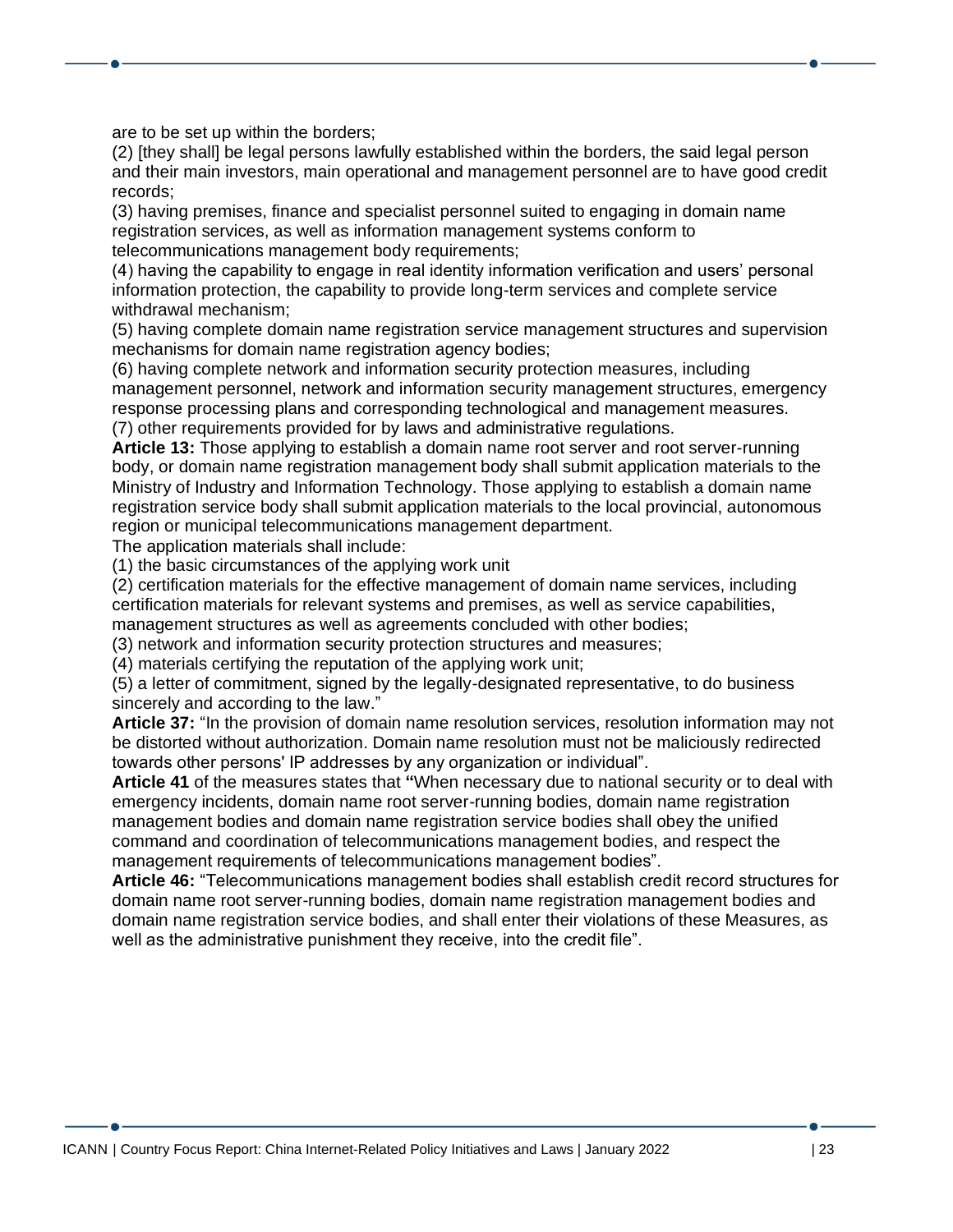# <span id="page-23-1"></span><span id="page-23-0"></span>**Appendix 3**  Chinese Internet Domain Name System<sup>32</sup> (Excerpts)

I. All levels of Internet domain name in our nation may be comprised of letters (A-Z, a-z, with capital and lowercase letters being equivalent), numbers (0-9), dashed (-), or Chinese characters; and all domains are to use dot (.) as connectors, and all levels of Chinese language domain names are to use either dots or Chinese period (。) as connectors.

II. In addition to the ".CN" and ".中国" top-level domains, our nation's Internet domain name system establishes multiple English and Chinese language top-level domains, of these, the toplevel domains "政务" [.gov] and ".公益" [.org - literally public interest] are to be specialized Chinese language top-level domains for the nation's Party and Government groups and organs and all level levels of other government affairs department, and for non-profit institutions. Our

nation's' Internet domain system diagram can be found at [http://](http://中国互联网域名体系.中国/)[中国互](http://中国互联网域名体系.中国/)[联](http://中国互联网域名体系.中国/)[网域名体系](http://中国互联网域名体系.中国/)[.](http://中国互联网域名体系.中国/)[中国](http://中国互联网域名体系.中国/)

"["http://](http://中国互联网域名体系.政务/)[中国互](http://中国互联网域名体系.政务/)[联](http://中国互联网域名体系.政务/)[网域名体系](http://中国互联网域名体系.政务/)[.](http://中国互联网域名体系.政务/)[政](http://中国互联网域名体系.政务/)[务](http://中国互联网域名体系.政务/)"or ["http://](http://中国互联网域名体系.信息/)[中国互](http://中国互联网域名体系.信息/)[联](http://中国互联网域名体系.信息/)[网域名体系](http://中国互联网域名体系.信息/)[.](http://中国互联网域名体系.信息/)[信息](http://中国互联网域名体系.信息/)".

III. Under the national top-level domain ".CN", two types of second-level domains are established, 'category domains' and 'administrative region domains'. Nine 'category domains' are established, namely: "政务" used for Party and government groups and organs at all levels

of party and other government affairs departments; "公益" used for non-profit organizations; "GOV" used for government bodies; "ORG" used for non for-profit organizations; "AC" used for scientific research institutions; "COM" used for industrial, commercial, financial, and other enterprises; "EDU" used for educational bodies; "MIL" used for national defense institutions; and "NET" used for institutions providing Internet services.

Thirty-four "administrative region domains are established, to be used for each of the nation's provinces, autonomous regions, directly-governed municipalities, and special administrative region organizations […].

IV. Applications may be made to directly register second-level domain names under the ".CN" and ".中国" national top-level domains.

<sup>&</sup>lt;sup>32</sup> China Law Translate, Chinese Internet Domain Name System, 5 March 2018 <https://www.chinalawtranslate.com/en/chinese-internet-domain-name-system/> (unofficial translation)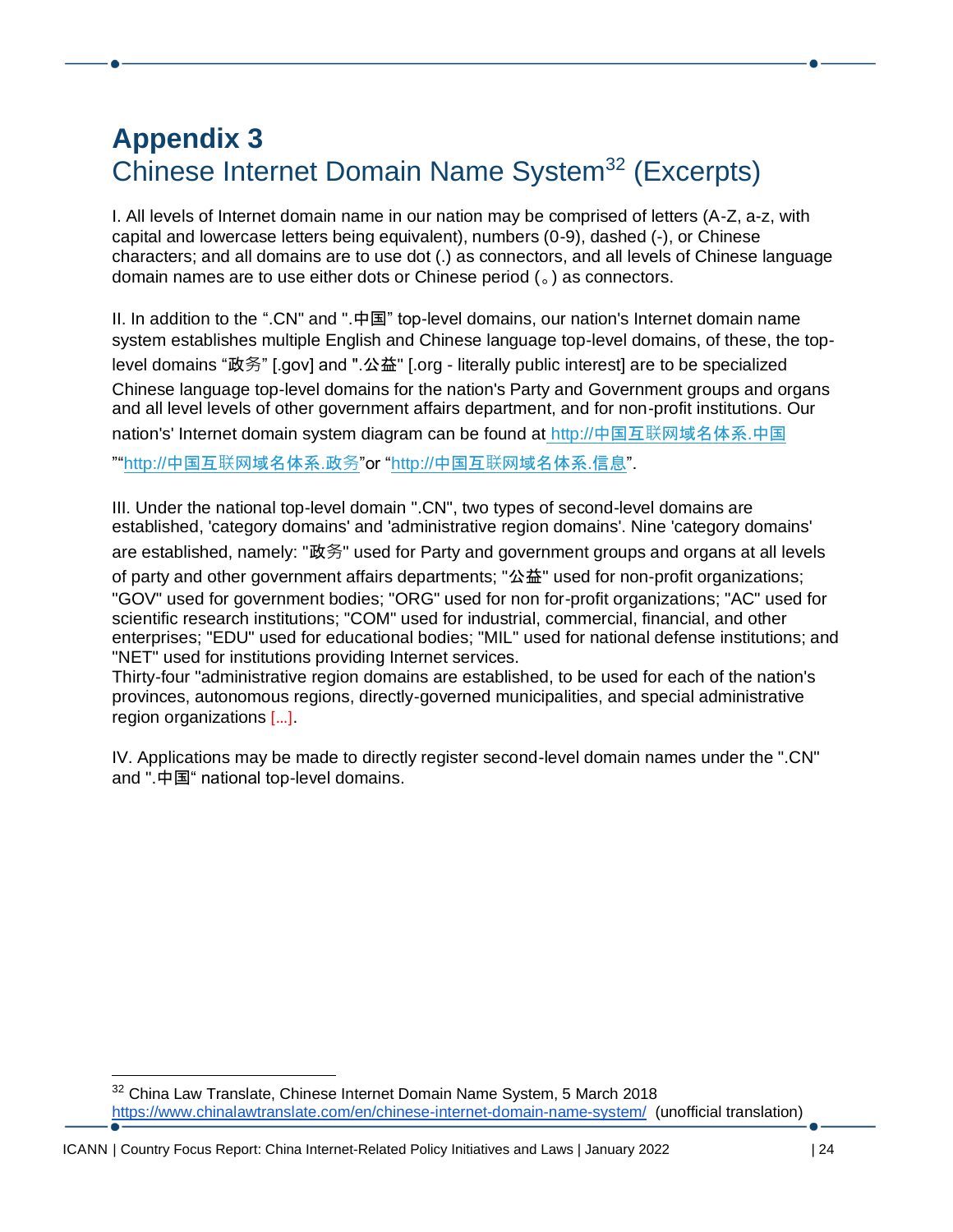# <span id="page-24-1"></span><span id="page-24-0"></span>**Appendix 4** Data Security Law of the People's Republic of China (DSL)<sup>33</sup> (Excerpts)

**Article 3:** "Data" as used in this Law refers to any record of information in electronic or other forms.

- Data handling includes the collection, storage, use, processing, transmission, provision, disclosure, etc., of data.

- Data security refers to employing necessary measures to ensure that data is effectively protected and legally used, as well as having the capacity to ensure a sustained state of security.

**Article 7:** The State is to protect the rights and interests of individuals and organizations with regards to data; encourage the lawful, reasonable, and effective use of data; ensure the lawful and orderly free flow of data; and promote the development of a digital economy with data as a key factor.

**Article 11:** The State is to actively carry out international exchanges and cooperation in the sectors of data security governance and data development and use, participate in the formulation of international rules and standards related to data security, and promote the safe and free flow of data across borders.

**Article 14:** The State is to implement a big data strategy, advancing the establishment of data infrastructure, and encouraging and supporting innovative applications of data in each industry and field.

**Article 17:** The State is to advance the establishment of a system of standards for data development and exploitation technologies and data security. Within the scope of their respective duties, the State Council departments in charge of standardization and other relevant State Council departments are to organize the formulation and appropriate revision of standards related to technology and products for the development and use of data and to data security. The state is to support enterprises and social groups, educational or research bodies, and so forth, participating in drafting standards.

**Article 21:** Data related to national security, the lifeblood of the national economy, important people's livelihood, major public interests and others belong to the national core data, shall apply to a more stringent management system.

**Article 25:** The state is to implement export controls in accordance with the law for data that are controlled items, related to preserving national security and performing international obligations. **Article 26:** Where any nation or region employs discriminatory, restrictive, or other similar measures against the PRC in areas such as investment or trade in data and technology for the exploitation and development of data, the PRC may employ equal measures against that nation or region based on the actual circumstances.

**Article 27:** The carrying out of data handling activities through information networks, i.e., the Internet, shall fulfill the duties to protect data security on the basis of the multi-level protection system for cybersecurity.

**Article 31:** The provisions of the Cybersecurity Law of the PRC apply to the security management for exporting of data from the [mainland] territory that was collected or produced by critical information infrastructure operators inside the [mainland] territory of the PRC; security

<sup>&</sup>lt;sup>33</sup> Data Security Law of the People's Republic of China, 11 June 2021, as translated here: <https://www.secrss.com/articles/31844> (Unofficial translation, the original publication is here: [http://www.cac.gov.cn/2021-06/11/c\\_1624994566919140.htm\)](http://www.cac.gov.cn/2021-06/11/c_1624994566919140.htm)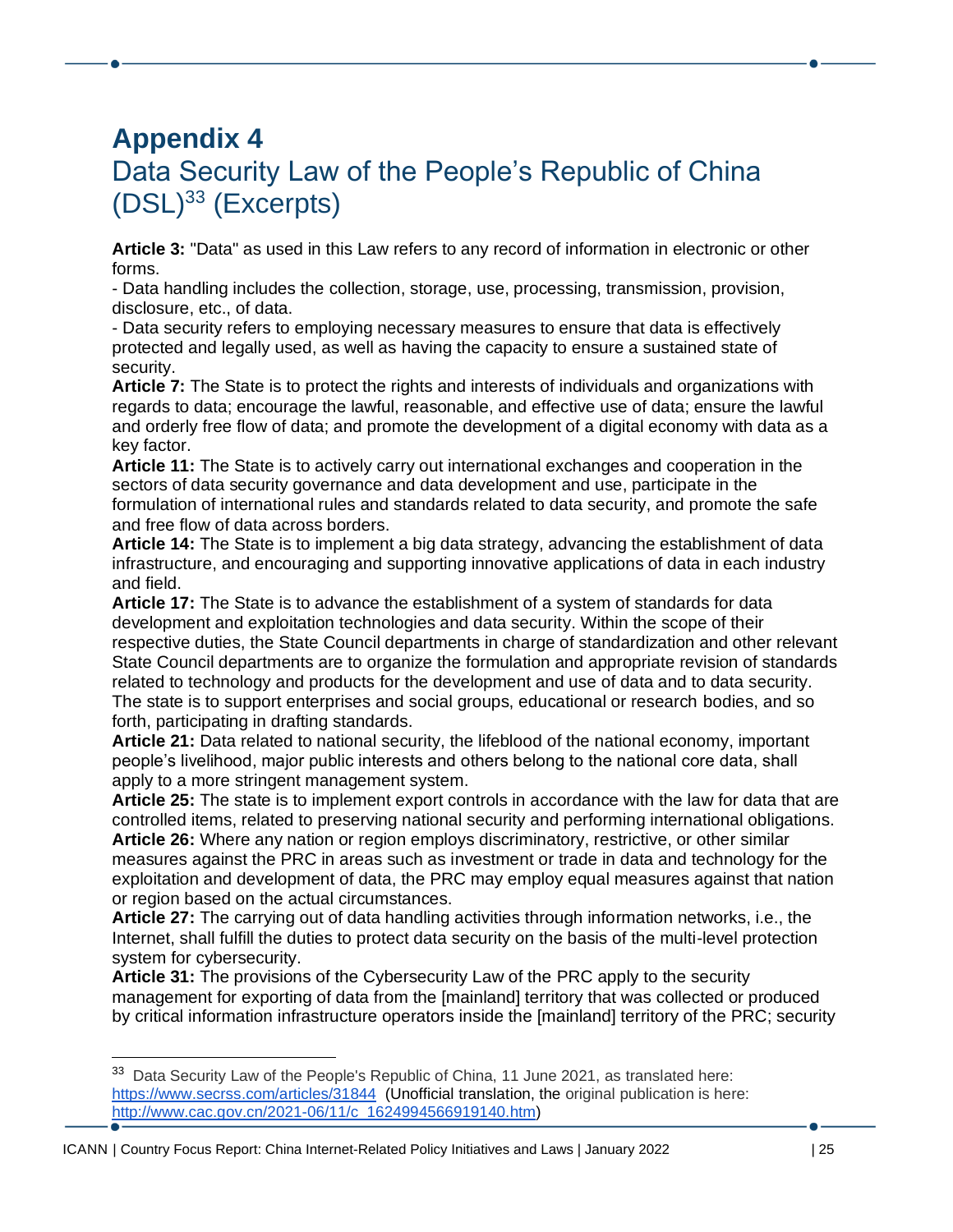management measures for the export of important data from the mainland territory that was collected or produced by other data handlers within the [mainland] territory of the PRC are to be drafted by the State internet information department in conjunction with the relevant departments of the State Council.

**Article 32:** Any organization or individual collecting data shall employ lawful and appropriate methods and must not steal or obtain data through other, illegal methods. Where laws and administrative regulations have provisions on the purpose or scope of data collection and use, data is to be collected or used within the purpose and scope provided for in those laws and administrative regulations.

**Article 33:** When institutions engaged in data transaction intermediary services provide services, they shall require the party providing data to explain the sources of the data, verify the identities of both parties to the transaction, and store a record of the review and transaction.

**Article 36:** The competent PRC State organs shall, under the provisions of laws and treaties or agreements concluded or participated in by the PRC, or under the principle of equality and mutual benefits, handle the request of providing data by foreign judicial or law enforcement agency. Without the approval of the competent PRC State organs, organizations or individuals within the [mainland] territory of the PRC shall not provide data within the [mainland] PRC to foreign judicial or law enforcement agency.

**Article 38:** State organs' performance of legally-prescribed duties that require the collection and use of data shall be within the scope of the legally-prescribed duties and proceed in accordance with the requirements and procedures of laws and administrative regulations; in the performance of duties to know personal privacy, personal information, trade secrets, confidential business information and other data shall be kept confidential in accordance with the law, and shall not be disclosed or illegally provided to others.

**Article 40:** State organs entrusting others to establish or maintain electronic government affairs systems or to store or process government affairs data, shall go through strict approval procedures and shall oversee the performance of corresponding data security protection obligations by the entrusted parties. The entrusted party shall perform data security protection obligations in accordance with the provisions of laws and regulations and contractual agreements, and shall not retain, use, disclose or provide government affairs data to others without authorization.

**Article 44:** Where relevant regulatory departments performing data security oversight and management duties discover that data handling activities have larger security risks, they may give the relevant organizations and individuals a talking and require to employ procedures, make corrections, and eliminate hidden dangers in accordance with the authority and procedures provided.

**Article 49:** Where State organs do not perform obligations to protect data security as provided for in this Law, the directly responsible managers and other directly responsible personnel are to be given sanctions in accordance with law.

**Article 52**: Where violations of the provisions of this law cause harm to others, civil liability is borne in accordance with law.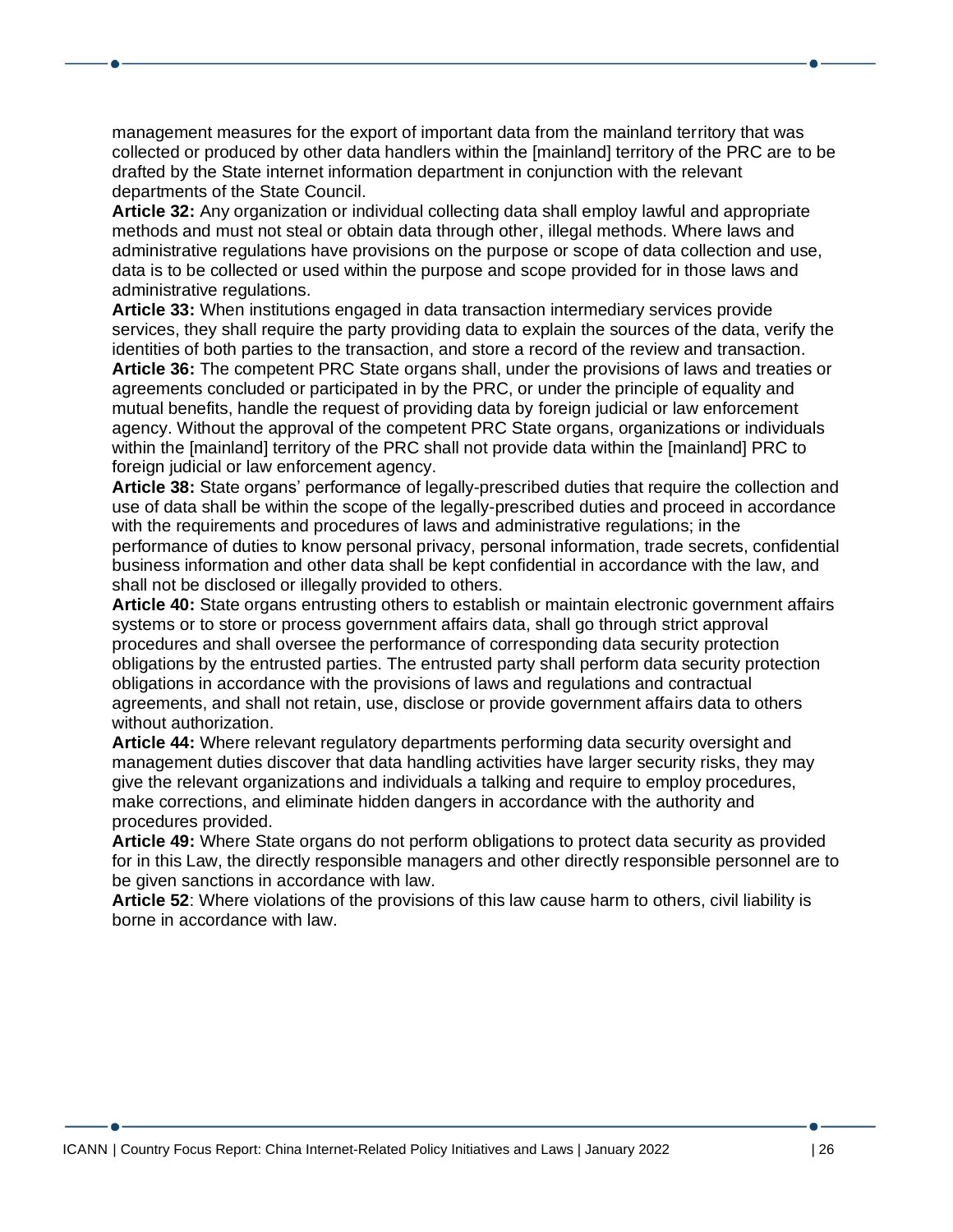### <span id="page-26-1"></span><span id="page-26-0"></span>**Appendix 5** Personal Information Protection Law of the People's Republic of China<sup>34</sup>

(Passed at the 30th meeting of the Standing Committee of the 13th National People's Congress on August 20, 2021)

Chapter I: General Provisions

Chapter II: Personal Information Handling Rules

Section 1: Ordinary Provisions

Section 2: Regulations for Handling Sensitive Personal Information

Section 3: Special Provisions on the Handling of Personal Information by State Authorities

Chapter III: Rules on the Cross-Border Provision of Personal Information

Chapter IV: Individuals' Rights in Personal Information Handling Activities

Chapter V: Personal Information Handlers' Duties

Chapter VI: Departments Fulfilling Personal Information Protection Duties and Responsibilities Chapter VII: Legal Liability

Chapter VIII: Supplemental Provisions

### Chapter I: General Provisions

**Article 1:** This Law is formulated, on the basis of the Constitution, in order to protect personal information rights and interests, standardize personal information handling activities, and promote the rational use of personal information.

**Article 2:** The personal information of natural persons receives legal protection; no organization or individual may infringe upon natural persons' personal information rights and interests.

**Article 3:** This Law applies to the activities of handling the personal information of natural persons within the borders of the People's Republic of China.

Where one of the following circumstances is present in handling activities outside the borders of the People's Republic of China of personal information of natural persons within the borders of the People's Republic of China, this Law applies as well:

- 1. Where the purpose is to provide products or services to natural persons inside the borders;
- 2. Where analyzing or assessing activities of natural persons inside the borders;
- 3. Other circumstances provided in laws or administrative regulations.

**Article 4:** Personal information is all kinds of information, recorded by electronic or other means, related to identified or identifiable natural persons, not including information after anonymization handling.

Personal information handling includes personal information collection, storage, use, processing, transmission, provision, disclosure, deletion, etc.

**Article 5:** The principles of legality, propriety, necessity, and sincerity shall be observed for personal information handling. It is prohibited to handle personal information in misleading, swindling, coercive, or other such ways.

<sup>&</sup>lt;sup>34</sup> Personal Information Protection Law of the People's Republic of China, (Passed at the 30th meeting of the Standing Committee of the 13th National People's Congress on August 20, 2021), [http://www.npc.gov.cn/npc/c30834/202108/a8c4e3672c74491a80b53a172bb753fe.shtml,](http://www.npc.gov.cn/npc/c30834/202108/a8c4e3672c74491a80b53a172bb753fe.shtml) as translated by DigiChina here: [https://digichina.stanford.edu/news/translation-personal-information-protection-law](https://digichina.stanford.edu/news/translation-personal-information-protection-law-peoples-republic-china-effective-nov-1-2021)[peoples-republic-china-effective-nov-1-2021](https://digichina.stanford.edu/news/translation-personal-information-protection-law-peoples-republic-china-effective-nov-1-2021)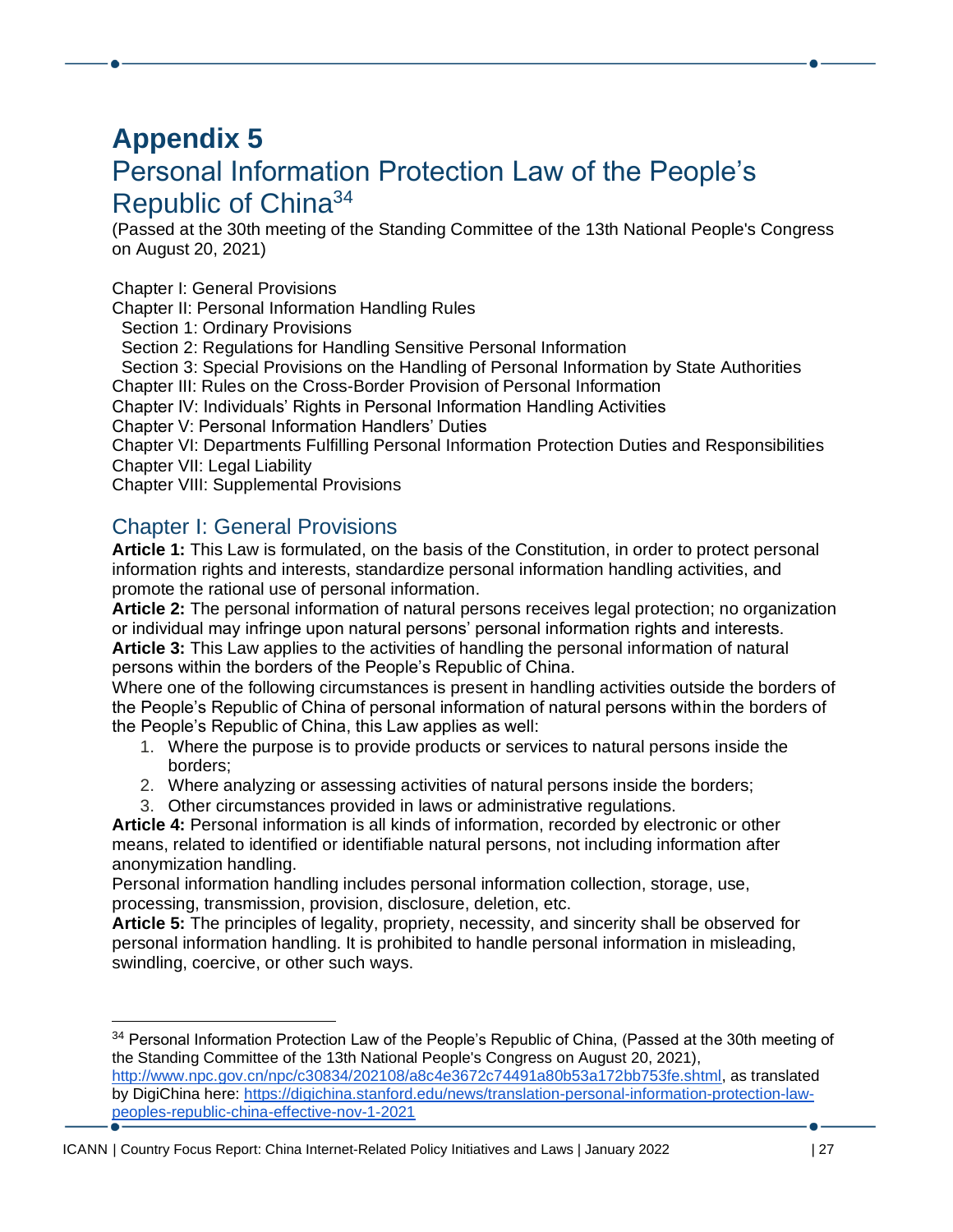**Article 6:** Personal information handling shall have a clear and reasonable purpose, and shall be directly related to the handling purpose, using a method with the smallest influence on individual rights and interests.

The collection of personal information shall be limited to the smallest scope for realizing the handling purpose, and excessive personal information collection is prohibited.

**Article 7:** The principles of openness and transparency shall be observed in the handling of personal information, disclosing the rules for handling personal information and clearly indicating the purpose, method, and scope of handling.

**Article 8:** The handling of personal information shall ensure the quality of personal information, and avoid adverse effects on individual rights and interests from inaccurate or incomplete personal information.

**Article 9:** Personal information handlers shall bear responsibility for their personal information handling activities, and adopt the necessary measures to safeguard the security of the personal information they handle.

**Article 10:** No organization or individual may illegally collect, use, process, or transmit other persons' personal information, or illegally sell, buy, provide, or disclose other persons' personal information, or engage in personal information handling activities harming national security or the public interest.

**Article 11:** The State establishes a personal information protection structure, to prevent and punish acts harming personal information rights and interests, strengthen personal information protection propaganda and education, and promote the creation of a good environment for personal information protection, with joint participation from government, enterprise, relevant social organizations, and the general public.

**Article 12:** The State vigorously participates in the formulation of international rules [or norms] for personal information protection, stimulates international exchange and cooperation in the area of personal information protection, and promotes mutual recognition of personal information protection rules [or norms], standards, etc., with other countries, regions, and international organizations.

### Chapter II: Personal Information Handling Rules

#### **Section 1: Ordinary Provisions**

**Article 13:** Personal information handlers may only handle personal information where they conform to one of the following circumstances:

- 1. Obtaining individuals' consent;
- 2. Where necessary to conclude or fulfill a contract in which the individual is an interested party, or where necessary to conduct human resources management according to lawfully formulated labor rules and structures and lawfully concluded collective contracts;
- 3. Where necessary to fulfill statutory duties and responsibilities or statutory obligations;
- 4. Where necessary to respond to sudden public health incidents or protect natural persons' lives and health, or the security of their property, under emergency conditions;
- 5. Handling personal information within a reasonable scope to implement news reporting, public opinion supervision, and other such activities for the public interest;
- 6. When handling personal information disclosed by persons themselves or otherwise already lawfully disclosed, within a reasonable scope in accordance with the provisions of this Law.
- 7. Other circumstances provided in laws and administrative regulations.

In accordance with other relevant provisions of this Law, when handling personal information, individual consent shall be obtained. However, obtaining individual consent is not required under conditions in items 2 through 7 above.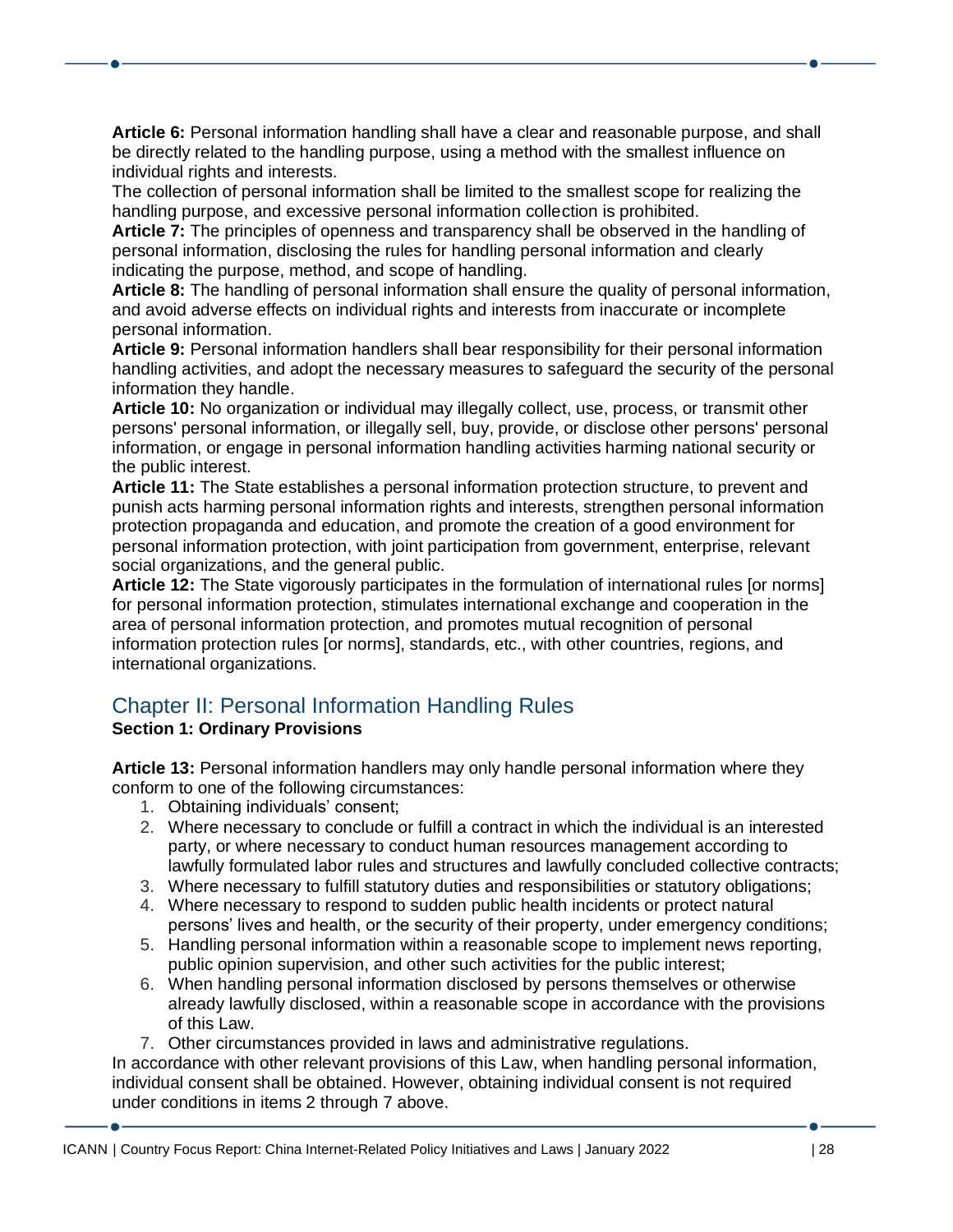**Article 14:** Where personal information is handled based on individual consent, said consent shall be given by individuals under the precondition of full knowledge, and in a voluntary and explicit statement. Where laws or administrative regulations provide that separate consent or written consent shall be obtained to handle personal information, those provisions are to be followed.

Where a change occurs in the purpose of personal information handling, the handling method, or the categories of handled personal information, the individual's consent shall be obtained again.

**Article 15:** Where personal information is handled based on individual consent, individuals have the right to rescind their consent. Personal information handlers shall provide a convenient way to withdraw consent.

If an individual rescinds consent, it does not affect the effectiveness of personal information handling activities undertaken on the basis of individual consent before consent was rescinded.

**Article 16:** Personal information handlers may not refuse to provide products or services on the basis that an individual does not consent to the handling of their personal information or rescinds their consent, except where handling personal information is necessary for the provision of products or services.

**Article 17:** Personal information handlers shall, before handling personal information, explicitly notify individuals truthfully, accurately, and fully of the following items using clear and easily understood language:

- 1. The name or personal name and contact method of the personal information handler;
- 2. The purpose of personal information handling and the handling methods, the categories of handled personal information, and the retention period;
- 3. Methods and procedures for individuals to exercise the rights provided in this Law;
- 4. Other items that laws or administrative regulations provide shall be notified.

Where a change occurs in the matters provided in the previous paragraph, individuals shall be notified about the change.

Where personal information handlers notify the matters as provided in Paragraph 1 through the method of formulating personal information handling rules, the handling rules shall be made public [disclosed] and convenient to read and store.

**Article 18:** Personal information handlers handling personal information are permitted not to notify individuals about the items provided in Paragraph 1 of the previous Article under circumstances where laws or administrative regulations provide that confidentiality shall be preserved or notification is not necessary.

Under emergency circumstances, where it is impossible to notify individuals in a timely manner in order to protect natural persons' lives, health, and the security of their property, personal information handlers shall notify them after the conclusion of the emergency circumstances.

**Article 19:** Except where laws or administrative regulations provide otherwise, personal information retention periods shall be the shortest period necessary to realize the purpose of the personal information handling.

**Article 20:** Where two or more personal information handlers jointly decide on a personal information handling purpose and handling method, they shall agree on the rights and obligations of each. However, said agreement does not influence an individual's rights to demand any one personal information handler perform under this Law's provisions. Where personal information handlers jointly handling personal information harm personal information rights and interests, resulting in damages, they bear joint liability according to the law.

**Article 21:** Where personal information handlers entrust the handling of personal information, they shall conclude an agreement with the entrusted person on the purpose for entrusted handling, the time limit, the handling method, categories of personal information, protection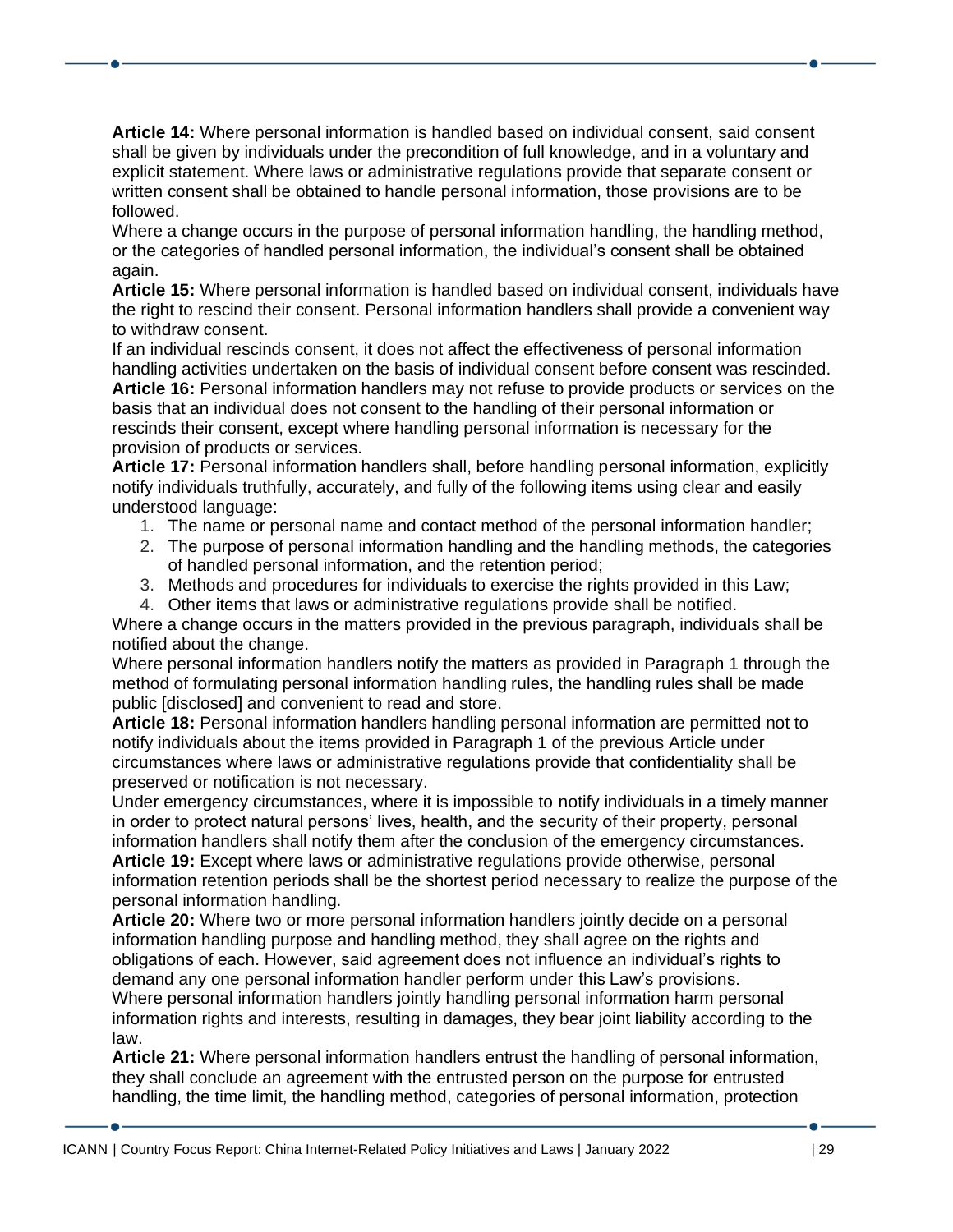measures, as well as the rights and duties of both sides, etc., and conduct supervision of the personal information handling activities of the entrusted person.

Entrusted persons shall handle personal information according to the agreement; they may not handle personal information for handling purposes or in handling methods, etc., in excess of the agreement. If the entrusting contract does not take effect, is void, has been cancelled, or has been terminated, the entrusted person shall return the personal information to the personal information handler or delete it, and may not retain it.

Without the consent of the personal information handler, an entrusted person may not further entrust personal information handling to other persons.

**Article 22:** Personal information handlers shall, where it is necessary to transfer personal information due to mergers, separations, dissolution, declaration of bankruptcy, and other such reasons, notify individuals about the receiving party's name or personal name and contact method. The receiving party shall continue to fulfill the personal information handler's duties. Where the receiving side changes the original handling purpose or handling method, they shall notify the individual again as provided in this Law.

**Article 23:** Where personal information handlers provide other personal information handlers with the personal information they handle, they shall notify individuals about the name or personal name of the recipient, their contact method, the handling purpose, handling method, and personal information categories, and obtain separate consent from the individual. Recipients shall handle personal information within the above mentioned scope of handling purposes, handling methods, personal information categories, etc. Where recipients change the original handling purpose or handling methods, they shall again obtain the individual's consent. **Article 24:** When personal information handlers use personal information to conduct automated decision-making, the transparency of the decision-making and the fairness and justice of the

handling result shall be guaranteed, and they may not engage in unreasonable differential treatment of individuals in trading conditions such as trade price, etc.

Those conducting information push delivery or commercial sales to individuals through automated decision-making methods shall simultaneously provide the option to not target an individual's characteristics, or provide the individual with a convenient method to refuse. When the use of automated decision-making produces decisions with a major influence on the rights and interests of the individual, they have the right to require personal information handlers to explain the matter, and they have the right to refuse that personal information handlers make decisions solely through automated decision-making methods.

**Article 25:** Personal information handlers may not disclose the personal information they handle; except where they obtain separate consent.

**Article 26:** The installation of image collection or personal identity recognition equipment in public venues shall occur as required to safeguard public security and observe relevant State regulations, and clear indicating signs shall be installed. Collected personal images and personal distinguishing identity characteristic information can only be used for the purpose of safeguarding public security; it may not be used for other purposes, except where individuals' separate consent is obtained.

**Article 27:** Personal information handlers may, within a reasonable scope, handle personal information that has already been disclosed by the person themselves or otherwise lawfully disclosed, except where the person clearly refuses. Personal information handlers handling already disclosed personal information, where there is a major influence on individual rights and interests, shall obtain personal consent in accordance with the provisions of this Law.

#### **Section II: Rules for Handling Sensitive Personal Information**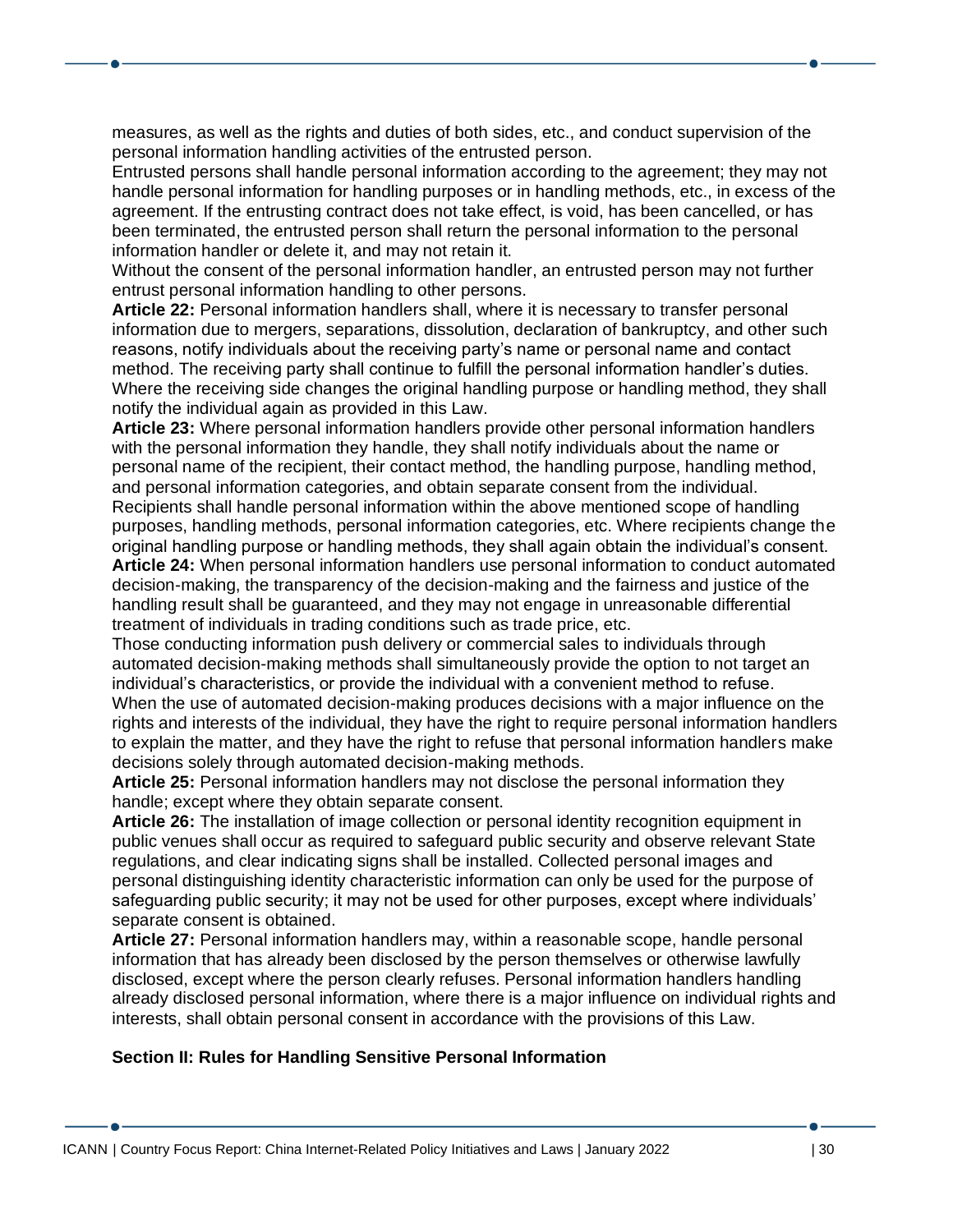**Article 28:** Sensitive personal information means personal information that, once leaked or illegally used, may easily cause harm to the dignity of natural persons grave harm to personal or property security, including information on biometric characteristics, religious beliefs, speciallydesignated status, medical health, financial accounts, individual location tracking, etc., as well as the personal information of minors under the age of 14.

Only where there is a specific purpose and a need to fulfill, and under circumstances of strict protection measures, may personal information handlers handle sensitive personal information. **Article 29:** To handle sensitive personal information, the individual's separate consent shall be obtained. Where laws or administrative regulations provide that written consent shall be obtained for handling sensitive personal information, those provisions are to be followed. **Article 30:** Personal information handlers handling sensitive personal information, in addition to the items set out in Article 17, Paragraph 1, of this Law, shall also notify individuals of the necessity and influence on the individual's rights and interests of handling the sensitive personal information, except where this Law provides that it is permitted not to notify the individuals. **Article 31:** Where personal information handlers handle the personal information of minors under the age of 14, they shall obtain the consent of the parent or other guardian of the minor. Where personal information handlers handle the personal information of minors under the age of 14, they shall formulate specialized personal information handling rules.

**Article 32:** Where laws or administrative regulations provide that relevant administrative licenses shall be obtained or other restrictions apply to the handling of sensitive personal information, those provisions are to be followed.

#### **Section III: Specific Provisions on State Organs Handling Personal Information**

**Article 33:** This Law applies to State organs' activities of handling personal information; where this Section contains specific provisions, the provisions of this Section apply.

**Article 34:** State organs handling personal information to fulfill their statutory duties and responsibilities shall conduct them according to the powers and procedures provided in laws or administrative regulations; they may not exceed the scope or extent necessary to fulfill their statutory duties and responsibilities.

**Article 35:** State organs handling personal information for the purpose of fulfilling statutory duties and responsibilities shall fulfill notification duties, except where circumstances as provided in Article 18, Paragraph I, of this Law exist, or where notification will impede State organs' fulfillment of their statutory duties and responsibilities.

**Article 36:** Personal information handled by State organs shall be stored within the mainland territory of the People's Republic of China. If it is truly necessary to provide it abroad, a security assessment shall be undertaken. Relevant authorities may be requested to support and assist with security assessment.

**Article 37:** The provisions of this Law regarding personal information handling by State organs apply to the handling of personal information in order to fulfill statutory duties by organizations authorized by laws and regulations to manage public affairs functions.

### Chapter III: Rules on the Cross-Border Provision of Personal Information

**Article 38:** Where personal information handlers truly need to provide personal information outside the borders of the People's Republic of China for business or other such requirements, they shall meet one of the following conditions:

- 1. Passing a security assessment organized by the State cybersecurity and informatization department according to Article 40 of this Law;
- 2. Undergoing personal information protection certification conducted by a specialized body according to provisions by the State cybersecurity and informatization department;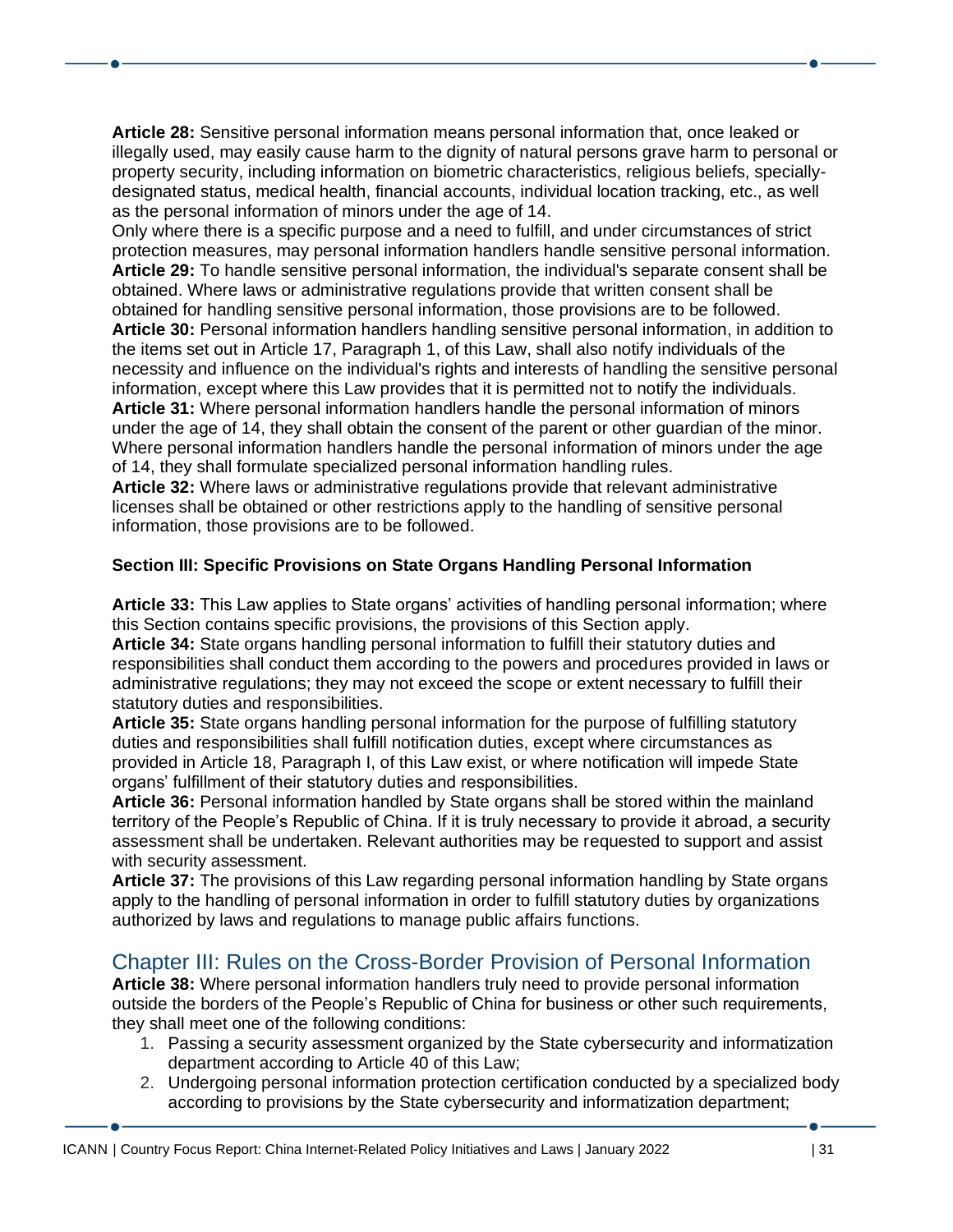- 3. Concluding a contract with the foreign receiving side in accordance with a standard contract formulated by the State cyberspace and informatization department, agreeing upon the rights and responsibilities of both sides;
- 4. Other conditions provided in laws or administrative regulations or by the State cybersecurity and informatization department.

Where treaties or international agreements that the People's Republic of China has concluded or acceded to contain relevant provisions such as conditions on providing personal data outside the borders of the People's Republic of China, those provisions may be carried out. Personal information handlers shall adopt necessary measures to ensure that foreign receiving parties' personal information handling activities reach the standard of personal information protection provided in this Law.

**Article 39:** Where personal information handlers provide personal information outside of the borders of the People's Republic of China, they shall notify the individual about the foreign receiving side's name or personal name, contact method, handling purpose, handling methods, and personal information categories, as well as ways or procedures for individuals to exercise the rights provided in this Law with the foreign receiving side, and other such matters, and obtain individuals' separate consent.

**Article 40:** Critical information infrastructure operators and personal information handlers handling personal information reaching quantities provided by the State cybersecurity and informatization department shall store personal information collected and produced within the borders of the People's Republic of China domestically. Where they need to provide it abroad, they shall pass a security assessment organized by the State cybersecurity and informatization department; where laws or administrative regulations and State cybersecurity and informatization department provisions permit that security assessment not be conducted, those provisions are to be followed.

**Article 41:** Competent authorities of the People's Republic of China, according to relevant laws and treaties or international agreements that the People's Republic of China has concluded or acceded to, or according to the principle of equality and mutual benefit, are to handle foreign judicial or law enforcement authorities' requests regarding the provision of personal information stored domestically. Without the approval of the competent authorities of the People's Republic of China, personal information handlers may not provide personal information stored within the mainland territory of the People's Republic of China to foreign judicial or law enforcement agencies.

**Article 42:** Where foreign organizations or individuals engage in personal information handling acts violating personal information rights and interests of citizens of the People's Republic of China, or harming the national security or public interest of the People's Republic of China, the State cybersecurity and informatization department may put them on a list limiting or prohibiting personal information provision, issue a warning, and adopt measures such as limiting or prohibiting the provision of personal information to them, etc.

**Article 43:** Where any country or region adopts discriminatory prohibitions, limitations or other similar measures against the People's Republic of China in the area of personal information protection, the People's Republic of China may adopt reciprocal measures against said country or region on the basis of actual circumstances.

#### Chapter IV: Individuals' Rights in Personal Information Handling Activities

**Article 44:** Individuals have the right to know and the right to decide relating to their personal information, and have the right to limit or refuse the handling of their personal information by others, unless laws or administrative regulations stipulate otherwise.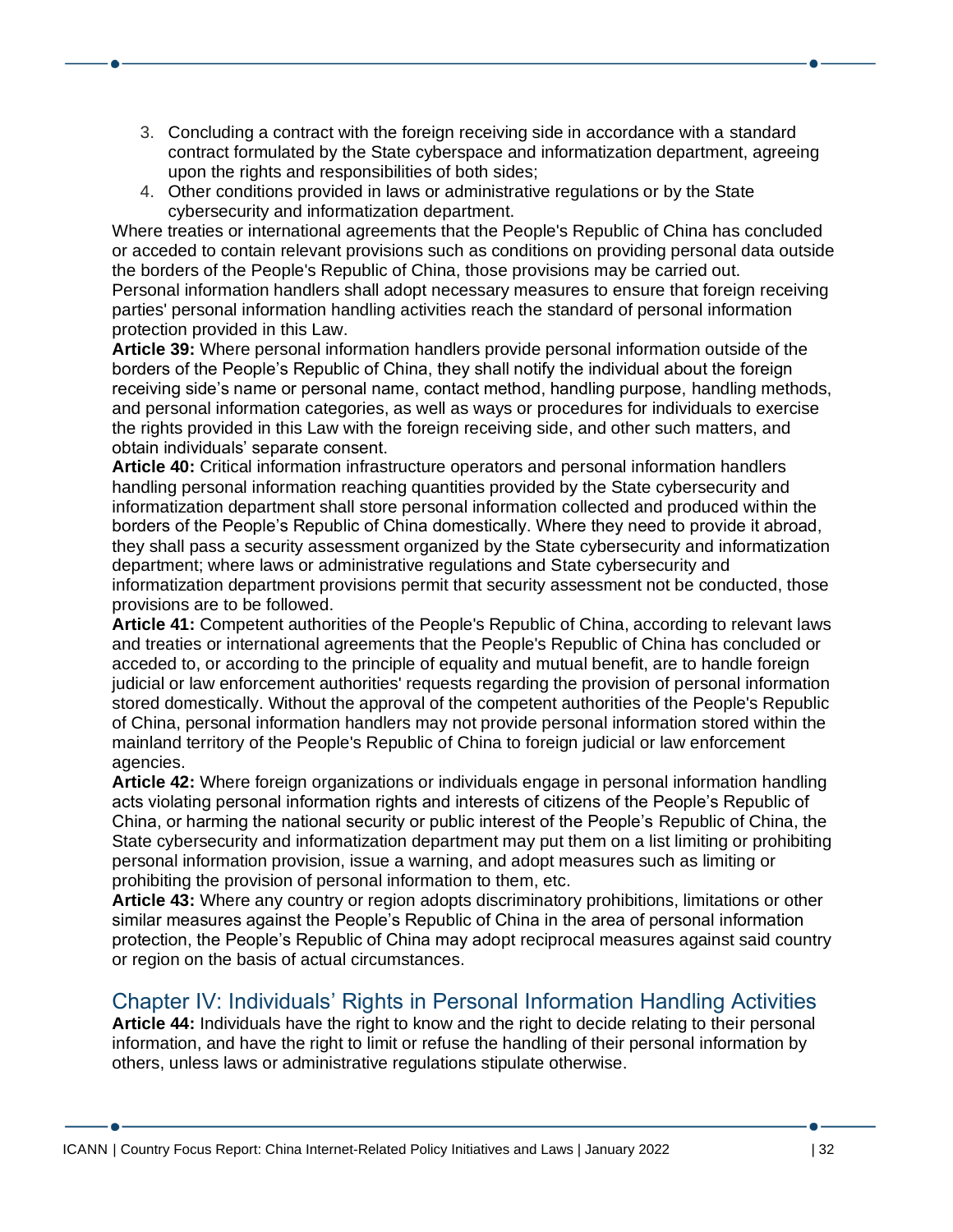**Article 45:** Individuals have the right to consult and copy their personal information from personal information handlers, except in circumstances provided in Article 18, Paragraph 1, or Article 35 of this Law.

Where individuals request to consult or copy their personal information, personal information handlers shall provide it in a timely manner.

Where individuals request that their personal information be transferred to a personal information handler they designate, meeting conditions of the State cybersecurity and informatization department, personal information handlers shall provide a channel to transfer it.

**Article 46:** Where individuals discover their personal information is incorrect or incomplete, they have the right to request personal information handlers correct or complete their personal information. Where individuals request to correct or complete their personal information, personal information handlers shall verify the personal information and correct or complete it in a timely manner.

Where individuals request to correct or supplement their personal information, personal information handlers shall verify the personal information and correct or supplement it in a timely manner.

**Article 47:** Personal information handlers shall proactively delete personal information where one of the following circumstances occurs; if the personal information handler has not deleted it, individuals have the right to request deletion:

- 1. The handling purpose has been achieved, is impossible to achieve, or [the personal information] is no longer necessary to achieve the handling purpose;
- 2. Personal information handlers cease the provision of products or services, or the retention period has expired;
- 3. The individual rescinds consent;
- 4. Personal information handlers handled personal information in violation of laws, administrative regulations, or agreements;
- 5. Other circumstances provided by laws or administrative regulations.

Where the retention period provided by laws or administrative regulations has not expired, or personal information deletion is technically hard to realize, personal information handlers shall cease personal information handling except for storage and taking necessary security protective measures.

**Article 48:** Individuals have the right to request personal information handlers explain personal information handling rules.

**Article 49:** When a natural person is deceased, their next of kin may, for the sake of their own lawful, legitimate interests, exercise the rights provided in this Chapter to consult, copy, correct, delete, etc., the personal information of the deceased, except where the deceased has arranged otherwise before their death.

**Article 50:** Personal information handlers shall establish convenient mechanisms to accept and handle applications from individuals to exercise their rights. Where they reject individuals' requests to exercise their rights, they shall explain the reason.

Where personal information handlers reject individuals' requests to exercise their rights, individuals may file a lawsuit with a People's Court according to the law.

### Chapter V: Personal Information Handlers' Duties

**Article 51:** Personal information handlers shall, on the basis of the personal information handling purpose, handling methods, personal information categories, as well as the influence on individuals' rights and interests, possibly existing security risks, etc., adopt the following measures to ensure personal information handling conforms to the provisions of laws and administrative regulations, and prevent unauthorized access as well as personal information leaks, distortion, or loss: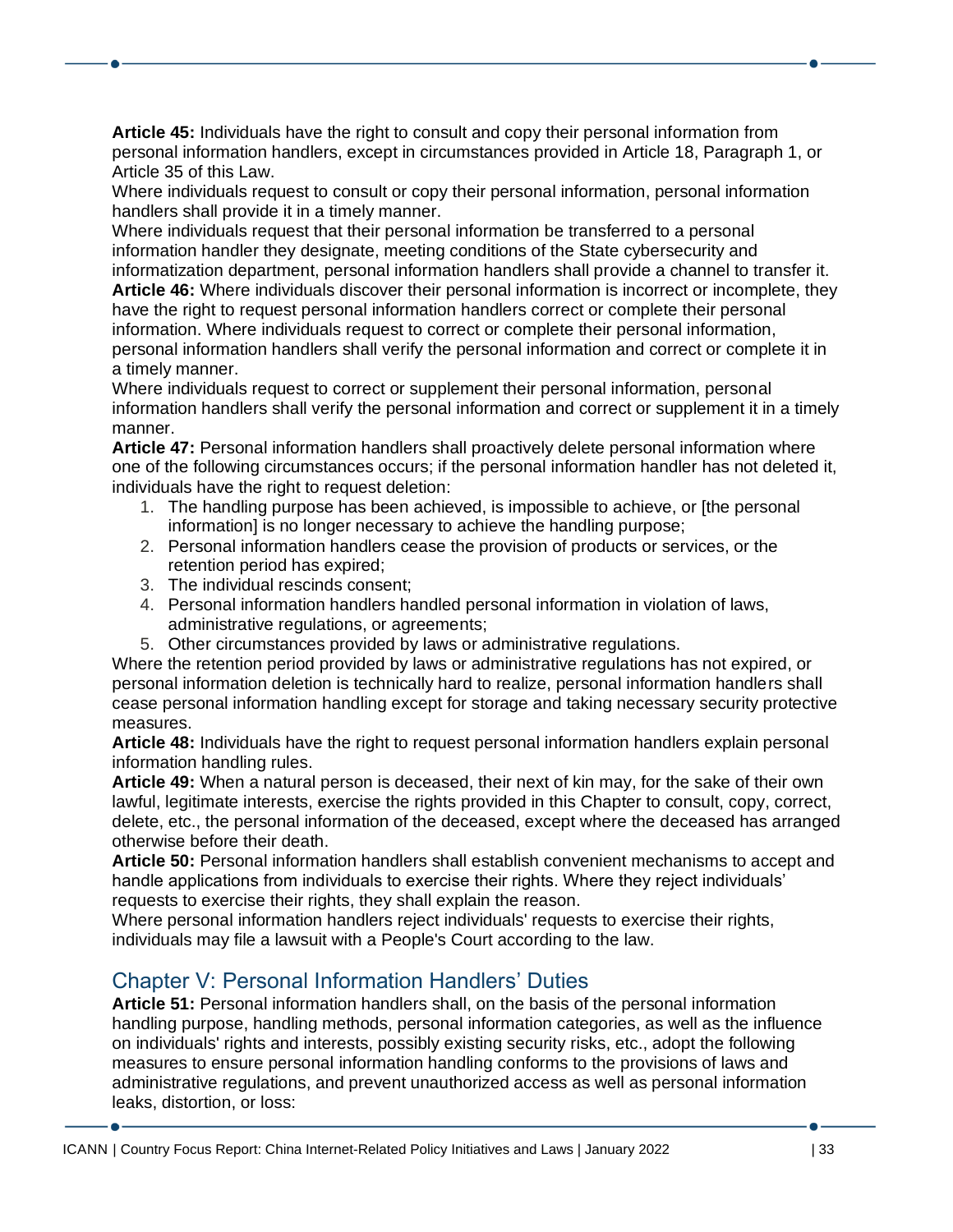- 2. Formulating internal management structures and operating rules;
- 3. Implementing categorized management of personal information;
- 4. Adopting corresponding technical security measures such as encryption, deidentification, etc.;
- 5. Reasonably determining operational limits for personal information handling, and regularly conducting security education and training for employees;
- 6. Formulating and organizing the implementation of personal information security incident response plans;
- 7. Other measures provided in laws or administrative regulations.

**Article 52:** Personal information handlers that handle personal information reaching quantities provided by the State cybersecurity and informatization department shall appoint personal information protection officers, to be responsible for supervising personal information handling activities as well as adopted protection measures, etc.

Personal information handlers shall disclose the methods of contacting personal information protection officers, and report the personal names of the officers and contact methods to the departments fulfilling personal information protection duties and responsibilities.

**Article 53:** Personal information handlers outside the borders of the People's Republic of China, as provided in Article 3, Paragraph 2, of this Law, shall establish a dedicated entity or appoint a representative within the borders of the People's Republic of China to be responsible for matters related to the personal information they handle, and are to report the name of the relevant entity or the personal name of the representative and contact method, etc., to the departments fulfilling personal information protection duties and responsibilities.

**Article 54:** Personal information handlers shall regularly engage in audits of their personal information handling and compliance with laws and administrative regulations.

**Article 55:** When one of the following circumstances is present, personal information handlers shall conduct a personal information protection impact assessment in advance, and record the handling situation:

- 1. Handling sensitive personal information;
- 2. Using personal information to conduct automated decision-making;
- 3. Entrusting personal information handling, providing personal information to other personal information handlers, or disclosing personal information;
- 4. Providing personal information abroad;
- 5. Other personal information handling activities with a major influence on individuals.

**Article 56:** The content of the personal information protection impact assessment shall include:

- 1. Whether or not the personal information handling purpose, handling method, etc., are lawful, legitimate, and necessary;
- 2. The influence on individuals' rights and interests, and the security risks;
- 3. Whether protective measures undertaken are legal, effective, and suitable to the degree of risk.

Personal information protection impact assessment reports and handling status records shall be preserved for at least three years.

**Article 57:** Where a personal information leak, distortion, or loss occurs or might have occurred, personal information handlers shall immediately adopt remedial measures, and notify the departments fulfilling personal information protection duties and responsibilities and the individuals. The notification shall include the following items:

- 1. The information categories, causes, and possible harm caused by the leak, distortion, or loss that occurred or might have occurred;
- 2. The remedial measures taken by the personal information handler and measures individuals can adopt to mitigate harm;
- 3. Contact method of the personal information handler.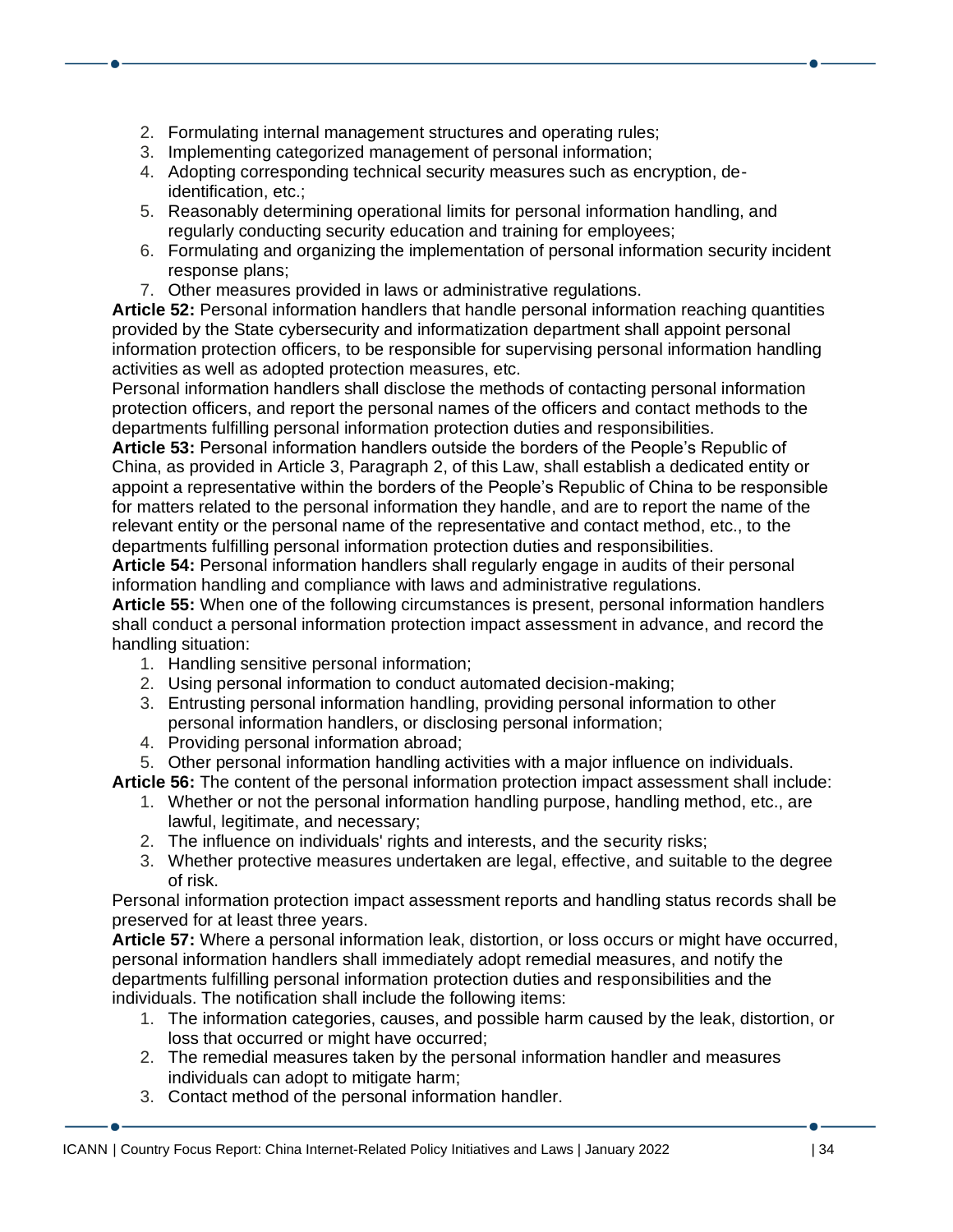Where personal information handlers adopt measures that are able to effectively avoid harm created by information leaks, distortion, or loss, personal information handlers are permitted to not notify individuals; however, where departments fulfilling personal information protection duties and responsibilities believe harm may have been created, they may require personal information handlers to notify individuals.

**Article 58:** Personal information handlers providing important Internet platform services, that have a large number of users, and whose business models are complex shall fulfill the following obligations:

- 1. Establish and complete personal information protection compliance systems and structures according to State regulations, and establish an independent body composed mainly of outside members to supervise personal information protection circumstances;
- 2. Abide by the principles of openness, fairness, and justice; formulate platform rules; and clarify the standards for intra-platform product or service providers' handling of personal information and their personal information protection duties;
- 3. Stop providing services to product or service providers on the platform that seriously violate laws or administrative regulations in handling personal information;
- 4. Regularly release personal information protection social responsibility reports, and accept society's supervision.

**Article 59:** Entrusted persons accepting entrusted handling of personal information shall, according to the provisions of this Law and relevant laws and administrative regulations, take necessary measures to safeguard the security of the personal information they handle, and assist personal information handlers in fulfilling the obligations provided in this Law.

**8. Chapter VI: Departments Fulfilling Personal Information Protection Duties and Responsibilities**

**Article 60:** The State cybersecurity and informatization department is responsible for comprehensive planning and coordination of personal information protection work and related supervision and management work. Relevant State Council departments are responsible for personal information protection, supervision, and management work within their respective scope of duties and responsibilities, according to the provisions of this Law and relevant laws and administrative regulations.

County-level and higher people's governments' relevant departments' personal information protection, supervision, and management duties and responsibilities are determined according to relevant State provisions.

Departments provided in the previous two Paragraphs are all referred to as departments fulfilling personal information protection duties and responsibilities.

**Article 61:** Departments fulfilling personal information protection duties and responsibilities fulfill the following personal information protection duties and responsibilities:

- 1. Conducting personal information protection propaganda and education, and guiding and supervising personal information handlers' conduct of personal information protection work;
- 2. Accepting and handling personal information protection-related complaints and reports;
- 3. Organizing evaluation of the personal information protection situation such as procedures used, and publishing the evaluation results.
- 4. Investigating and dealing with unlawful personal information handling activities;
- 5. Other duties and responsibilities provided in laws or administrative regulations.

**Article 62:** The State cybersecurity and informatization department coordinates overall the following personal information protection work by the relevant departments:

1. Formulate concrete personal information protection rules and standards;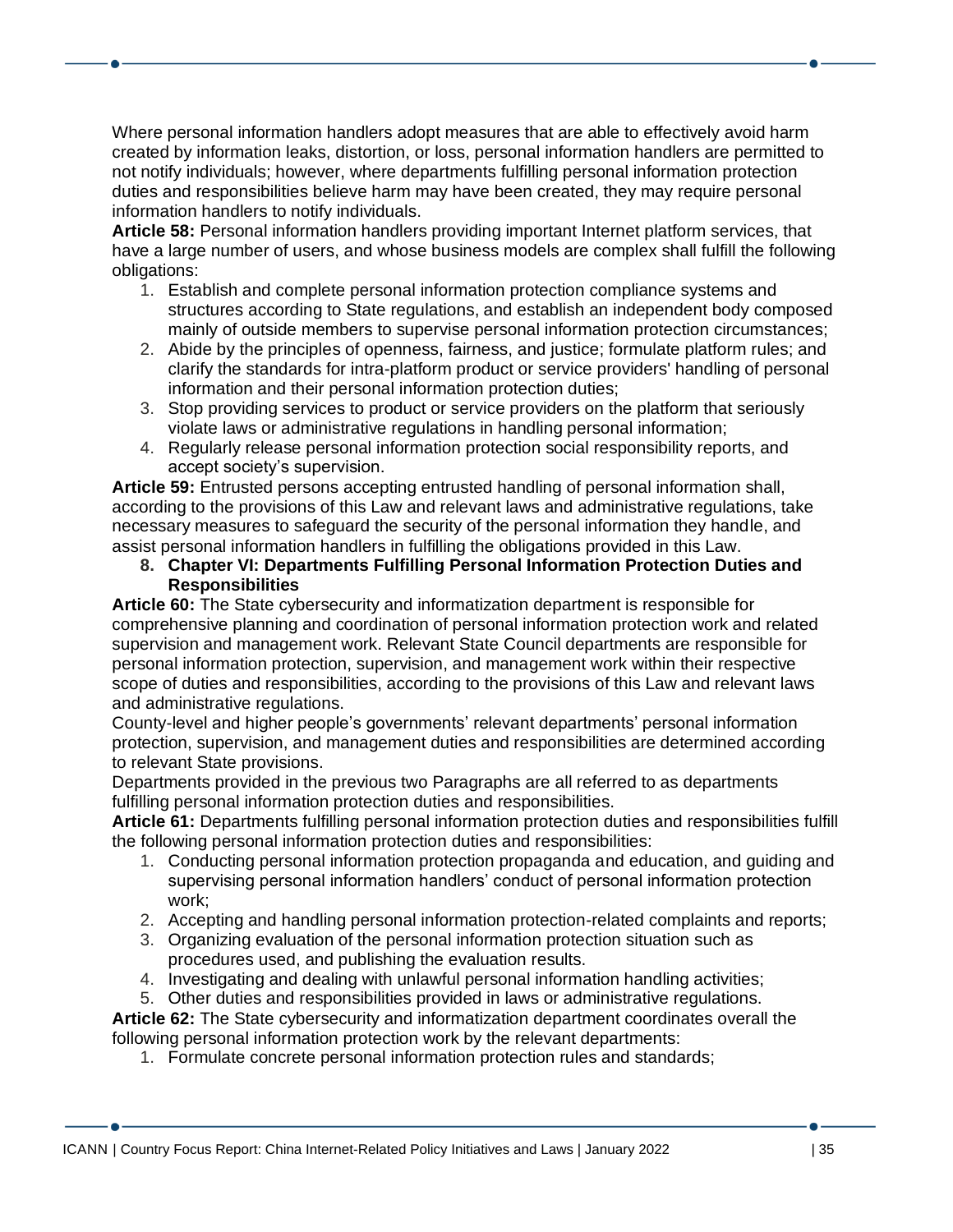- 2. Formulate specialized personal information protection rules and standards for smallscale personal information handlers and new technologies and new applications for handling sensitive personal information, facial recognition, artificial intelligence, etc.;
- 3. Support the research, development, and broad adoption of secure and convenient electronic identity authentication technology, and promote the construction of public online identity authentication services;
- 4. Advance the construction of service systems to socialize personal information protection, and support relevant organizations to launch personal information protection evaluation and certification services;

5. Perfect personal information protection complaint and reporting work mechanisms. **Article 63:** When departments fulfilling personal information protection duties and responsibilities fulfill personal information protection duties and responsibilities, they may adopt the following measures:

- 1. Interviewing relevant concerned parties, and investigating circumstances related to personal information handling activities;
- 2. Consulting and reproducing a concerned party's contracts, records, and receipts as well as other relevant material related to personal information handling activities;
- 3. Conducting on-site inspections, and conducting investigations of suspected unlawful personal information handling activities;
- 4. Inspecting equipment and articles relevant to personal information handling activities; and when there is evidence the equipment or articles are used to engage in illegal personal information handling activities, after reporting to their department's main person responsible in writing and receiving approval, they may seal or confiscate them.

Where departments fulfilling personal information protection duties and responsibilities fulfill their duties and responsibilities according to the law, concerned parties shall provide assistance and cooperation, and they may not obstruct or impede them.

**Article 64:** Where departments fulfilling personal information protection duties and responsibilities discover relatively large risks exist in personal information handling activities or personal information security incidents occur, they may conduct a talk with the personal information handler's legal representative or main person responsible according to regulatory powers and procedures, or require personal information handlers to entrust specialized institutions to conduct compliance audits of their personal information handling activities. Personal information handlers shall adopt measures according to requirements to correct the matter and eliminate the vulnerability.

Where departments fulfilling personal information protection duties and responsibilities discover in the course of their duties discover unlawful handling of personal information that is suspected of constituting a crime, they shall promptly transfer the matter to public security authorities for processing according to the law.

**Article 65:** Any organization or individual has the right to file a complaint or report about unlawful personal information handling activities with departments fulfilling personal information protection duties and responsibilities. Departments receiving complaints or reports shall process them promptly and according to the law, and notify the complaining or reporting person of the handling outcome.

Departments fulfilling personal information protection duties and responsibilities shall publish contact methods to accept complaints and reports.

### Chapter VII: Legal Liability

**Article 66:** Where personal information is handled in violation of this Law or personal information is handled without fulfilling personal information protection duties in accordance with the provisions of this Law, the departments fulfilling personal information protection duties and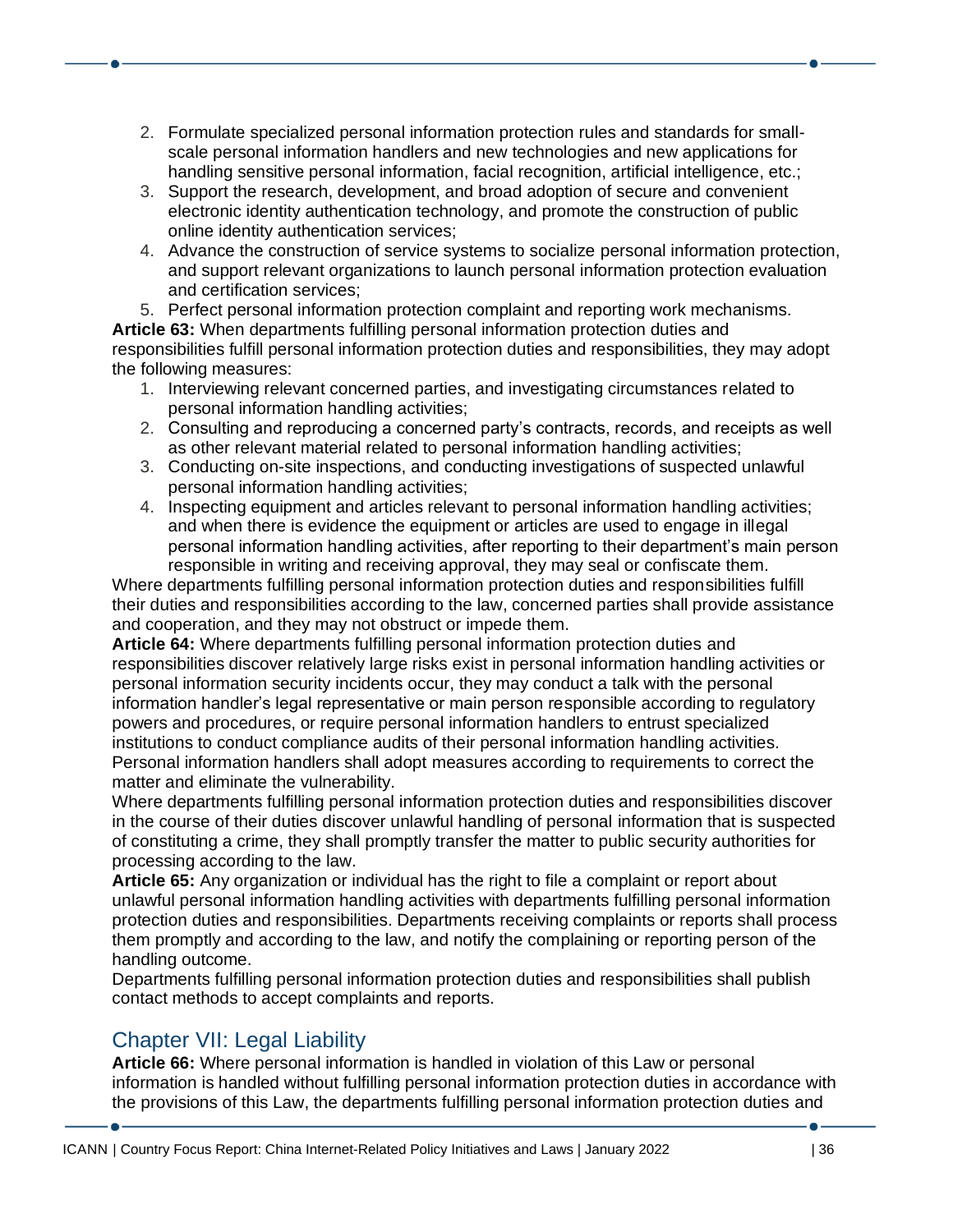responsibilities are to order correction, confiscate unlawful income, and order the provisional suspension or termination of service provision of the application programs unlawfully handling personal information; where correction is refused, a fine of not more than 1 million Yuan is to be additionally imposed; the directly responsible person in charge and other directly responsible personnel are to be fined between 10,000 and 100,000 Yuan.

Where the circumstances of the unlawful acts mentioned in the preceding Paragraph are grave, the provincial- or higher-level departments fulfilling personal information protection duties and responsibilities are to order correction, confiscate unlawful income, and impose a fine of not more than 50 million Yuan, or 5% of annual revenue. They may also order the suspension of related business activities or cessation of business for rectification, and report to the relevant competent department for cancellation of corresponding administrative licenses or cancellation of business licenses. The directly responsible person in charge and other directly responsible personnel are to be fined between 100,000 and 1 million Yuan, and it may also be decided to prohibit them from holding positions of director, supervisor, high-level manager, or personal information protection officer for a certain period.

**Article 67:** Where unlawful acts as provided in this Law occur, they will be entered into credit files as provided by relevant laws and administrative regulations, and be publicized.

**Article 68:** Where State organs fail to fulfill personal information protection duties as provided in this Law, their superior organs or the departments fulfilling personal information protection duties and responsibilities shall order correction; the directly responsible person in charge and other directly responsible persons are to be sanctioned according to the law.

Where the personnel of departments fulfilling personal information protection duties commit dereliction of duties, abuse their power, or engage in favoritism, but not yet constituting a crime, they shall be sanctioned according to the law.

**Article 69:** Where the handling of personal information infringes upon personal information rights and interests and results in harm, and personal information handlers cannot prove they are not at fault, they shall bear compensation and other take responsibility for the infringement. In the above clause, the responsibility to compensate for infringement shall be determined according to the resulting loss to the individual or the personal information handler's resulting benefits. Where the loss to the individual and the personal information handler's benefits are difficult to determine, determine compensation according to practical conditions.

**Article 70:** Where personal information handlers handle personal information in violation of the provisions of this Law, infringing on the rights and benefits of many individuals, the People's Procuratorates, statutorily designated consumer organizations, and organizations designated by the State cybersecurity and informatization department may file a lawsuit with a People's Court according to the law.

**Article 71:** Where a violation of the provisions of this Law constitutes a violation of public security management, public security management punishment shall be imposed according to the law; where it constitutes a crime, criminal liability is to be investigated according to the law.

#### Chapter VIII: Supplemental Provisions

**Article 72:** This Law does not apply to natural persons handling personal information for personal or family affairs.

Where the law contains provisions on personal information handling by people's governments at all levels and their relevant departments and organizations implementing statistical and archival management activities, those provisions apply.

**Article 73:** The following terms used in this Law are defined as follows:

1. "Personal information handler" refers to organizations and individuals that, in personal information handling activities, autonomously decide handling purposes and handling methods.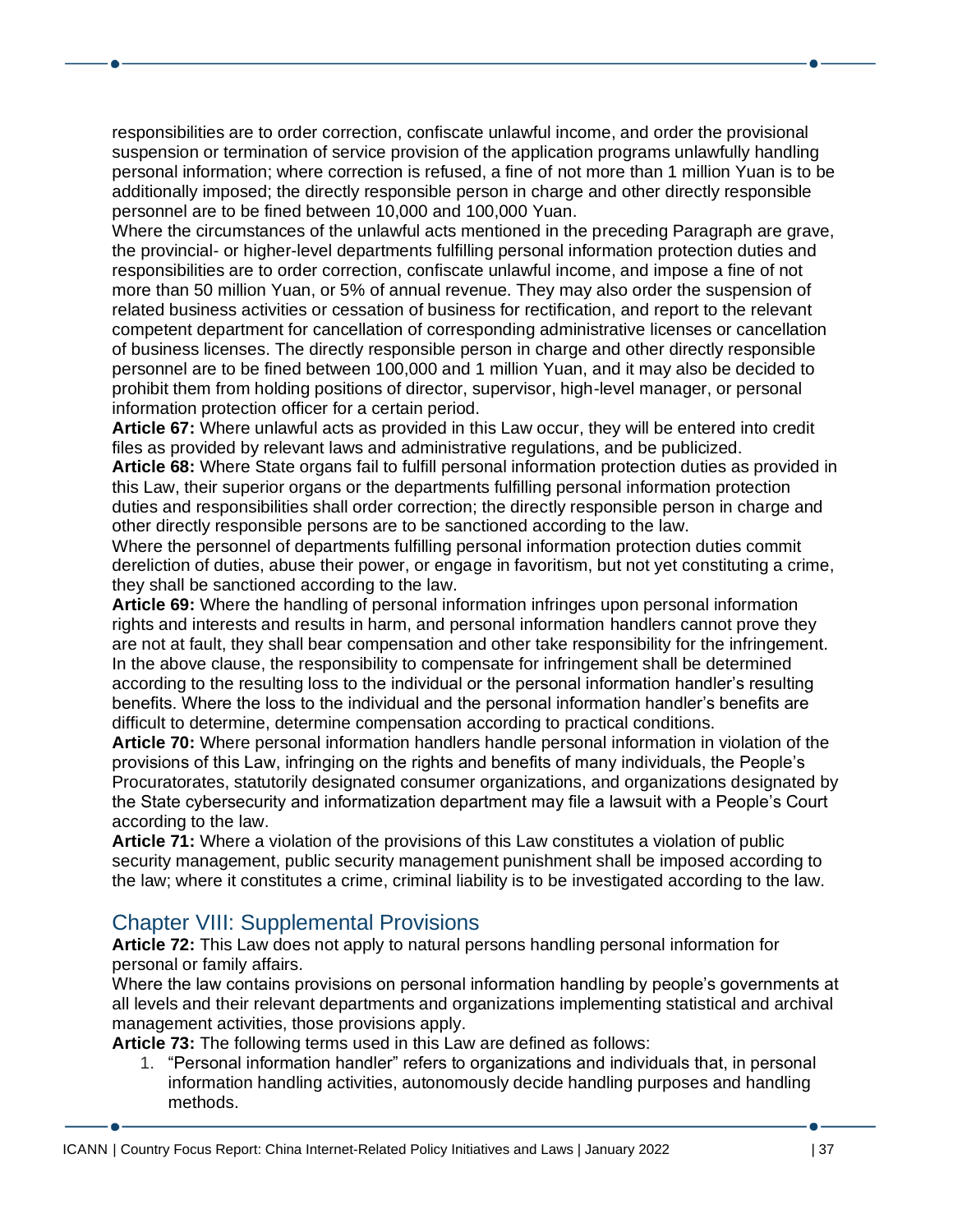- 2. "Automated decision-making" refers to the activity of using computer programs to automatically analyze or assess personal behaviors, habits, interests, or hobbies, or financial, health, credit, or other status, and make decisions [based thereupon].
- 3. "De-identification" refers to the process of personal information undergoing handling to ensure it is impossible to identify specific natural persons without the support of additional information.
- 4. "Anonymization" refers to the process of personal information undergoing handling to make it impossible to distinguish specific natural persons and impossible to restore.

**Article 74:** This Law shall enter into force on November 1, 2021.